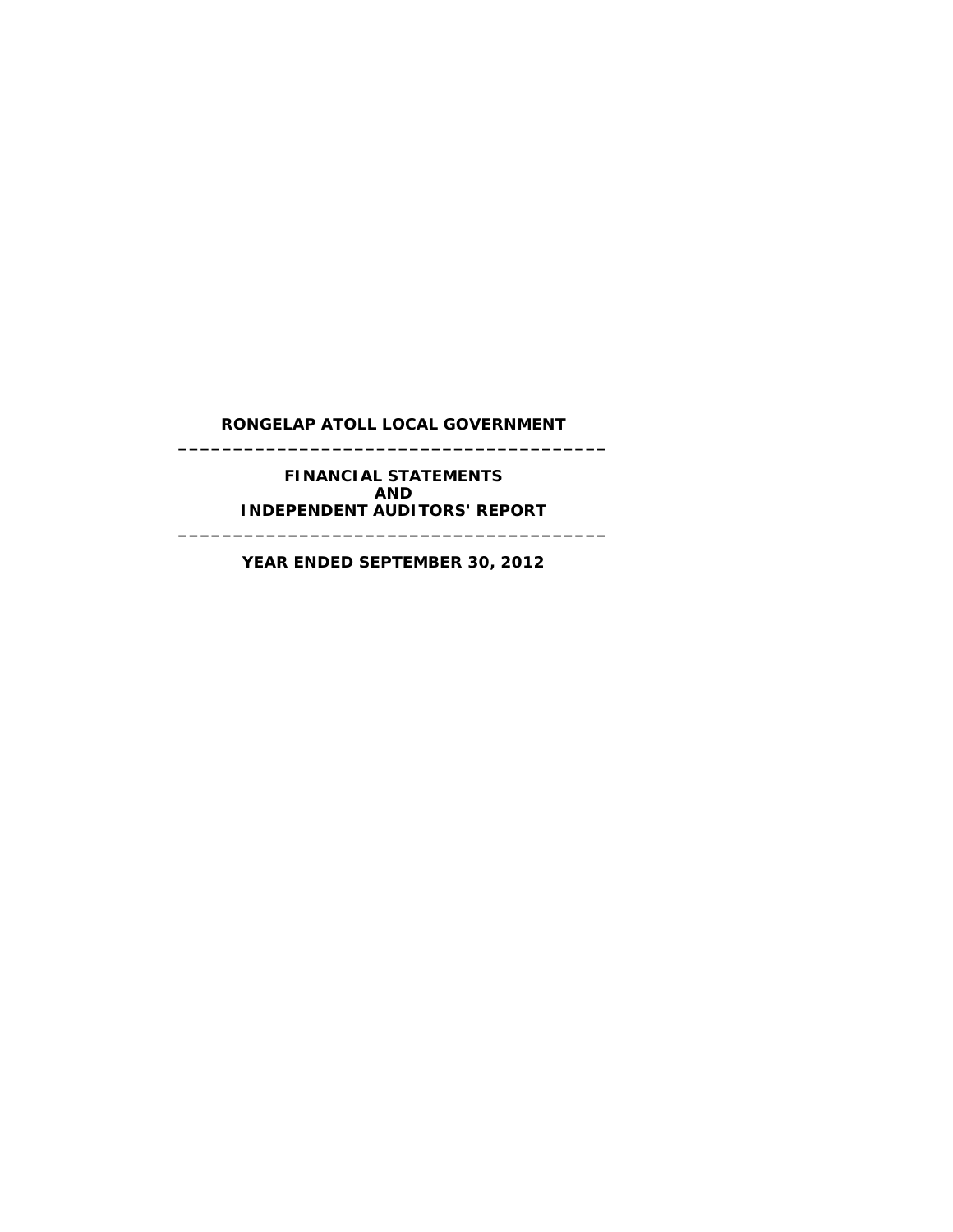### Table of Contents Year Ended September 30, 2012

|      |                                                                                                                                                                                                                                                                                                                    | Page                |
|------|--------------------------------------------------------------------------------------------------------------------------------------------------------------------------------------------------------------------------------------------------------------------------------------------------------------------|---------------------|
| Ι.   | Independent Auditors' Report                                                                                                                                                                                                                                                                                       | $\mathbf{1}$        |
| П.   | <b>Basic Financial Statements:</b>                                                                                                                                                                                                                                                                                 |                     |
|      | Government-Wide Financial Statements:<br>Statement of Net Position<br><b>Statement of Activities</b>                                                                                                                                                                                                               | 3<br>$\overline{4}$ |
|      | <b>Governmental Fund Financial Statements:</b><br><b>Balance Sheet</b><br>Statement of Revenues, Expenditures, and Changes in Fund<br><b>Balances</b><br>Reconciliation of the Statement of Revenues, Expenditures, and<br>Changes in Fund Balances of Governmental Funds to the<br><b>Statement of Activities</b> | 5<br>6<br>7         |
|      | Notes to the Basic Financial Statements                                                                                                                                                                                                                                                                            | 8                   |
| III. | Required Supplementary Information - Other than Management's Discussion<br>and Analysis:                                                                                                                                                                                                                           |                     |
|      | Schedule of Revenues, Expenditures, and Changes in Fund Balance -<br>Budget and Actual - General Fund                                                                                                                                                                                                              | 24                  |
|      | Notes to the Required Supplementary Information - Budgetary<br>Reporting                                                                                                                                                                                                                                           | 25                  |
| IV.  | Independent Auditors' Reports on Internal Control and on Compliance:                                                                                                                                                                                                                                               |                     |
|      | Independent Auditors' Report on Internal Control Over Financial<br>Reporting and on Compliance and Other Matters Based on an<br>Audit of Financial Statements Performed in Accordance With<br>Government Auditing Standards                                                                                        | 26                  |
|      | Independent Auditors' Report on Compliance with Requirements<br>that could have a Direct and Material Effect on Each Major<br>Federal Program and on Internal Control Over Compliance in<br>Accordance With OMB Circular A-133 and on the Schedule of                                                              |                     |
|      | <b>Expenditures of Federal Awards</b>                                                                                                                                                                                                                                                                              | 28                  |
|      | Schedule of Expenditures of Federal Awards                                                                                                                                                                                                                                                                         | 30                  |
|      | Notes to Schedule of Expenditures of Federal Awards                                                                                                                                                                                                                                                                | 32                  |
|      | Schedule of Findings and Questioned Costs                                                                                                                                                                                                                                                                          | 33                  |
|      | Unresolved Prior Year Findings and Questioned Costs                                                                                                                                                                                                                                                                | 45                  |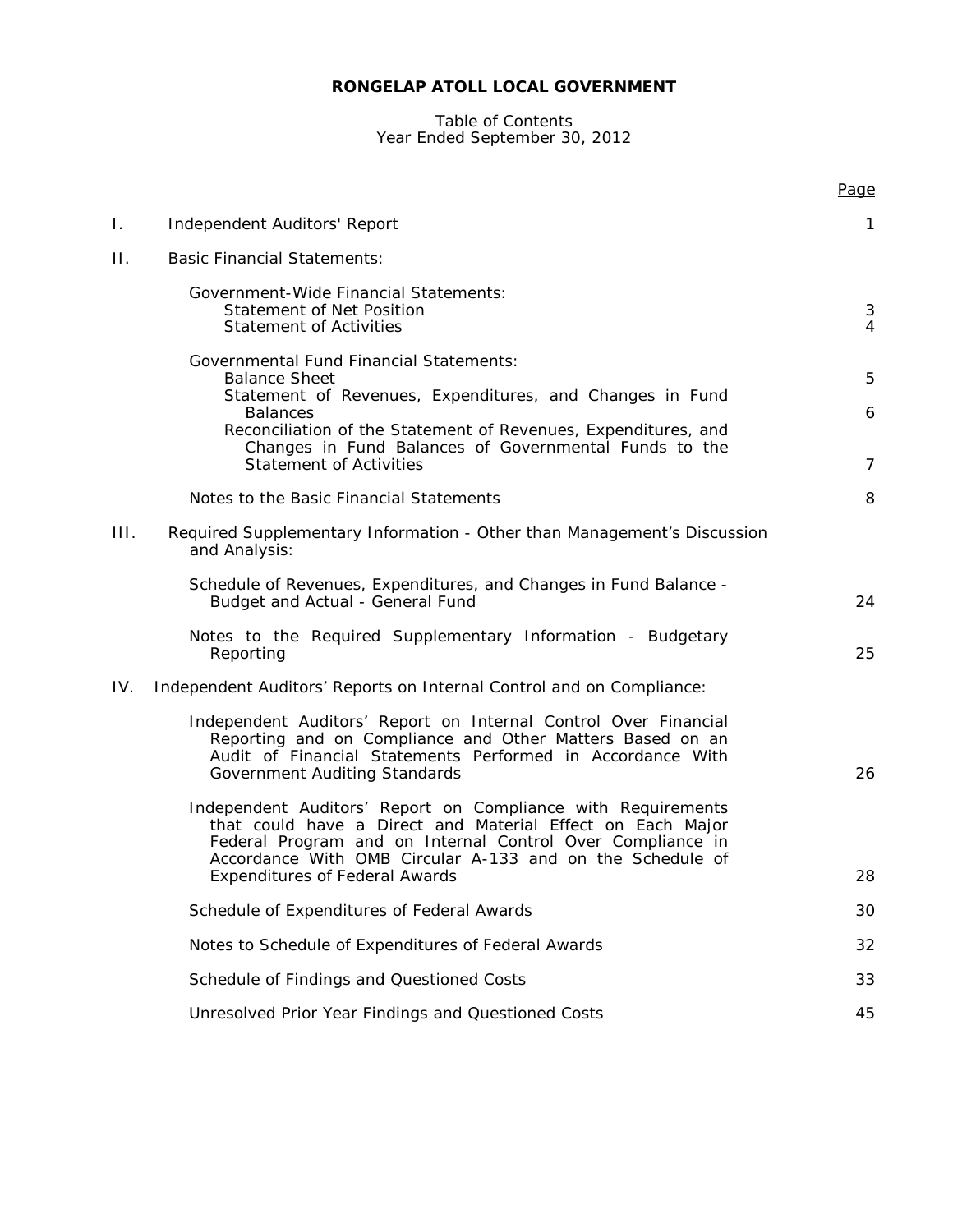Deloitte & Touche LLP 361 South Marine Corps Drive Tamuning, GU 96913-3973 USA

Tel: +1 (671) 646-3884 Fax: +1 (671) 649-4265

www.deloitte.com

## **INDEPENDENT AUDITORS' REPORT**

Mayor James Matayoshi Rongelap Atoll Local Government Republic of the Marshall Islands:

We have audited the accompanying financial statements of the governmental activities, each major fund, and the aggregate remaining fund information of the Rongelap Atoll Local Government (RALGOV), as of and for the year ended September 30, 2012, which collectively comprise RALGOV's basic financial statements as set forth in Section II of the foregoing table of contents. These financial statements are the responsibility of the management of RALGOV. Our responsibility is to express an opinion on the respective financial statements based on our audit.

Except as discussed in the following paragraph, we conducted our audit in accordance with auditing standards generally accepted in the United States of America and the standards applicable to financial audits contained in *Government Auditing Standards*, issued by the Comptroller General of Those standards require that we plan and perform the audit to obtain reasonable assurance about whether the financial statements are free of material misstatement. An audit includes consideration of internal control over financial reporting as a basis for designing audit procedures that are appropriate in the circumstances, but not for the purpose of expressing an opinion on the effectiveness of RALGOV's internal control over financial reporting. Accordingly, we express no such opinion. An audit also includes examining, on a test basis, evidence supporting the amounts and disclosures in the financial statements, assessing the accounting principles used and significant estimates made by management, as well as evaluating the overall financial statement presentation. We believe that our audit provides a reasonable basis for our opinions.

Because of inadequacies in RALGOV's accounting records, we were unable to form an opinion regarding an investment of \$300,000 recorded by the governmental activities and the Local Distribution Authority Fund.

In our opinion, except for the effects of such adjustments, if any, as might have been determined to be necessary had investments recorded by the governmental activities and the Local Distribution Authority Fund been susceptible to satisfactory audit tests, the financial statements referred to above present fairly, in all material respects, the respective financial position of the governmental activities and each major fund of the Rongelap Atoll Local Government as of September 30, 2012, and the respective changes in financial position thereof for the year then ended in conformity with accounting principles generally accepted in the United States of America.

In accordance with *Government Auditing Standards*, we have also issued our report dated July 3, 2018, on our consideration of the RALGOV's internal control over financial reporting and on our tests of its compliance with certain provisions of laws, regulations, contracts, and grant agreements and other matters. The purpose of that report is to describe the scope of our testing of internal control over financial reporting and compliance and the results of that testing, and not to provide an opinion on internal control over financial reporting or on compliance. That report is an integral part of an audit performed in accordance with *Government Auditing Standards* and should be considered in assessing the results of our audit.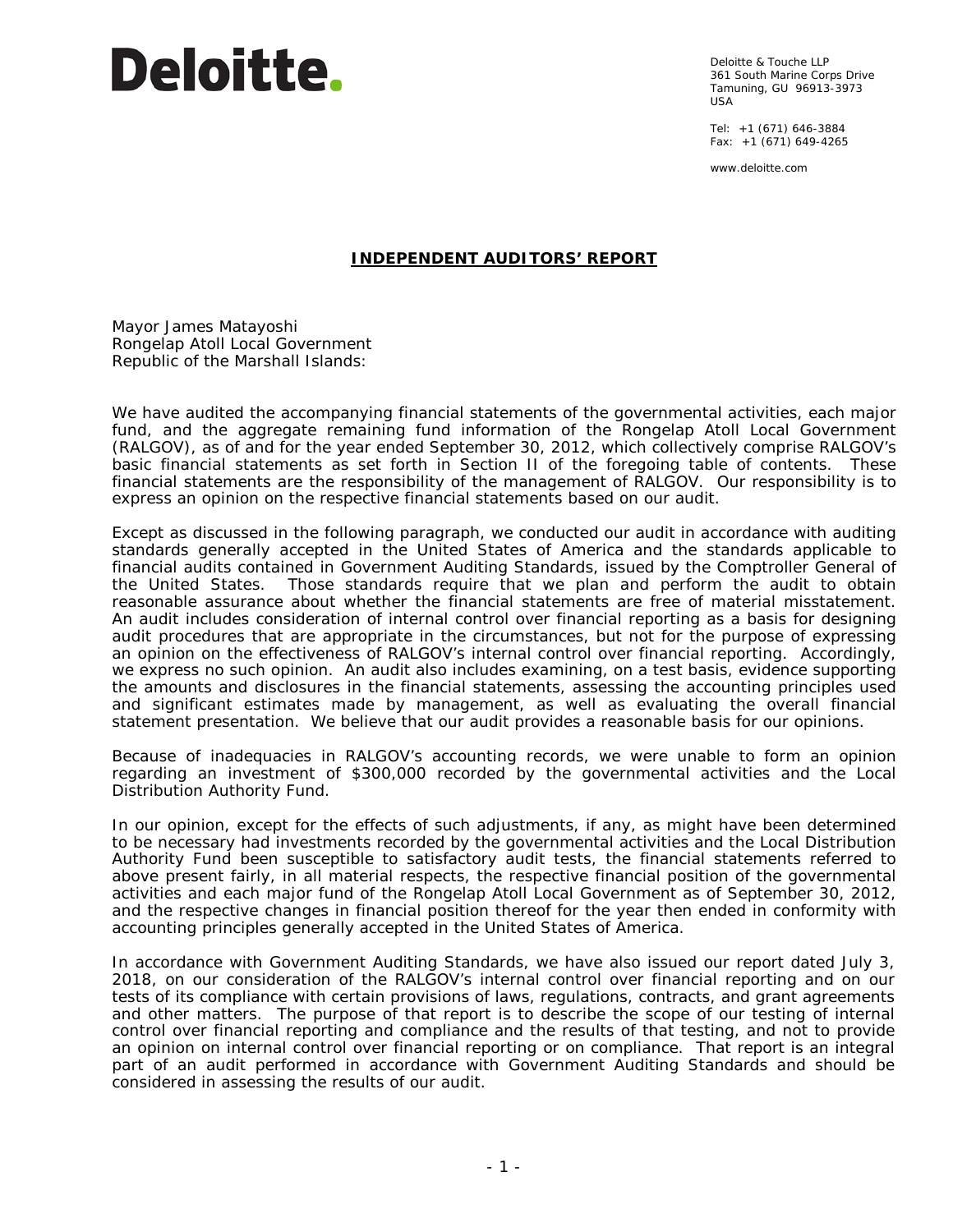

Management has omitted the Management's Discussion and Analysis that accounting principles generally accepted in the United States of America requires to be presented to supplement the basic financial statements. Such missing information, although not a part of the basic financial statements, is required by the Governmental Accounting Standards Board (GASB) who considers it to be an essential part of financial reporting for placing the basic financial statements in an appropriate operational, economic, or historical context. Our opinion on the basic financial statements is not affected by this missing information. The Schedule of Revenues, Expenditures, and Changes in Fund Balance - Budget and Actual - General Fund and notes thereto, as set forth in Section III of the foregoing table of contents, is not a required part of the basic financial statements but is supplementary information required by the GASB. This supplementary information is the responsibility of the management of RALGOV. We have applied certain limited procedures, which consisted principally of inquiries of management regarding the methods of measurement and presentation of the supplementary information. However, we did not audit such information and we do not express an opinion on it.

lette Harlet

July 3, 2018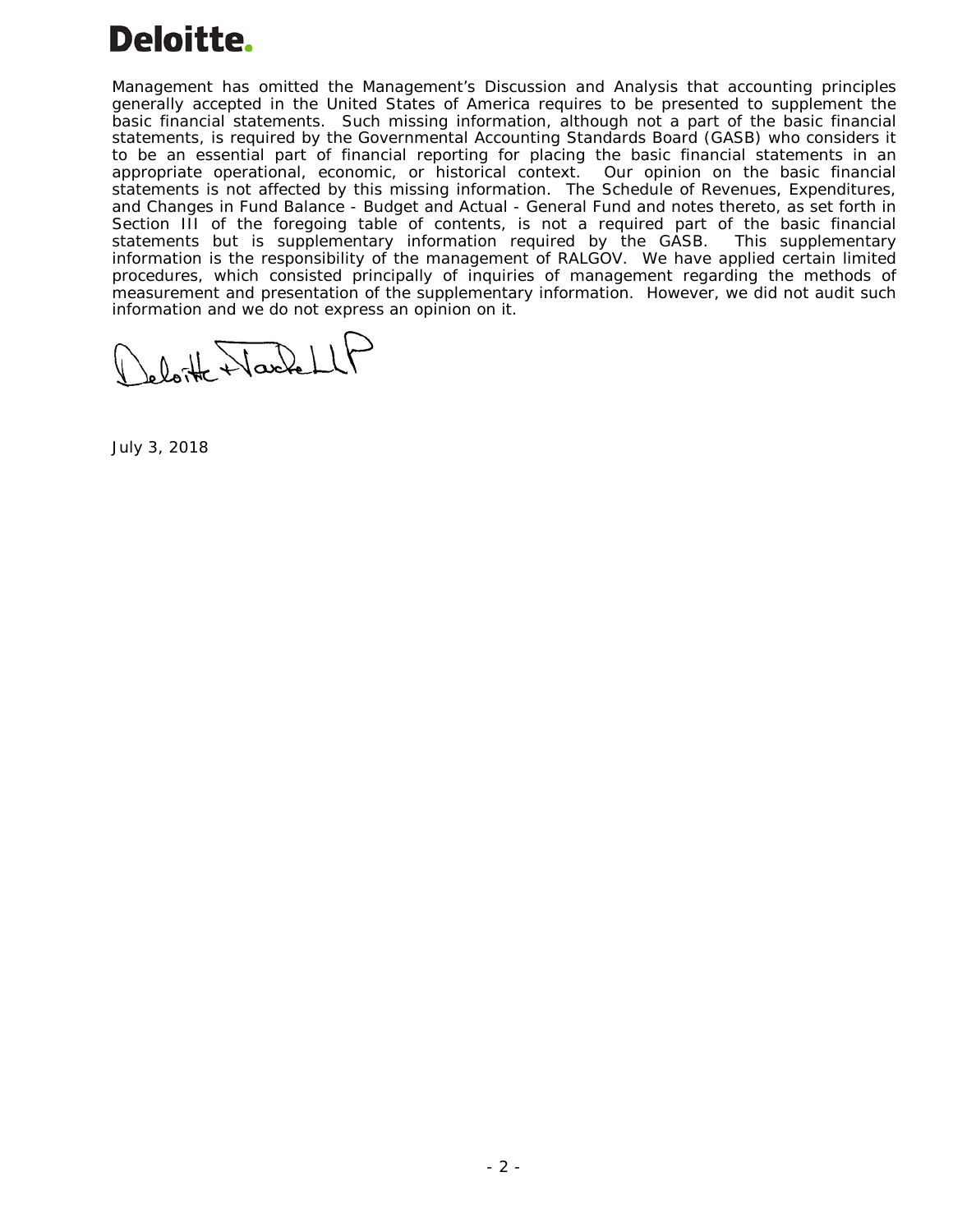Statement of Net Position September 30, 2012

# **ASSETS**

| Current assets:                                               |                      |
|---------------------------------------------------------------|----------------------|
| Cash and cash equivalents                                     | \$<br>1,574,226      |
| Time certificate of deposit                                   | 49,921               |
| Receivables, net of allowance for uncollectibles of \$813,613 | 1,130,013            |
| Prepaid items                                                 | 24,372               |
| Total current assets                                          | 2,778,532            |
| Noncurrent assets:                                            |                      |
| Investments                                                   | 945,909              |
| Restricted assets:<br>Time certificate of deposit             | 262,366              |
| Investments                                                   | 37,168,036           |
| Capital assets:                                               |                      |
| Nondepreciable capital assets                                 | 3,231,403            |
| Other capital assets, net of accumulated depreciation         | 6,770,561            |
| <b>Total noncurrent assets</b>                                | 48,378,275           |
| <b>Total assets</b>                                           | \$<br>51,156,807     |
| <b>LIABILITIES</b>                                            |                      |
| <b>Current liabilities:</b>                                   |                      |
| Current portion of notes payable                              | \$<br>19,650         |
| Accounts payable                                              | 456,296              |
| Interest payable                                              | 3,204                |
| Other liabilities and accruals                                | 51,051               |
| <b>Total current liabilities</b>                              | 530,201              |
| Noncurrent liabilities:                                       |                      |
| Notes payable, net of current portion                         | 898,271              |
| Loan payable                                                  | 5,326,000            |
| <b>Total liabilities</b>                                      | 6,754,472            |
| Commitments and contingencies                                 |                      |
| NET POSITION                                                  |                      |
| Net investment in capital assets                              | 10,001,964           |
| Restricted for:                                               |                      |
| Nonexpendable:                                                |                      |
| Claims                                                        | 21,659,773           |
| Expendable:                                                   |                      |
| Resettlement<br>Claims                                        | 9,313,754            |
| Other                                                         | 3,046,917<br>100,000 |
| Unrestricted                                                  | 279,927              |
| Total net position                                            |                      |
|                                                               | 44,402,335           |
| Total liabilities and net position                            | \$<br>51,156,807     |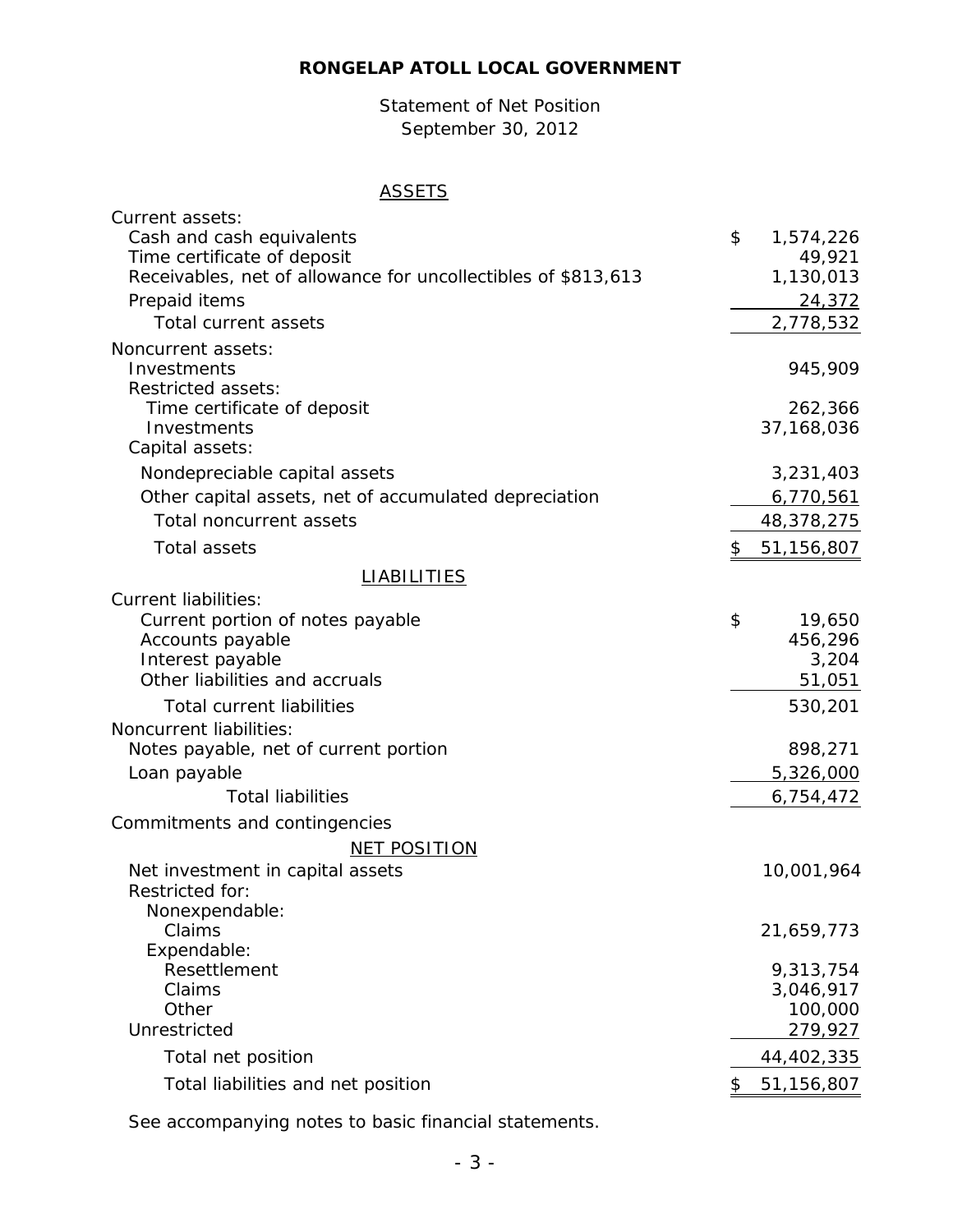# Statement of Activities Year Ended September 30, 2012

|                                       |                        |                                           |                                          | Program<br>Revenues |                                            | Net (Expenses) |
|---------------------------------------|------------------------|-------------------------------------------|------------------------------------------|---------------------|--------------------------------------------|----------------|
|                                       | Expenses               |                                           | Operating<br>Grants and<br>Contributions |                     | Revenues and<br>Changes in<br>Net Position |                |
| <b>Functions/Programs</b>             |                        |                                           |                                          |                     |                                            |                |
| Government activities:                |                        |                                           |                                          |                     |                                            |                |
| Council                               | \$                     | 37,792                                    | \$                                       |                     | \$                                         | (37, 792)      |
| Education                             |                        | 112,751                                   |                                          |                     |                                            | (112, 751)     |
| Finance                               |                        | 412,287                                   |                                          |                     |                                            | (412, 287)     |
| Health and sanitation                 |                        | 65,889                                    |                                          |                     |                                            | (65, 889)      |
| Office of the Mayor                   |                        | 473,971                                   |                                          |                     |                                            | (473, 971)     |
| Phase 1 - engineering                 |                        | 40,971                                    |                                          |                     |                                            | (40, 971)      |
| Public safety                         |                        | 101,049                                   |                                          |                     |                                            | (101, 049)     |
| Social services                       |                        | 341,808                                   |                                          | 72,177              |                                            | (269, 631)     |
| Transportation and communication      |                        | 125,597                                   |                                          |                     |                                            | (125, 597)     |
| Resettlement program                  |                        | 1,633,332                                 |                                          |                     |                                            | (1,633,332)    |
| Nuclear claims related                |                        | 1,993,141                                 |                                          |                     |                                            | (1,993,141)    |
| Rongelap bungalows                    |                        | 81,962                                    |                                          |                     |                                            | (81,962)       |
| Unallocated interest - long-term debt |                        | 162,720                                   |                                          |                     |                                            | (162, 720)     |
|                                       | \$                     | 5,583,270                                 | \$                                       | 72,177              |                                            | (5,511,093)    |
|                                       |                        | General revenues:                         |                                          |                     |                                            |                |
|                                       |                        | Investment earnings                       |                                          |                     |                                            | 1,242,635      |
|                                       | Other                  |                                           |                                          |                     |                                            | 192,387        |
|                                       |                        | Total general revenues                    |                                          |                     |                                            | 1,435,022      |
|                                       |                        | Contributions from permanent fund         |                                          |                     |                                            | 2,767,914      |
|                                       |                        |                                           |                                          |                     |                                            |                |
|                                       |                        | Total general revenues and contributions  |                                          |                     |                                            | 4,202,936      |
|                                       | Change in net position |                                           |                                          |                     |                                            | (1, 308, 157)  |
|                                       |                        | Net position at the beginning of the year |                                          |                     |                                            | 45,710,492     |
|                                       |                        | Net position at the end of the year       |                                          |                     | $\overline{\mathcal{F}}$                   | 44,402,335     |
|                                       |                        |                                           |                                          |                     |                                            |                |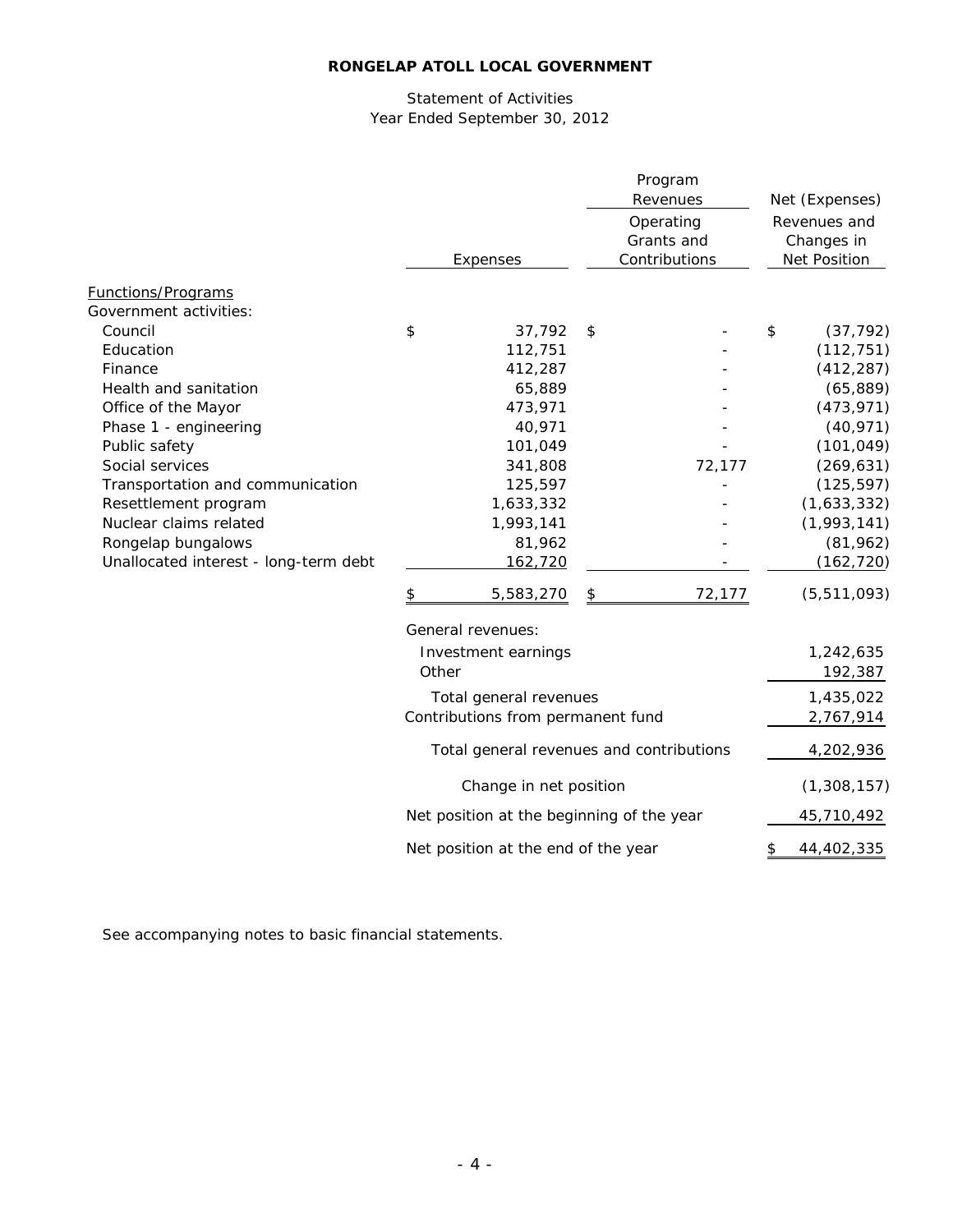#### Balance Sheet Governmental Funds September 30, 2012

|                                                                                                                                                                   |                                             | Special Revenue                                                                                                                                                                                                                                                                      |                                                        | Capital<br>Projects                               | Permanent                  |                                                           |                                                                        |
|-------------------------------------------------------------------------------------------------------------------------------------------------------------------|---------------------------------------------|--------------------------------------------------------------------------------------------------------------------------------------------------------------------------------------------------------------------------------------------------------------------------------------|--------------------------------------------------------|---------------------------------------------------|----------------------------|-----------------------------------------------------------|------------------------------------------------------------------------|
| <b>ASSETS</b>                                                                                                                                                     | General                                     | Resettlement<br>Trust                                                                                                                                                                                                                                                                | Local<br>Distribution<br>Authority                     | Resettlement<br>Phase One                         | Claims<br>Trust            | Other<br>Governmental<br>Funds                            | Total                                                                  |
| Cash and cash equivalents<br>Time certificate of deposit<br>Investments<br>Receivables, net<br>Prepaid items<br>Restricted assets:<br>Time certificate of deposit | 30,822<br>\$<br>48,069<br>145,863<br>19,572 | \$<br>17,310                                                                                                                                                                                                                                                                         | \$1,539,052<br>49,921<br>310,750<br>900,000<br>262,366 | 3,176<br>\$<br>587,090<br>29,643                  | \$<br>35,306               | \$<br>1,176<br>$\overline{\phantom{a}}$<br>1,891<br>4,800 | 1,574,226<br>\$<br>49,921<br>945,909<br>1,130,013<br>24,372<br>262,366 |
| Investments                                                                                                                                                       | \$244,326                                   | 10,214,365<br>\$10,231,675                                                                                                                                                                                                                                                           | $\overline{\phantom{a}}$<br>\$3,062,089                | \$<br>619,909                                     | 26,953,671<br>\$26,988,977 | 7,867<br>\$                                               | 37,168,036<br>\$<br>41,154,843                                         |
| LIABILITIES AND FUND BALANCES                                                                                                                                     |                                             |                                                                                                                                                                                                                                                                                      |                                                        |                                                   |                            |                                                           |                                                                        |
| Liabilities:<br>Accounts payable<br>Other liabilities and accruals                                                                                                | \$81,225<br>29,245                          | \$                                                                                                                                                                                                                                                                                   | 14,977<br>\$<br>195                                    | 357,708<br>\$<br>21,611                           | \$                         | 2,386<br>\$                                               | 456,296<br>\$<br>51,051                                                |
| <b>Total liabilities</b>                                                                                                                                          | 110,470                                     |                                                                                                                                                                                                                                                                                      | 15,172                                                 | 379,319                                           |                            | 2,386                                                     | 507,347                                                                |
| Fund balances:<br>Nonspendable<br>Restricted<br>Committed<br>Unassigned                                                                                           | 48,069<br>100,000<br>(14, 213)              | 10,231,675<br>$\overline{\phantom{a}}$                                                                                                                                                                                                                                               | 1,210,750<br>1,836,167                                 | 587,090<br>$\overline{\phantom{m}}$<br>(346, 500) | 26,988,977                 | 5,481                                                     | 1,845,909<br>39,056,819<br>100,000<br>(355, 232)                       |
| Total fund balances                                                                                                                                               | 133,856                                     | 10,231,675                                                                                                                                                                                                                                                                           | 3,046,917                                              | 240,590                                           | 26,988,977                 | 5,481                                                     | 40,647,496                                                             |
| Total liabilities and fund balances                                                                                                                               | \$244,326                                   | \$10,231,675<br>Amounts reported for governmental activities in the statement<br>of net position are different because:<br>Capital assets used in governmental activites are not financial<br>resources and, therefore, are not reported in the funds                                | \$3,062,089                                            | 619,909<br>\$                                     | \$26,988,977               | 7,867<br>\$                                               | 10,001,964                                                             |
|                                                                                                                                                                   |                                             | Long-term liabilities, including notes payable, are not due and<br>payable in the current period and therefore are not reported in<br>the funds. The liabilities include:<br>Notes payable<br>(917, 921)<br>\$<br>(5,326,000)<br>Loan payable<br>Accrued interest payable<br>(3,204) |                                                        |                                                   |                            |                                                           | (6, 247, 125)                                                          |
|                                                                                                                                                                   |                                             | Net position of governmental activities                                                                                                                                                                                                                                              |                                                        |                                                   |                            |                                                           | \$44,402,335                                                           |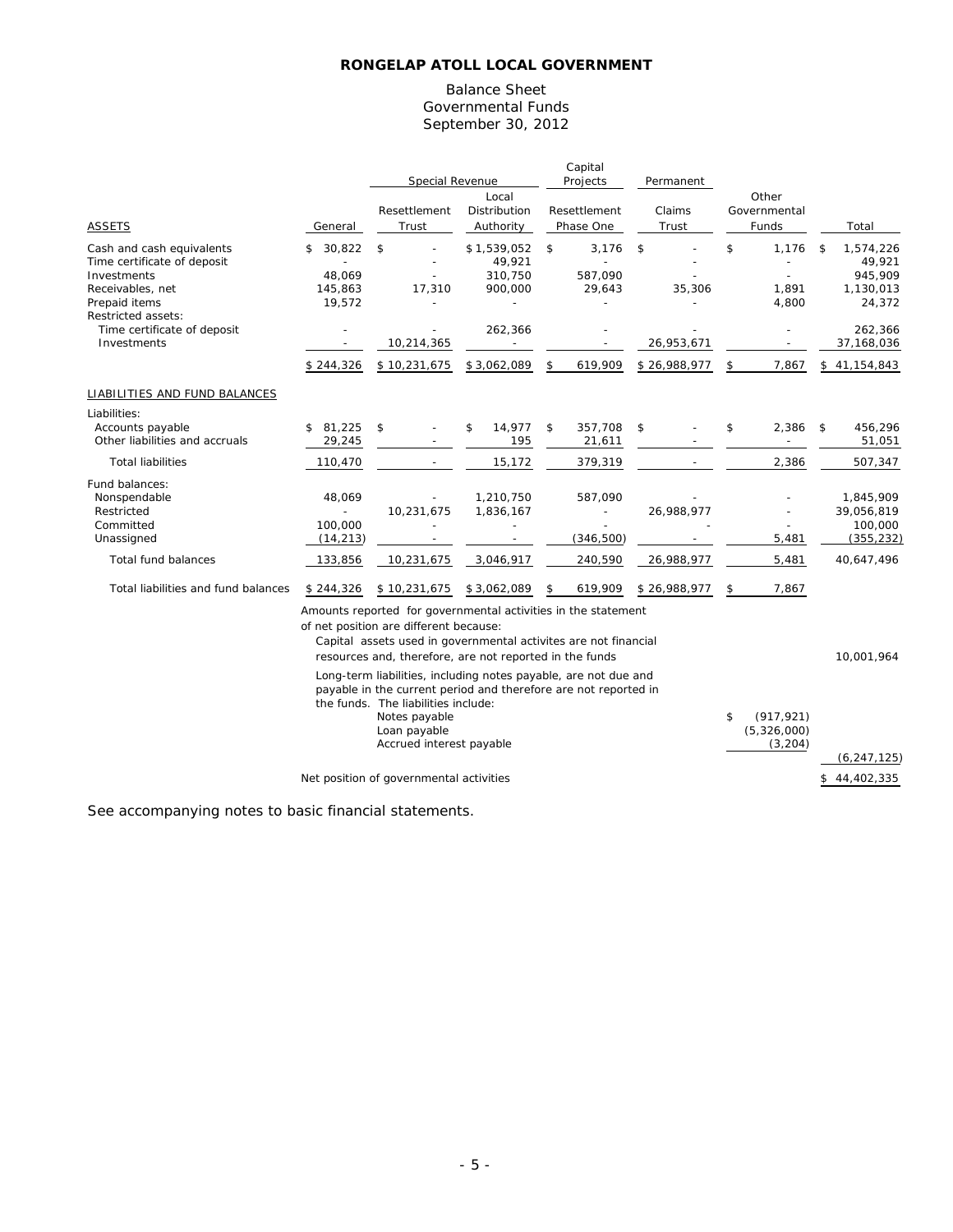#### Statement of Revenues, Expenditures and Changes in Fund Balances Governmental Funds Year Ended September 30, 2012

|                                                                                                    |                   | Special Revenue       |                                    | Capital<br>Projects       | Permanent          |                                |                          |
|----------------------------------------------------------------------------------------------------|-------------------|-----------------------|------------------------------------|---------------------------|--------------------|--------------------------------|--------------------------|
|                                                                                                    | General           | Resettlement<br>Trust | Local<br>Distribution<br>Authority | Resettlement<br>Phase One | Claims<br>Trust    | Other<br>Governmental<br>Funds | Total                    |
| Revenues:<br>Federal and other grants<br>Dividends and interest<br>Net change in the fair value of | 72,177<br>\$      | \$<br>247,288         | \$                                 | \$<br>22,042              | \$<br>685,887      | \$                             | \$<br>72,177<br>955,217  |
| investments<br>Other                                                                               | 22,522            | 1,042,505<br>10,791   | 53,225                             | 86,228                    | 2,261,224<br>1,075 | 30,412                         | 3,303,729<br>204,253     |
| Total revenues                                                                                     | 94,699            | 1,300,584             | 53,225                             | 108,270                   | 2,948,186          | 30,412                         | 4,535,376                |
| Expenditures:<br>Current:                                                                          |                   |                       |                                    |                           |                    |                                |                          |
| Council<br>Education                                                                               | 37,792<br>112,751 |                       |                                    |                           |                    |                                | 37,792<br>112,751        |
| Finance                                                                                            | 357,166           |                       | 44,953                             |                           |                    |                                | 402,119                  |
| Health and sanitation                                                                              | 65,889            |                       |                                    |                           |                    |                                | 65,889                   |
| Office of the Mayor                                                                                | 481,150           |                       |                                    |                           |                    |                                | 481,150                  |
| Phase I - Engineering                                                                              | 33,551            |                       |                                    |                           |                    |                                | 33,551                   |
| Public safety                                                                                      | 101,049           |                       |                                    |                           |                    |                                | 101,049                  |
| Social services                                                                                    | 340,545           |                       |                                    |                           |                    |                                | 340,545                  |
| Transportation and communication                                                                   | 125,597           |                       |                                    |                           |                    |                                | 125,597                  |
| Resettlement program                                                                               | 50,357            |                       |                                    | 1,523,940                 |                    |                                | 1,574,297                |
| Pearl farming                                                                                      | 12,000            |                       |                                    |                           |                    |                                | 12,000                   |
| Nuclear claims related                                                                             |                   |                       | 1,993,141                          |                           |                    |                                | 1,993,141                |
| Investment management                                                                              |                   | 79.991                |                                    |                           | 180,272            |                                | 260,263                  |
| Rongelap Bungalows                                                                                 |                   | $\overline{a}$        |                                    |                           |                    | 81,962                         | 81,962                   |
| Debt service                                                                                       |                   |                       |                                    | 56,080                    | 127,926            |                                | 184,006                  |
| Total expenditures                                                                                 | 1,717,847         | 79,991                | 2,038,094                          | 1,580,020                 | 308,198            | 81,962                         | 5,806,112                |
| Excess (deficiency) of revenues<br>over (under) expenditures                                       | (1,623,148)       | 1,220,593             | (1,984,869)                        | (1, 471, 750)             | 2,639,988          | (51, 550)                      | (1, 270, 736)            |
| Other financing sources (uses):<br>Operating transfers in<br>Operating transfers out               | 1,698,903         | (2, 473, 591)         | 5,326,000<br>(779, 263)            | 1,952,090<br>(239, 750)   | (5, 541, 420)      | 57,031                         | 9.034.024<br>(9,034,024) |
| Total other financing sources<br>(uses), net                                                       | 1,698,903         | (2, 473, 591)         | 4,546,737                          | 1,712,340                 | (5, 541, 420)      | 57,031                         |                          |
| Net change in fund balances                                                                        | 75,755            | (1, 252, 998)         | 2,561,868                          | 240,590                   | (2,901,432)        | 5,481                          | (1, 270, 736)            |
| Fund balances at beginning of year                                                                 | 58,101            | 11,484,673            | 485,049                            |                           | 29,890,409         |                                | 41,918,232               |
| Fund balances at end of year                                                                       | 133,856<br>\$     | \$10,231,675          | \$3,046,917                        | 240,590<br>\$             | \$26,988,977       | 5,481<br>\$                    | \$40,647,496             |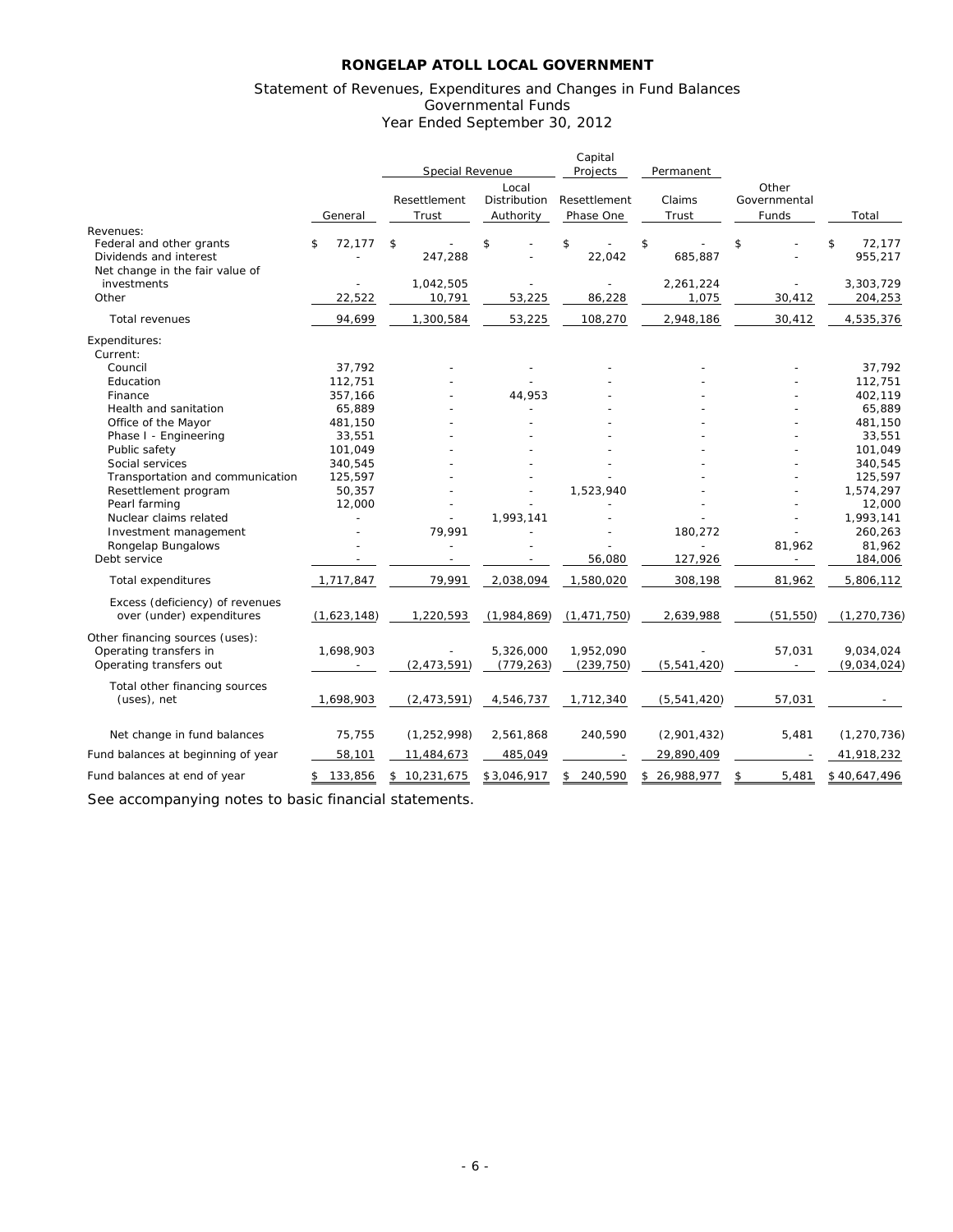# to the Statement of Activities Year Ended September 30, 2012 Reconciliation of the Statement of Revenues, Expenditures, and Changes in Fund Balances of Governmental Funds

| Net change in fund balances - total governmental funds                                                                                                                                                                                                                                                                                           |                             | \$(1,270,736) |
|--------------------------------------------------------------------------------------------------------------------------------------------------------------------------------------------------------------------------------------------------------------------------------------------------------------------------------------------------|-----------------------------|---------------|
| Governmental funds report capital outlays as<br>expenditures. However, in the statement of activities, the<br>cost of those assets is allocated over their estimated<br>useful lives and reported as depreciation expense. For the<br>current year, these amounts consist of:                                                                    |                             |               |
| Capital outlays, net of disposals<br>Depreciation expense                                                                                                                                                                                                                                                                                        | \$<br>472,504<br>(531, 211) | (58, 707)     |
| The issuance of long-term debt (e.g. bonds, lease)<br>provides current financial resources to governmental<br>funds, while repayment of principal of long-term debt<br>consumes the current financial resources of governmental<br>funds. Neither transaction has any effect on net position.<br>For the current year, these amounts consist of: |                             |               |
| Repayment of USDA loans                                                                                                                                                                                                                                                                                                                          |                             | 16,593        |
| Some expenses reported in the statement of activities do<br>not require the use of current financial resources and,<br>therefore, are not reported as expenditures in<br>governmental funds. For the current year, these activities<br>consist of:                                                                                               |                             |               |
| Change in accrued interest payable                                                                                                                                                                                                                                                                                                               |                             | 4,693         |
| Change in net position of governmental activities                                                                                                                                                                                                                                                                                                |                             | (1,308,157)   |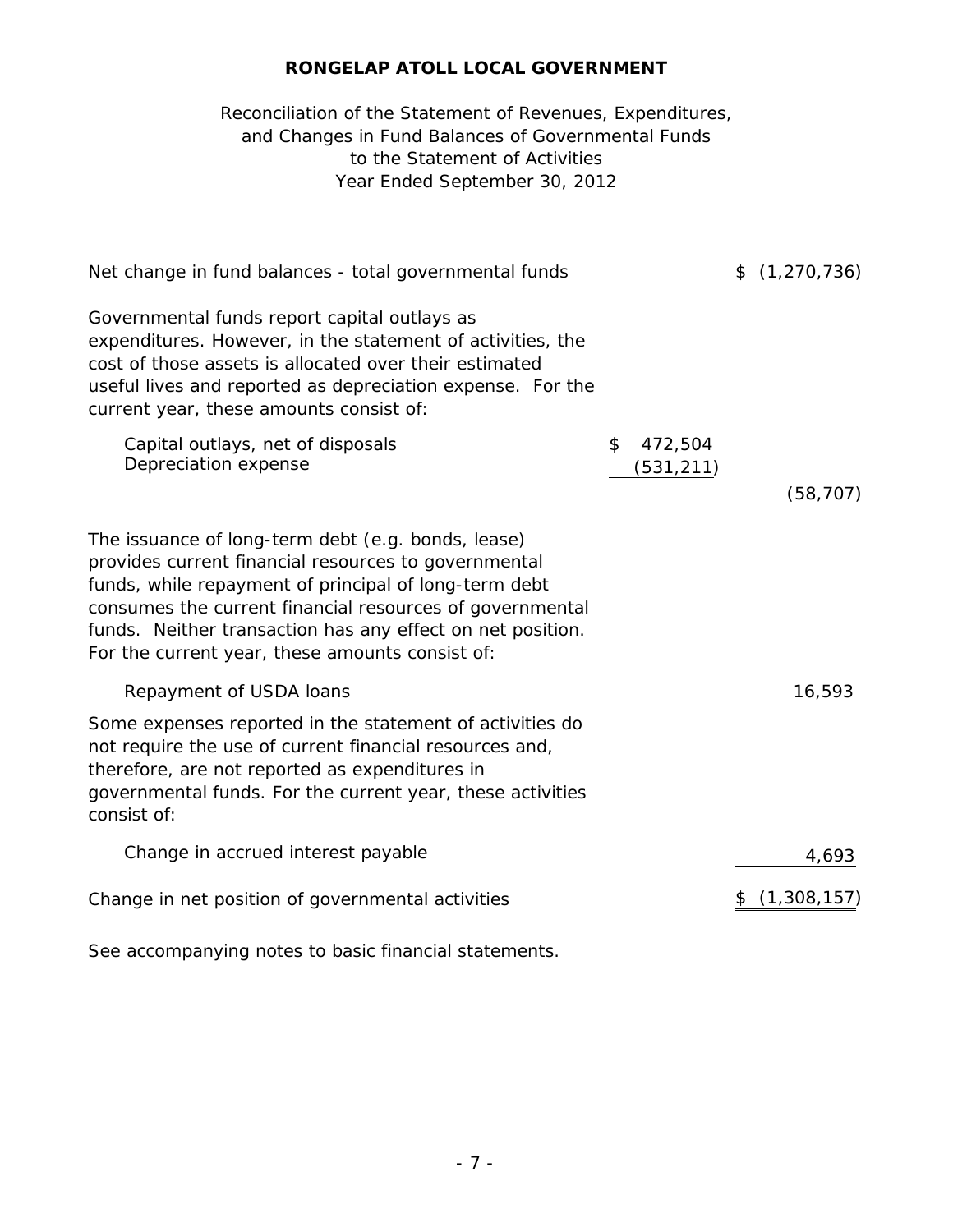Notes to Financial Statements September 30, 2012

#### (1) Organization

The Rongelap Atoll Local Government (RALGOV) was established pursuant to Public Law 1981-2, the Local Government Act of the Republic of the Marshall Islands (RepMar), and operates under the Constitution of the Rongelap Atoll Local Government. RALGOV is governed by an elected mayor and a thirteen-member council.

#### (2) Summary of Significant Accounting Policies

The accompanying financial statements of RALGOV have been prepared in accordance with accounting principles generally accepted in the United States of America (GAAP), as applied to government units. The Governmental Accounting Standards Board (GASB) is the recognized standard-setting body for establishing governmental accounting and financial reporting principles. The more significant of RALGOV's accounting policies are described below.

#### A. Government-Wide Financial Statements

The Statement of Net Position and the Statement of Activities report financial information on all of the non-fiduciary activities of RALGOV. For the most part, the effect of interfund activity has been eliminated from these statements. RALGOV's activities are defined as governmental activities, which are supported by intergovernmental revenues and other non-exchange revenues.

The Statement of Net Position presents all of RALGOV's non-fiduciary assets and liabilities, with the difference reported as net position. Net position is reported in three categories:

- Net investment in capital assets consists of capital assets, net of accumulated depreciation and reduced by outstanding balances for bonds, notes and other debt that are attributed to the acquisition, construction or improvement of those assets.
- Restricted net position nonexpendable consists of permanent funds in which donors or other outside sources have stipulated that the principal is to be maintained inviolate and in perpetuity, and invested for the purpose of producing present and future income, which may either be expanded or added to the principal.
- Restricted net position expendable consists of resources in which RALGOV is legally or contractually obligated to spend resources in accordance with restrictions either externally imposed by creditors, grantors, contributors, and the like, or imposed by law.
- Unrestricted net position consists of net position, which does not meet the definition of the two preceding categories. Unrestricted net position often is designated, (for example, internally restricted), to indicate that management does not consider such to be available for general operations.

The Statement of Activities demonstrates the degree to which the direct expenses of given functions or segments are offset by program revenues. Direct expenses are those that are clearly identifiable within a specific function or segment. Program revenues include charges to customers or applicants who purchase, use, or directly benefit from goods, services, or privileges that are restricted to meeting the operational or capital requirements of a particular function. Taxes and other items not meeting the definition of program revenues are, instead, reported as general revenue.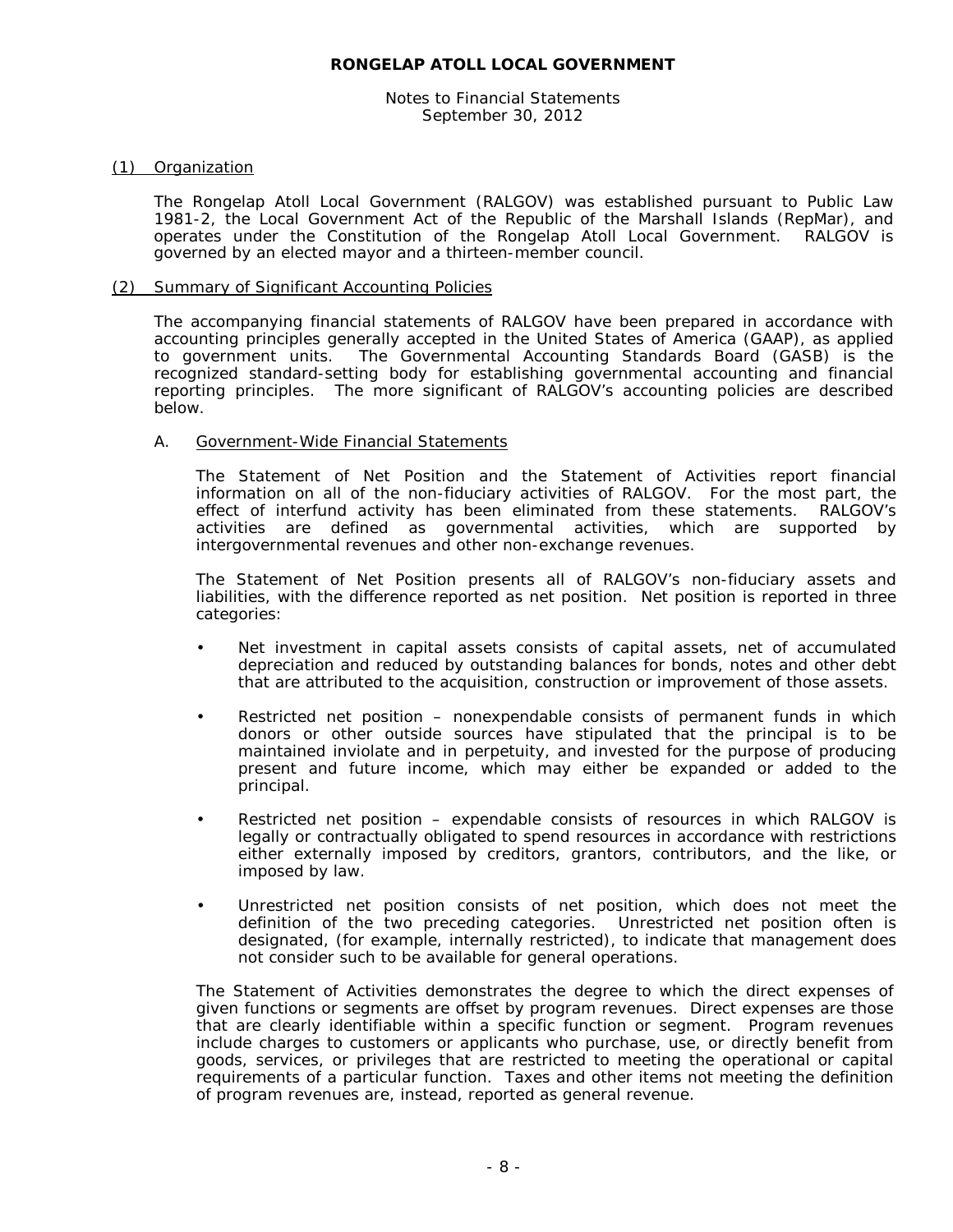Notes to Financial Statements September 30, 2012

#### (2) Summary of Significant Accounting Policies, Continued

#### B. Fund Financial Statements

The fund financial statements present a balance sheet and a statement of revenues, expenditures, and changes in fund balances for RALGOV's major funds. Major individual governmental funds are reported as separate columns in the fund financial statements pursuant to GASB reporting standards.

RALGOV reports its financial position and results of operations in funds, each of which is considered a separate accounting entity. The operations of each fund are accounted for with a set of self-balancing accounts that comprise its assets, liabilities, fund equity, revenues and expenditures/expenses. Transactions between funds within a fund type, if any, have not been eliminated.

#### C. Measurement Focus and Basis of Accounting

Government-Wide Financial Statements:

The government-wide financial statements are reported using the economic resources management focus and the accrual basis of accounting. Revenues are recorded when earned and expenses are recorded when a liability is incurred, regardless of the timing of related cash flows. Grants and similar items are recognized as revenue as soon as all eligibility requirements imposed by the provider have been met.

Amounts reported as program revenue include 1) charges to customers or applicants for goods, services, or privileges provided, 2) operating grants and contributions, and 3) capital grants and contributions. Internally dedicated resources are reported as general revenues rather than as program revenues. General revenue is derived from taxation, investment income and other fees that are not allocated to specific programs.

Governmental Fund Financial Statements:

Governmental fund financial statements account for the general governmental activities of RALGOV and are reported using the current financial resources measurement focus and the modified accrual basis of accounting. Revenues are recognized as they become susceptible to accrual; when they are generally both measurable and available. Revenues are considered to be available when they are collectible within the current period or soon enough thereafter to pay liabilities of the current period. For this purpose, RALGOV considers revenues to be available if they are collected within 90 days of the end of the current fiscal period.

Miscellaneous revenues from other financing sources are recognized when received in cash because they are generally not measurable until actually received. Investment earnings are recorded as earned, since they are both measurable and available. Investments and related investment earnings are recorded at fair value. Fair value is the amount at which a financial instrument could be exchanged in a current transaction between willing parties, other than in a forced or liquidation sale. Expenditures generally are recorded in the period in which the related fund liability is incurred, as under accrual accounting. However, debt service expenditures, as well as expenditures related to compensated absences and claims and judgments, are recorded only when payment is due.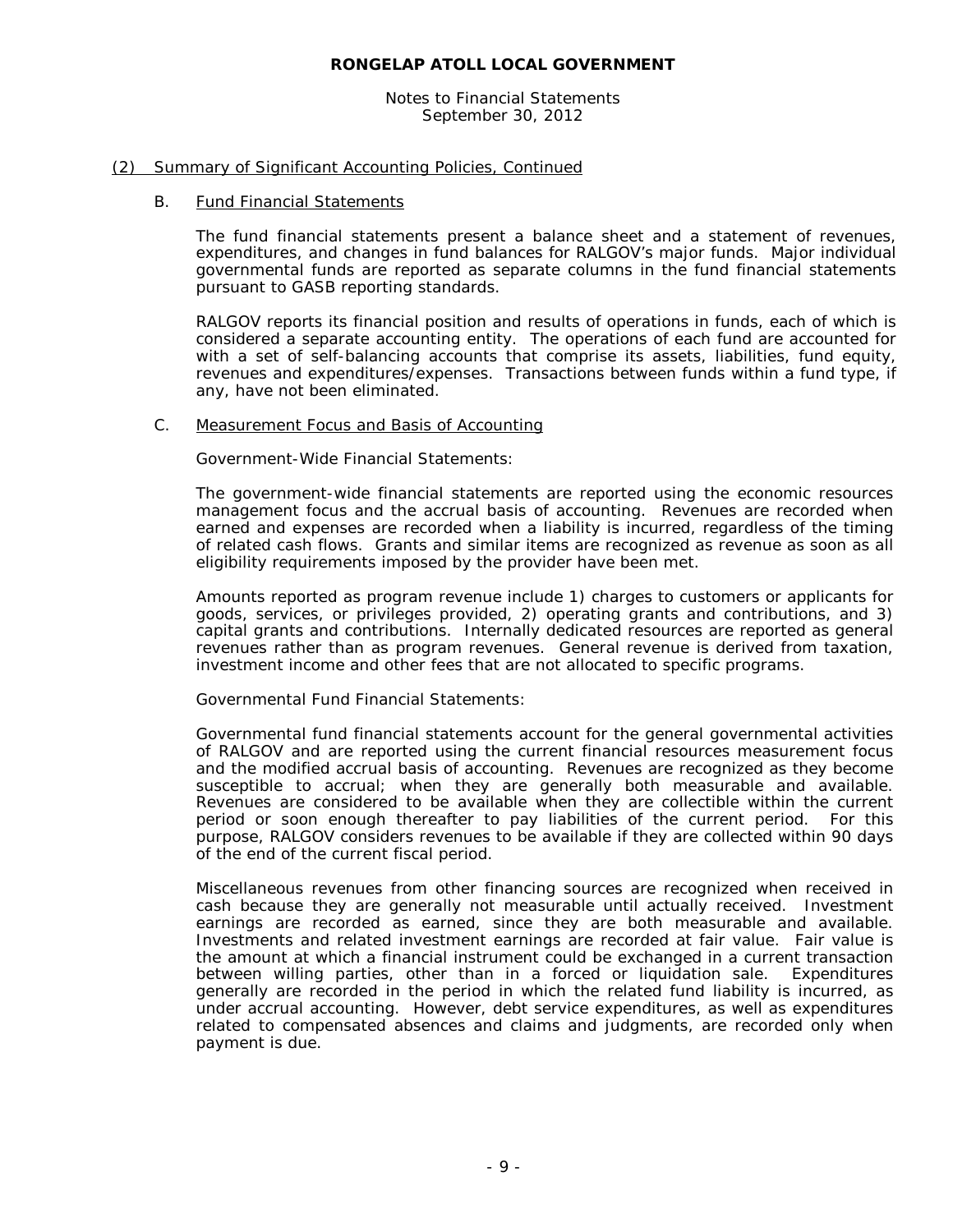Notes to Financial Statements September 30, 2012

#### (2) Summary of Significant Accounting Policies, Continued

#### C. Measurement Focus and Basis of Accounting, Continued

Governmental Fund Financial Statements, Continued:

GASB Statement No. 34, *Basic Financial Statements - and Management's Discussion and Analysis - For State and Local Governments*, as amended by GASB Statement No. 37, *Basic Financial Statements - and Management's Discussion and Analysis - For State and Local Governments*: *Omnibus*, sets forth minimum criteria (percentage of the assets, liabilities, revenues or expenditures/expenses for either fund category or the governmental and enterprise funds combined) for the determination of major funds. Major individual governmental funds are reported as separate columns in the fund financial statements. RALGOV reports the following major funds:

General Fund - This fund is the primary operating fund of RALGOV. It is used to account for all governmental transactions, except those required to be accounted for in another fund.

Resettlement Trust Fund - a special revenue fund that accounts for United States Congress appropriations under United States Public Law 99-239 and 102-154, and which were paid and distributed in accordance with an agreement between the Government of the United States, the Government of the Republic of the Marshall Islands and RALGOV to assist in the resettlement of Rongelap Atoll by the people of Rongelap.

Local Distribution Authority Fund - a special revenue fund that accounts for funds received under the Rongelap Claims Trust Fund and which are distributed by RALGOV to the people of Rongelap based on an approved distribution scheme.

Resettlement Phase One Fund - a capital projects fund that accounts for funds received from the Resettlement Trust Fund under the agreement between the United States Department of the Interior and RALGOV regarding Phase I activities for the resettlement in Rongelap Atoll.

Claims Trust Fund - a permanent fund that accounts for funds received under Article II, Section 4, of the agreement between the Government of the United States and the Government of the Republic of the Marshall Islands for the implementation of Section 177 of the Compact of Free Association (the Compact). In accordance with Article II, Section 8, of the Compact, RALGOV executed the Rongelap Claims Trust Agreement. Under the agreement, the Claims Trust Fund received a total of \$37,500,000 over a period of 15 years as compensation for loss or damage to property and person of the people of Rongelap. The final payment was received on October 2001. Pursuant to Section 7.2(2) of the Agreement, after the final payment is received, the Claims Trust Fund is required to distribute annually to the people of Rongelap, through the Local Distribution Authority, between 15% and 70% of its net income. The remaining 30% to 85% shall be retained and added to the corpus of the Claims Trust Fund. In addition, pursuant to Section 8.1 of the trust agreement, RALGOV may also invade up to 3% of the corpus of the Claims Trust Fund. Such invasion may occur in the event of an unforeseen natural disaster or other similar circumstance, as determined by the sole discretion of RALGOV, in order to prevent hardship to the people of Rongelap. An invasion of the corpus shall not occur more frequently than once every three years. On June 9, 2009, RALGOV executed an amended trust agreement whereby the annual distribution payment to the people of Rongelap shall be \$2,663,000. In the event that the value of the corpus of the Claims Trust Fund falls below \$20,000,000, the annual distribution payment shall be reduced to \$1,331,500. All other terms and conditions of the initial trust agreement remain.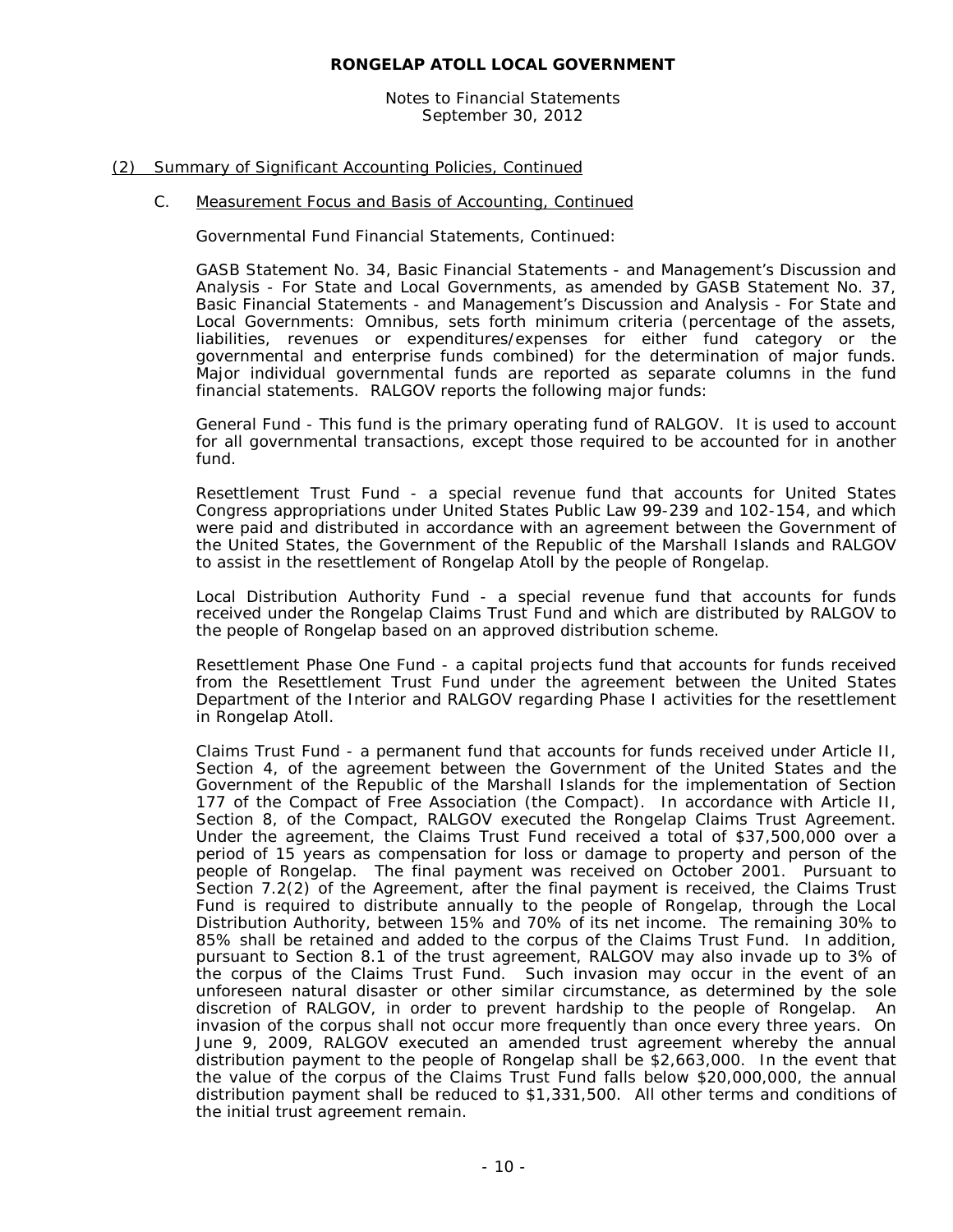Notes to Financial Statements September 30, 2012

#### (2) Summary of Significant Accounting Policies, Continued

#### D. Cash and Cash Equivalents and Time Certificates of Deposit

Cash and cash equivalents include cash held in demand accounts as well as short-term investments with a maturity date within three months of the date acquired by RALGOV. Deposits maintained in time certificates of deposit with original maturity dates greater than three months are separately classified on the statement of net position/balance sheet.

#### E. Investments

Investments and related investment earnings are recorded at fair value. Fair value is the amount at which a financial instrument could be exchanged in a current transaction between willing parties, other than in a forced or liquidation sale.

An investment of 20% or more of the voting stock of an investee is presumed to give the investor significant influence. Under the equity method, the investor records, as earnings or loss, its proportionate share of the investee's earnings or loss.

#### F. Receivables

Receivables consist of amounts advanced to individuals, on an unsecured basis, substantially all of whom are situated in the Republic of the Marshall Islands. Receivables are stated net of estimated allowances for uncollectible accounts, which is determined based upon past collection experience and aging of the accounts. Reimbursements due to RALGOV for expenditures on federally funded reimbursement and grant programs are included as receivables on the governmental fund balance sheet.

Receivables as of September 30, 2012, for the primary government's individual major governmental funds, including applicable allowance for uncollectible accounts, are as follows:

|                        |              |                                | Local                            |                           |                 | Other                    |            |
|------------------------|--------------|--------------------------------|----------------------------------|---------------------------|-----------------|--------------------------|------------|
|                        | General      | Resettlement<br>Trust          | <b>Distribution</b><br>Authority | Resettlement<br>Phase One | Claims<br>Trust | Governmental<br>Funds    | Total      |
| Receivables:           |              |                                |                                  |                           |                 |                          |            |
| Employee               | 97,706<br>\$ | \$<br>$\overline{\phantom{a}}$ | \$<br>9,023                      | \$<br>11,092              | \$              | \$1.891                  | \$119,712  |
| Loans                  |              |                                | 1,300,000                        |                           |                 |                          | 1,300,000  |
| Federal agencies       |              |                                |                                  | 132.516                   |                 | $\overline{\phantom{a}}$ | 132,516    |
| Interest               |              | 17,310                         |                                  | $\overline{\phantom{a}}$  | 31,868          |                          | 49,178     |
| Other                  | 121,634      |                                | 34,400                           | 178,723                   | 3,438           | 4,025                    | 342,220    |
|                        | 219,340      | 17,310                         | 1,343,423                        | 322,331                   | 35,306          | 5,916                    | 1,943,626  |
| Allowance for          |              |                                |                                  |                           |                 |                          |            |
| uncollectible accounts | (73, 477)    |                                | (443, 423)                       | (292, 688)                |                 | (4,025)                  | (813, 613) |
|                        | \$145.863    | \$17,310                       | \$ 900,000                       | \$29,643                  | \$35,306        | \$1,891<br>\$            | 1.130.013  |

#### G. Prepaid Items

Certain payments made to vendors or persons for services reflect costs applicable to future accounting periods and are recorded as prepaid items in both the governmentwide and governmental fund financial statements.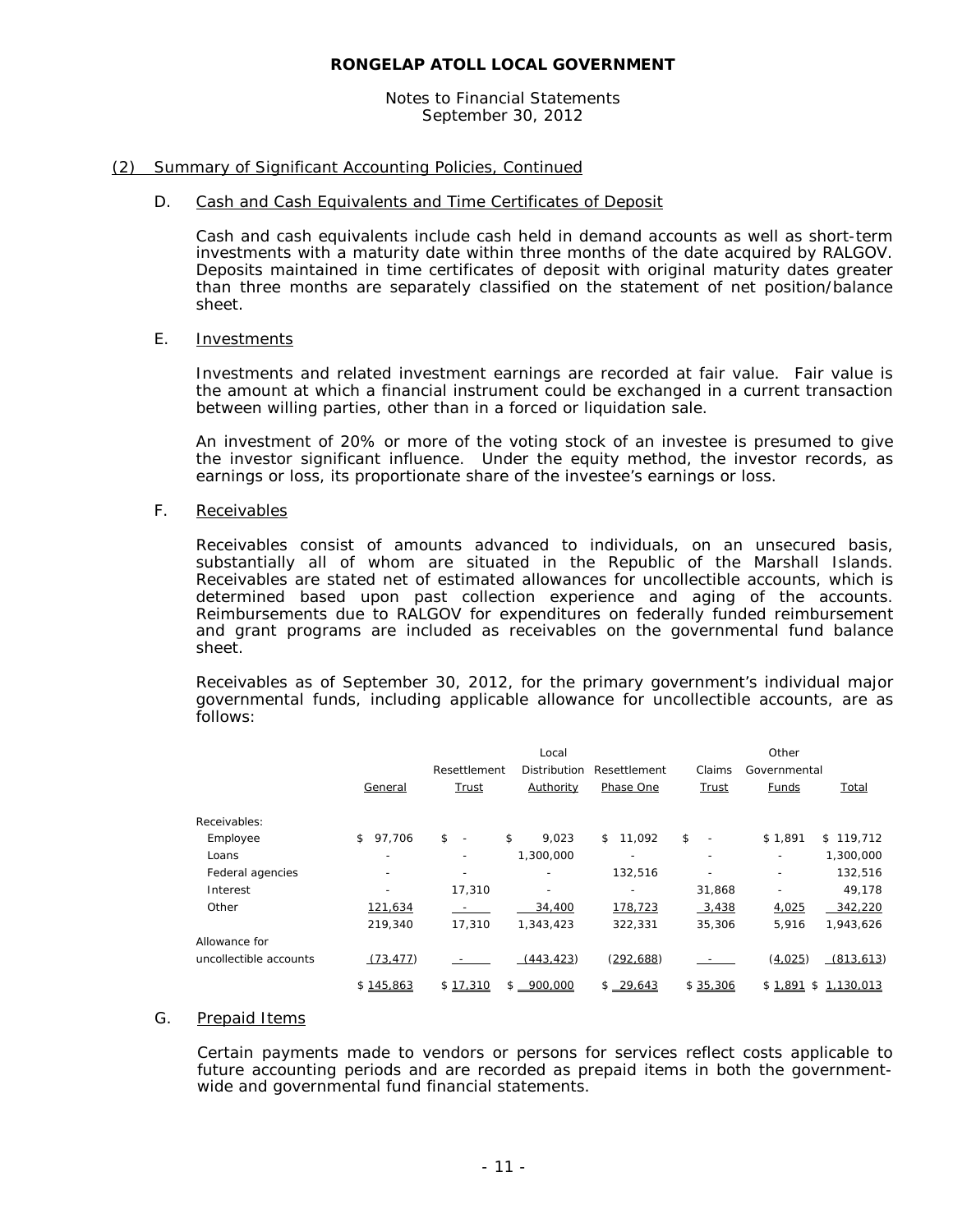Notes to Financial Statements September 30, 2012

#### (2) Summary of Significant Accounting Policies, Continued

#### H. Restricted Assets

Certain assets of RALGOV are classified as restricted assets because their use is completely restricted by trust agreements, loan agreements, or enabling legislation. Specifically, a time certificate of deposit recorded in the Local Distribution Authority of \$262,366 is restricted in that it collateralizes a bank loan of Atoll Marine Aquaculture. In addition, investments recorded in the Resettlement Trust Fund and the Claims Trust Fund of \$10,214,365 and \$26,953,671, respectively, are restricted by trust agreements in that they are not available to be used in current operations.

#### I. Capital Assets

Capital assets, which include property, plant and equipment and infrastructure assets (e.g. roads, docks, airports, water catchments, and other similar items), whether purchased or constructed, are recorded at historical cost. Asset acquisitions of \$5,000 and above are capitalized. Depreciation is provided over the estimated useful lives of the assets through use of the straight-line method.

The estimated useful lives of these assets are as follows:

| Airport and dock                    | 30 - 40 years  |
|-------------------------------------|----------------|
| Roads                               | 30 years       |
| Buildings/facility and improvements | $5 - 10$ years |
| Other equipment                     | 3 years        |
| Motor vehicles                      | 3 years        |
| Office equipment                    | 3 years        |
| Furniture and fixtures              | $1 - 3$ years  |

#### J. Deferred Outflows of Resources

In addition to assets, the statement of net position will sometimes report a separate section for deferred outflows of resources. This separate financial statement element represents a consumption of net position that applies to a future period and so will not be recognized as an outflow of resources (deduction of net position) until then. RALGOV has no items that qualify for reporting in this category.

#### K. Interfund/Intrafund Transactions

As a general rule, the effect of interfund activity has been eliminated in the governmentwide statements. Exceptions to this rule are: 1) activities between funds reported as governmental activities and funds reported as business-type activities and 2) activities between funds that are reported in different functional categories in either the governmental or business-type activities column. Elimination of these activities would distort the direct costs and program revenues for the functions concerned.

#### L. Estimates

The preparation of financial statements in conformity with GAAP requires management to make estimates and assumptions that affect the reported amounts of assets and liabilities and disclosure of contingent assets and liabilities at the date of the financial statements and the reported amounts of revenues and expenditures/expenses during the reporting period. Actual results could differ from those estimates.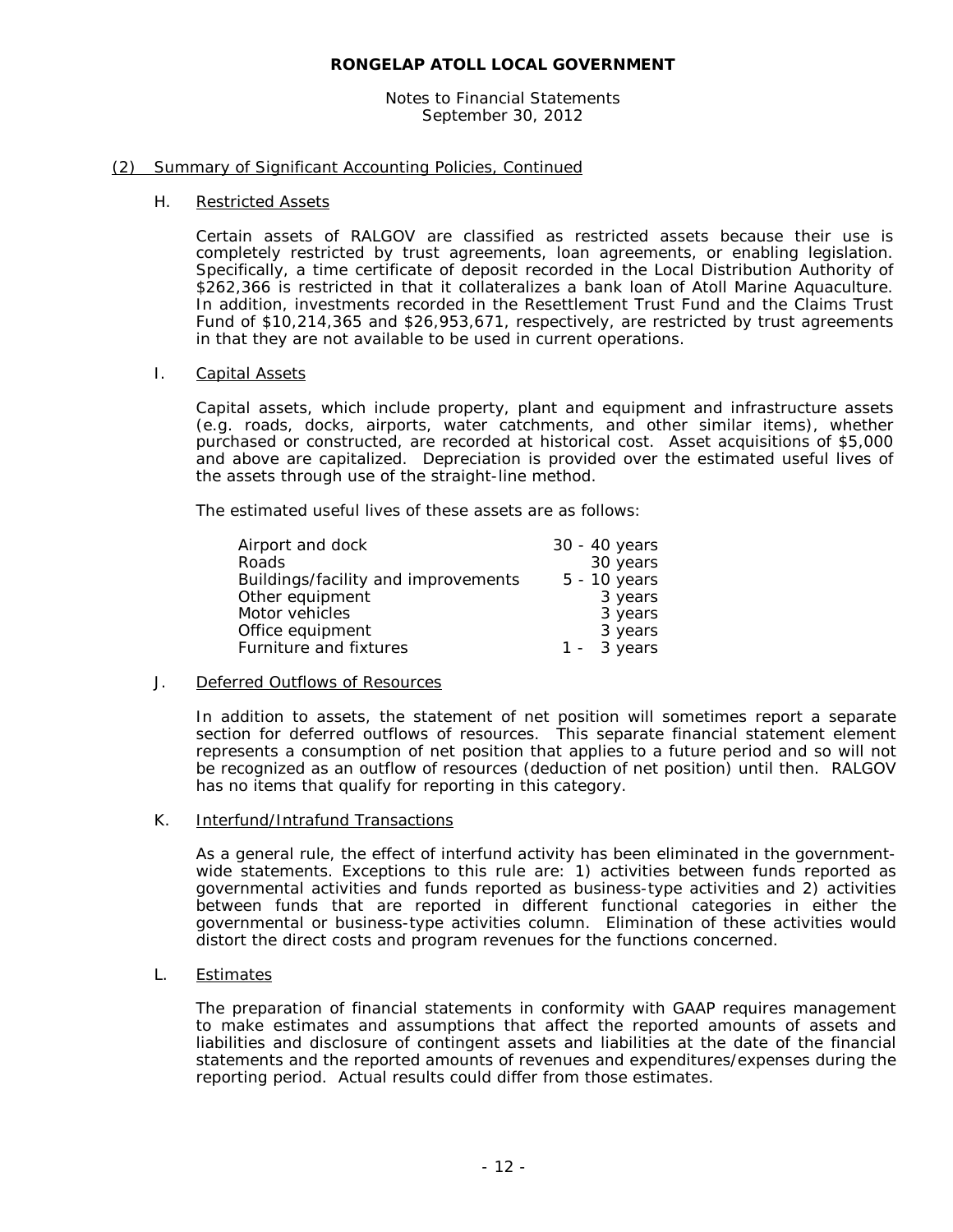Notes to Financial Statements September 30, 2012

#### (2) Summary of Significant Accounting Policies, Continued

#### M. Compensated Absences

RALGOV recognizes expenditures for annual leave and sick leave when leave is actually taken. Accordingly, unused annual leave and sick leave are not included as an obligation within the governmental funds balance sheet. The estimated accumulated amount of unused sick leave at September 30, 2012 is presently not determinable.

#### N. Deferred Inflows of Resources

In addition to liabilities, the statement of net position will sometimes report a separate section for deferred inflows of resources. This separate financial statement element represents an acquisition of net position that applies to a future period and so will not be recognized as an inflow of resources (additions to net position) until then. RALGOV has no items that qualify for reporting in this category.

#### O. Fund Balances

Fund balance classifications are based on the extent to which RALGOV is bound to honor constraints on the specific purposes for which amounts in those funds can be spent. Amounts are reported under the following fund balance classifications:

- Non-spendable includes fund balance amounts that cannot be spent either because it is not in spendable form or because of legal or contractual constraints.
- Restricted includes fund balance amounts that are constrained for specific purposes which are externally imposed by providers, such as creditors or amounts constrained due to constitutional provisions or enabling legislation.
- Committed includes fund balance amounts that are constrained for specific purposes that are internally imposed by the government through formal action of the highest level of decision making authority and does not lapse at year-end.
- Assigned includes fund balance amounts that are intended to be used for specific purposes that are neither considered restricted or committed.
- Unassigned includes negative fund balances in other governmental funds.

RALGOV has a general policy to first use restricted resources for expenditures incurred for which both restricted and unrestricted (committed, assigned, and unassigned) resources are available. When expenditures are incurred for which only unrestricted resources are available, the general policy of RALGOV is to use committed resources first, followed by assigned, and then unassigned. The use of restricted/committed resources may be deferred based on a review of the specific transaction.

A formal minimum fund balance policy has not been adopted.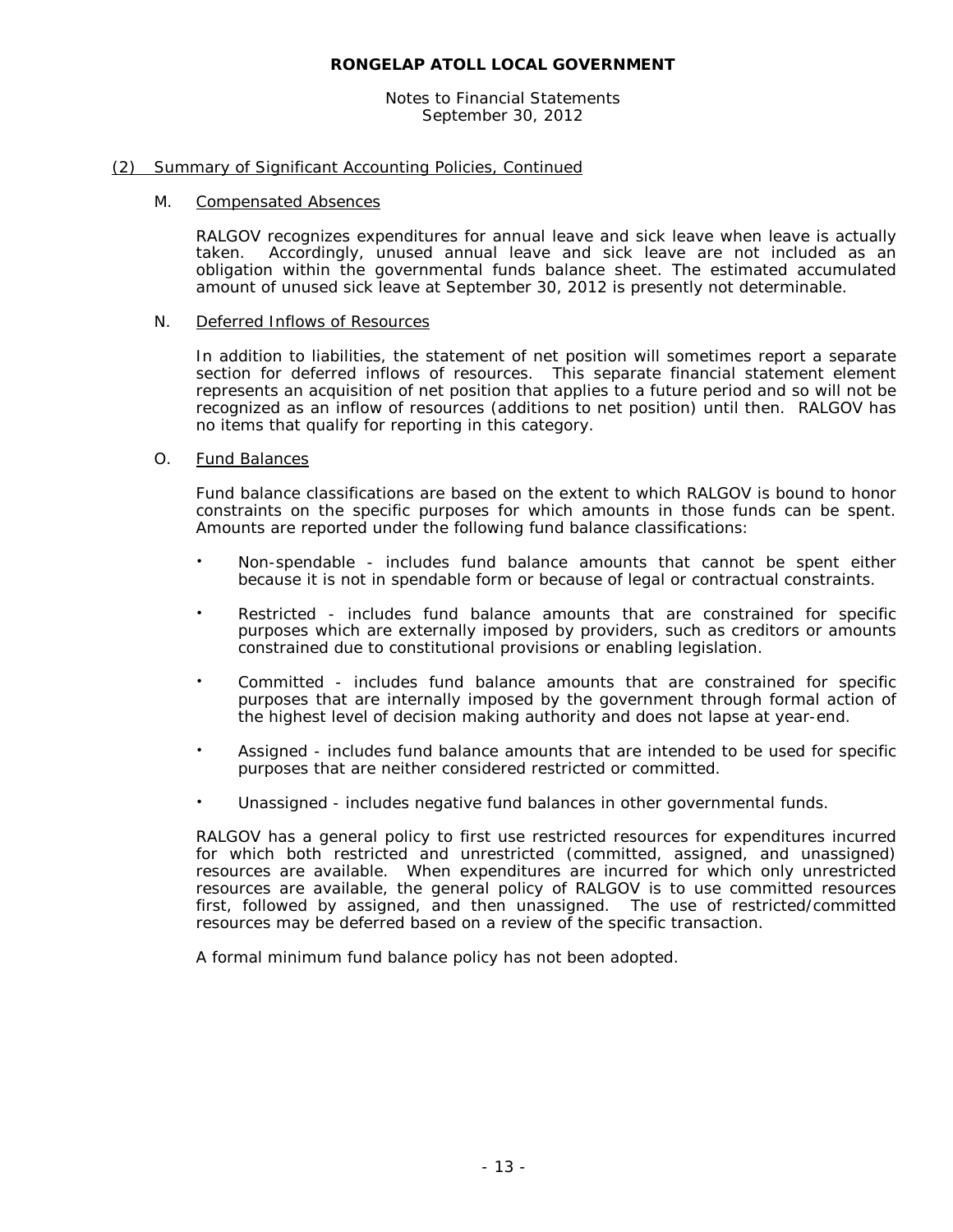Notes to Financial Statements September 30, 2012

#### (2) Summary of Significant Accounting Policies, Continued

P. New Accounting Standards

During fiscal year 2012, RALGOV implemented the following pronouncements:

- GASB Statement No. 57, *OPEB Measurements by Agent Employers and Agent Multiple-Employer Plans*, which amends Statement No. 43, *Financial Reporting for Postemployment Benefit Plans Other Than Pension Plans*, and Statement No. 45, *Accounting and Financial Reporting by Employers for Postemployment Benefits Other Than Pensions*, and addresses issues related to the frequency and timing of measurements for actuarial valuations first used to report funded status information in OPEB plan financial statements. The implementation of this pronouncement did not have a material effect on the accompanying financial statements.
- GASB Statement No. 64, *Derivative Instruments: Application of Hedge Accounting Termination Provisions* (an amendment of GASB Statement No. 53), which will improve financial reporting by state and local governments by clarifying the circumstances in which hedge accounting continues to be applied when a swap counterparty, or a swap counterparty's credit support provider, is replaced. The implementation of this pronouncement did not have a material effect on the accompanying financial statements.

In December 2010, GASB issued Statement No. 60, *Accounting and Financial Reporting for Service Concession Arrangements,* which addresses how to account for and report service concession arrangements (SCAs), a type of public-private or public-public partnership that state and local governments are increasingly entering into. The provisions of this statement are effective for periods beginning after December 15, 2011. Management does not believe that the implementation of this statement will have a material effect on the financial statements of RALGOV.

In December 2010, GASB issued Statement No. 61, *The Financial Reporting Entity: Omnibus*, which is designed to improve financial reporting for governmental entities by amending the requirements of Statements No. 14, *The Financial Reporting Entity*, and No. 34, *Basic Financial Statements - and Management's Discussion and Analysis - for State and Local Governments*, to better meet user needs and address reporting entity issues that have come to light since those Statements were issued in 1991 and 1999, respectively. The provisions of this statement are effective for periods beginning after June 15, 2012. Management does not believe that the implementation of this statement will have a material effect on the financial statements of RALGOV.

In December 2010, GASB issued Statement No. 62, *Codification of Accounting and Financial Reporting Guidance Contained in Pre-November 30, 1989 FASB and AICPA Pronouncements*, which is intended to enhance the usefulness of its Codification by incorporating guidance that previously could only be found in certain Financial Accounting Standards Board (FASB) and American Institute of Certified Public Accountants (AICPA) pronouncements. The provisions of this statement are effective for periods beginning after December 15, 2011. Management does not believe that the implementation of this statement will have a material effect on the financial statements of RALGOV.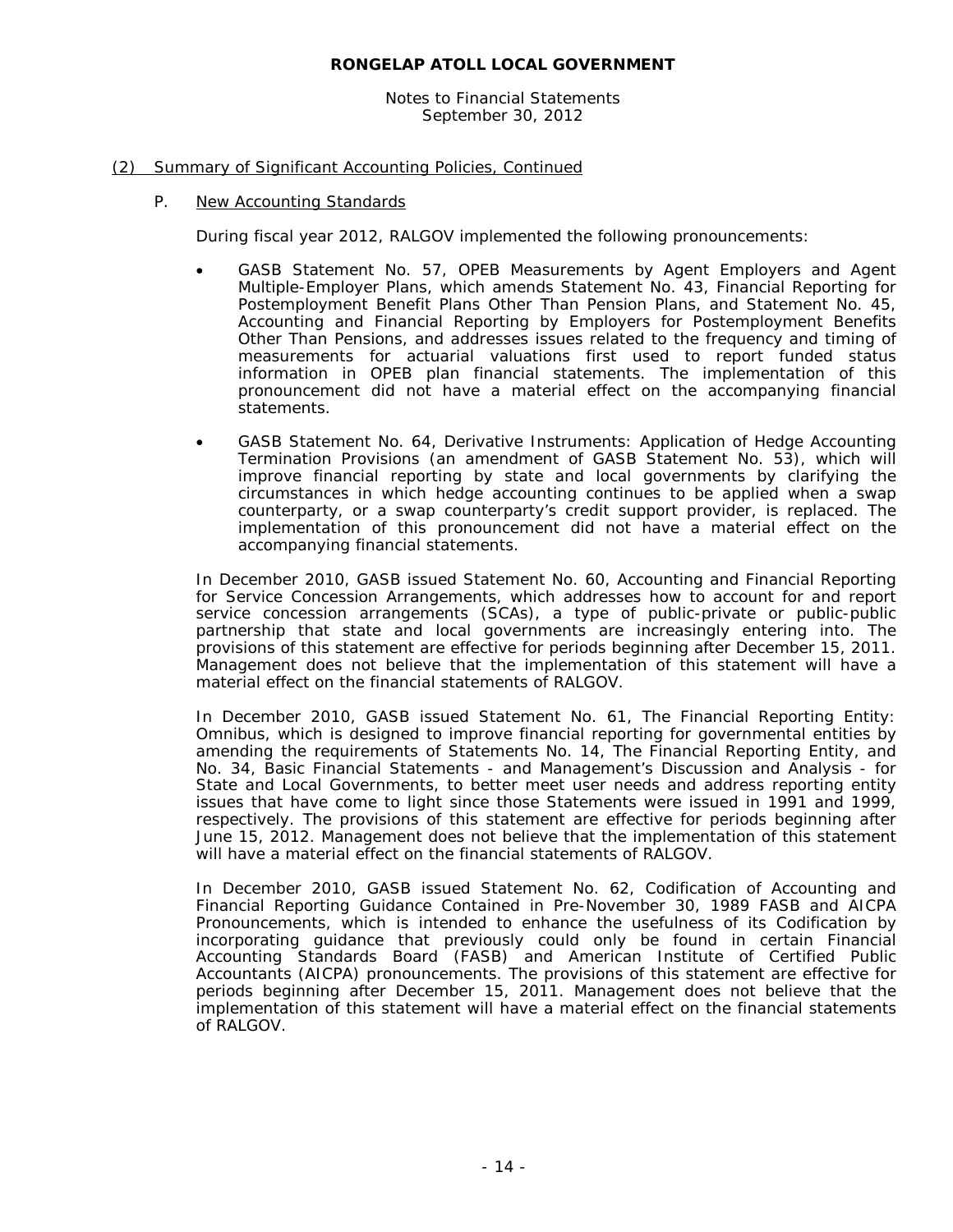Notes to Financial Statements September 30, 2012

#### (2) Summary of Significant Accounting Policies, Continued

#### P. New Accounting Standards, Continued

In April 2012, GASB issued Statement No. 66, *Technical Corrections - 2012*, which enhances the usefulness of financial reports by resolving conflicting accounting and financial reporting guidance that could diminish the consistency of financial reporting. The provisions of this statement are effective for periods beginning after December 15, 2012. Management does not believe that the implementation of this statement will have a material effect on the financial statements of RALGOV.

In June 2012, GASB issued Statement No. 67, *Financial Reporting for Pension Plans*, which revises existing guidance for the financial reports of most pension plans, and Statement No. 68, *Accounting and Financial Reporting for Pensions*, which revises and establishes new financial reporting requirements for most governments that provide their employees with pension benefits. The provisions in Statement 67 are effective for financial statements for periods beginning after June 15, 2013. The provisions in Statement 68 are effective for fiscal years beginning after June 15, 2014. Management does not believe that the implementation of this statement will have a material effect on the financial statements of RALGOV.

#### (3) Deposits and Investments

GASB Statement No. 40 addresses common deposit and investment risks related to credit risk, concentration of credit risk, interest rate risk and foreign currency risk. As an element of interest rate risk, disclosure is required of investments that have fair values that are highly sensitive to changes in interest rates. GASB Statement No. 40 also requires disclosure of formal policies related to deposit and investment risks.

RALGOV does not have formal deposit and investment policies. Investments in Resettlement Trust Fund and Claims Trust Fund are governed by their respective trust agreements.

#### A. Deposits

Custodial credit risk is the risk that in the event of a bank failure, RALGOV's deposits may not be returned to it. Such deposits are not covered by depository insurance and are either uncollateralized, or collateralized with securities held by the pledging financial institution or held by the pledging financial institution but not in the depositorgovernment's name. RALGOV does not have a deposit policy for custodial credit risk.

As of September 30, 2012, the carrying amount of the RALGOV's total cash and cash equivalents and time certificates of deposit were \$1,886,513 and the corresponding bank balances were \$2,002,466. Of the bank balance amounts, \$1,971,557 is maintained in financial institutions subject to Federal Deposit Insurance Corporation (FDIC) insurance. As of September 30, 2012, bank deposits in the amount of \$250,000 were FDIC insured. Bank deposits of \$30,909 are maintained in financial institutions not subject to depository insurance. RALGOV does not require collateralization of its cash deposits; therefore, deposit levels in excess of FDIC insurance coverage are uncollateralized. Accordingly, these deposits are exposed to custodial credit risk.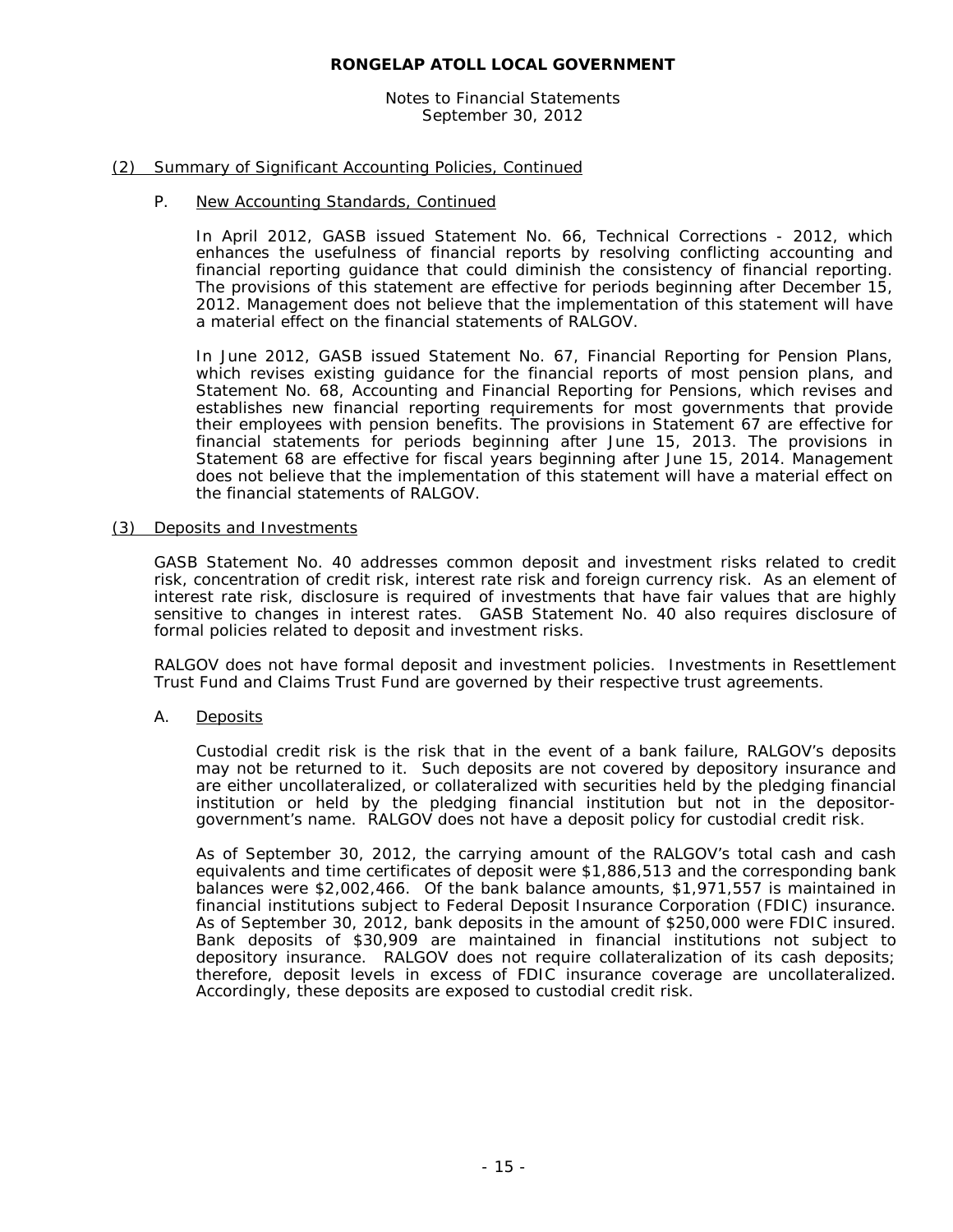Notes to Financial Statements September 30, 2012

#### (3) Deposits and Investments, Continued

#### B. Investments

As of September 30, 2012, investments at fair value are as follows:

| Resettlement Trust Fund: |                   |
|--------------------------|-------------------|
| Fixed income             | 5,016,577<br>\$   |
| Cash management          | 397,208           |
| Domestic equities        | 4,291,378         |
| Foreign equities         | 351,530           |
| Other                    | 157,672           |
|                          |                   |
|                          | <u>10,214,365</u> |
|                          |                   |
| Claims Trust Fund:       |                   |
| Fixed income             | 8,382,164         |
| Cash management          | 1,455,294         |
| Domestic equities        | 11,273,879        |
| Foreign equities         | 533,494           |
| Private equity           | 4,879,115         |
| Other                    | 429,725           |
|                          |                   |
|                          | 26,953,671        |
|                          | \$ 37,168,036     |
|                          |                   |

Custodial credit risk for investments is the risk that in the event of the failure of the counterparty to the transaction, RALGOV will not be able to recover the value of investment or collateral securities that are in the possession of an outside party. RALGOV's investments are held and administered by trustees in accordance with various trustee agreements. Based on negotiated trust and custody contracts, all of these investments were held in RALGOV's name by RALGOV's custodial financial institutions at September 30, 2012.

Credit risk for investments is the risk that an issuer or other counterparty to an investment will not fulfill its obligations.

Interest rate risk is the risk that changes in interest rates will adversely affect the fair value of debt instruments. RALGOV does not have a formal investment policy that limits investment maturities as a means of managing its exposure to fair value losses arising from increasing interest rates.

Concentration of credit risk for investments is the risk of loss attributed to the magnitude of an entity's investment in a single issuer. GASB Statement No. 40 requires disclosure by issuer and amount of investments in any one issuer that represents five percent (5%) or more of total investments for RALGOV. As of September 30, 2012, there were no investments in any one issuer that exceeded 5% of total investments.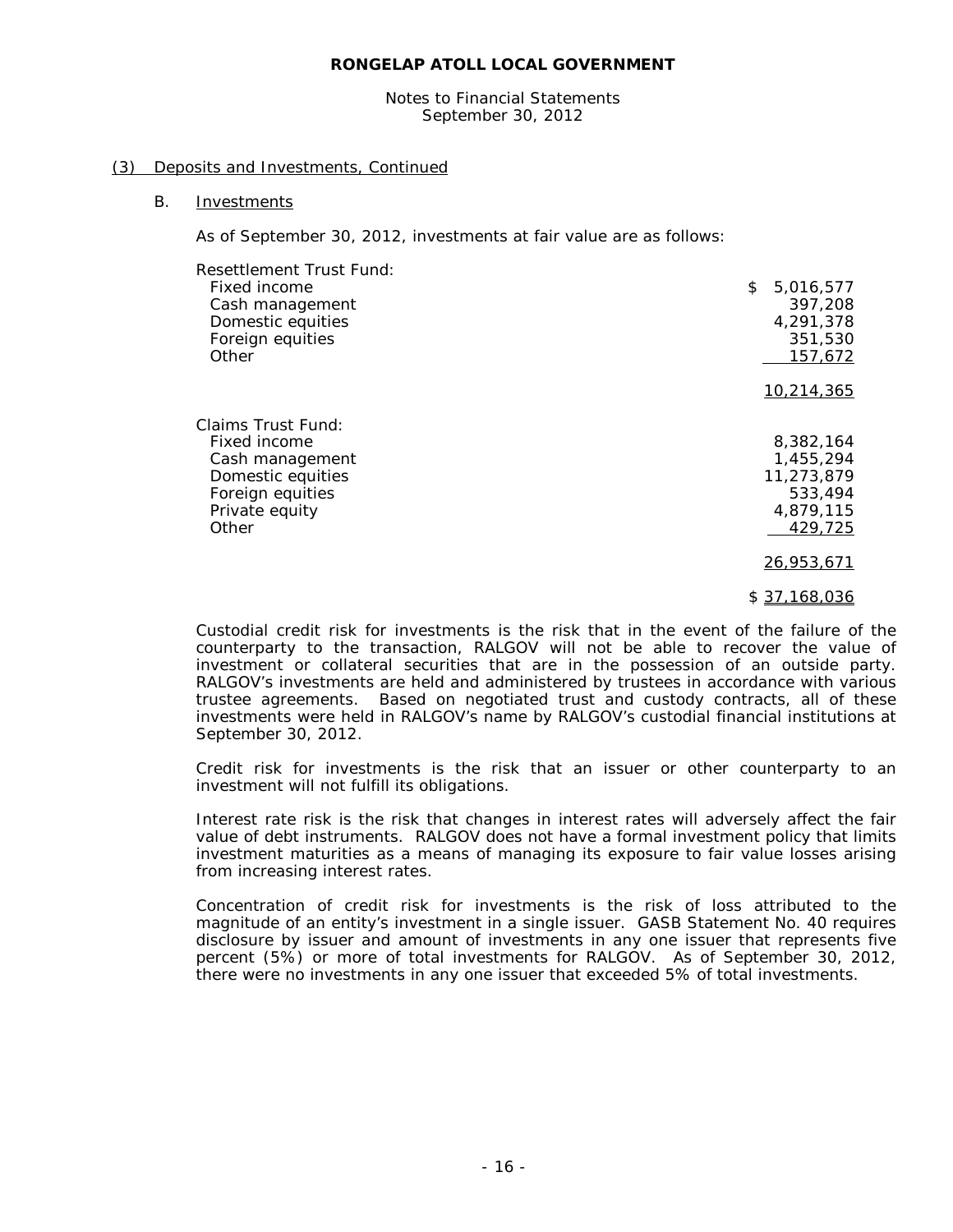#### Notes to Financial Statements September 30, 2012

#### (3) Deposits and Investments, Continued

#### B. Investments, Continued

As of September 30, 2012, the Resettlement Trust Funds' investment in debt securities was as follows:

|                         | <b>Moodvs</b>    |                          | Investment  | <b>Maturities</b>        | (In years)                     |             |
|-------------------------|------------------|--------------------------|-------------|--------------------------|--------------------------------|-------------|
|                         | Credit<br>Rating | Less<br>than 1           | 1 to 5      | 6 to 10                  | Greater<br>than 10             | Fair Value  |
| US Treasury Obligations | AAA              | \$                       | \$2,817,951 | 158.827                  | \$<br>$\overline{\phantom{a}}$ | \$2,976,778 |
| Corporate notes         | AA1              |                          |             | 261.387                  |                                | 261.387     |
| Corporate notes         | AA3              |                          | 209.685     |                          |                                | 209.685     |
| Corporate notes         | A <sub>1</sub>   |                          | 103.938     | 213.316                  |                                | 317.254     |
| Corporate notes         | A <sub>2</sub>   |                          | 208.666     | $\overline{\phantom{a}}$ |                                | 208,666     |
| Corporate notes         | A <sub>3</sub>   | $\overline{\phantom{0}}$ | 573.894     | 261.694                  |                                | 835,588     |
| Corporate notes         | BAA1             |                          | 102,734     | 104,485                  |                                | 207,219     |
|                         |                  |                          | \$4.016.868 | 999.709                  |                                | \$5.016.577 |

As of September 30, 2012, the Claims Trust Funds' investment in debt securities was as follows:

|                         | Moodys           |                | Investment  | Maturities    | (In years)         |                 |
|-------------------------|------------------|----------------|-------------|---------------|--------------------|-----------------|
|                         | Credit<br>Rating | Less<br>than 1 | $1$ to 5    | 6 to 10       | Greater<br>than 10 | Fair Value      |
| US Treasury Obligations | AAA              | \$597.442      | \$1,808,457 | 260.716<br>\$ | \$                 | 2,666,615<br>\$ |
| Corporate notes         | AA1              |                | 1.460.668   | 431.359       |                    | 1,892,027       |
| Corporate notes         | AA3              |                | 345.010     |               |                    | 345,010         |
| Corporate notes         | A <sub>1</sub>   |                | 174.280     | 346.259       |                    | 520.539         |
| Corporate notes         | A <sub>2</sub>   |                | 341.360     |               |                    | 341.360         |
| Corporate notes         | A <sub>3</sub>   |                | 779.306     | 625,591       |                    | 1,404,897       |
| Corporate notes         | BAA1             |                |             | 173.466       |                    | 173.466         |
| Corporate notes         | BAA2             |                | 169.458     |               |                    | 169,458         |
| Foreign bonds           | AA3              |                | 350.257     |               |                    | 350.257         |
| Foreign bonds           | A <sub>2</sub>   |                | 181.322     |               |                    | 181,322         |
| Foreign bonds           | A <sub>3</sub>   |                | 163.049     |               |                    | 163.049         |
| Foreign bonds           | BAA3             |                | 174,164     |               |                    | 174,164         |
|                         |                  | \$597,442      | \$5,947,331 | \$1,837,391   |                    | \$8,382,164     |

General Fund:

RALGOV holds an investment in a life insurance contract, which is recorded at fair value. As of September 30, 2012, the cash surrender value of this life insurance contract is \$48,069. In addition, RALGOV holds a 49.1% ownership equity in Rongelap Tourism Company, Inc. (RTCI), which engages in tourism activities in the Republic of the Marshalls Islands. The investment is accounted for on the equity method. RTCI ceased operations in February 2006 following significant losses from prior years. At September 30, 2012, RALGOV's investment in RTCI amounted to \$0.

#### Local Distribution Authority Fund:

RALGOV holds a 25% equity ownership in Atoll Marine Aquaculture (AMA), which engages in the export of live aquaria in the Republic of the Marshall Islands to international markets and which is considered a related party as the Mayor is a member of the Board of Directors. As of September 30, 2012, the investment in AMA of \$300,000 is accounted for on the equity method.

In addition, RALGOV owns 1,000 shares of common stock of Marshall Islands Service Corporation, which provides all aspects of service activities in the Marshall Islands. As of September 30, 2012, the investment is accounted for at cost in the amount of \$10,000 since the fair market value is not readily available.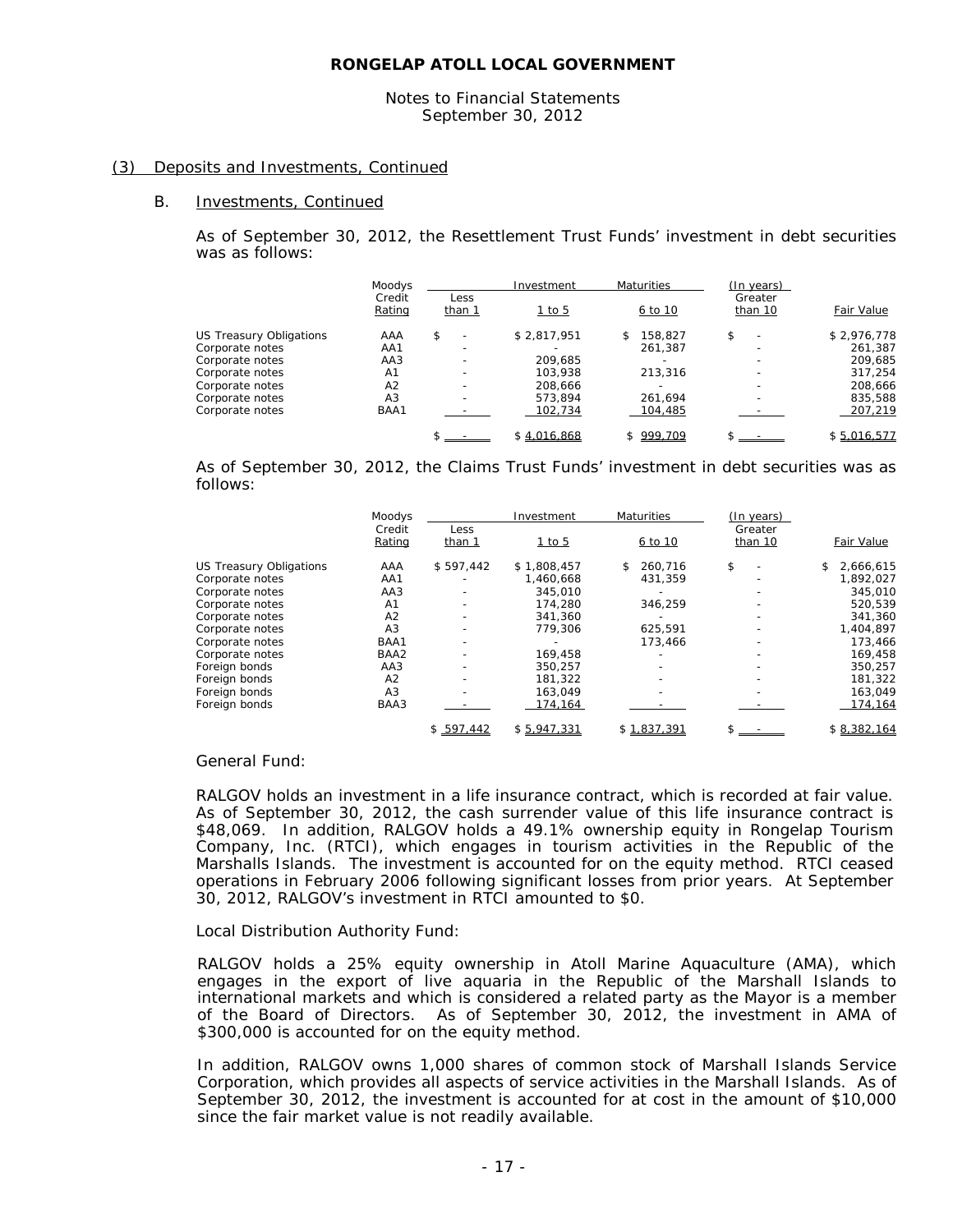Notes to Financial Statements September 30, 2012

#### (3) Deposits and Investments, Continued

#### B. Investments, Continued

Local Distribution Authority Fund, Continued:

Finally, RALGOV holds an equity ownership in AcionMobile, Inc., a Nevada corporation, which engages in communications activities. As of September 30, 2012, the investment is accounted at cost in the amount of \$750 since the fair market value is not readily available.

Resettlement Phase One Fund:

RALGOV holds 40% of outstanding preferred stock and 13.27% of outstanding common stock in Ajejdrikdrik Inc., which engages in consumer loan services in the Republic of the Marshall Islands and which is considered a related party as the Mayor is a member of the Board of Directors. As of September 30, 2012, the investment is accounted for at cost in the amount of \$587,090 since the fair market value is not readily available. Dividends of \$22,042 were received from the investee during the year ended September 30, 2012.

#### (4) Loans Receivable

As of September 30, 2012, loans receivable of the primary government are summarized as follows:

Local Distribution Authority Fund:

Ajejdrikdrik, Inc.:

| Execution<br>Date | Interest<br>Rate | Maturity<br>Date  | Amount  |
|-------------------|------------------|-------------------|---------|
| January 5, 2012   | 7%               | April 1, 2013     | 300,000 |
| February 21, 2012 | 7%               | February 20, 2013 | 200,000 |
| March 13, 2012    | 7%               | March 13, 2013    | 200,000 |
| June 1, 2012      | 7%               | June 1, 2013      | 100,000 |
| July 2, 2012      | 7%               | July 2, 2013      | 100,000 |

900,000

Principal and interest on the abovementioned notes receivable are due and payable at maturity and are uncollateralized.

#### AcionMobile, Inc.:

Note receivable dated January 8, 2010 in the amount of \$400,000, due January 8, 2012, interest at 12% per annum payable annually, with principal due at maturity, uncollateralized. This note has been fully provided for in the allowance for uncollectible accounts. 400,000

\$1,300,000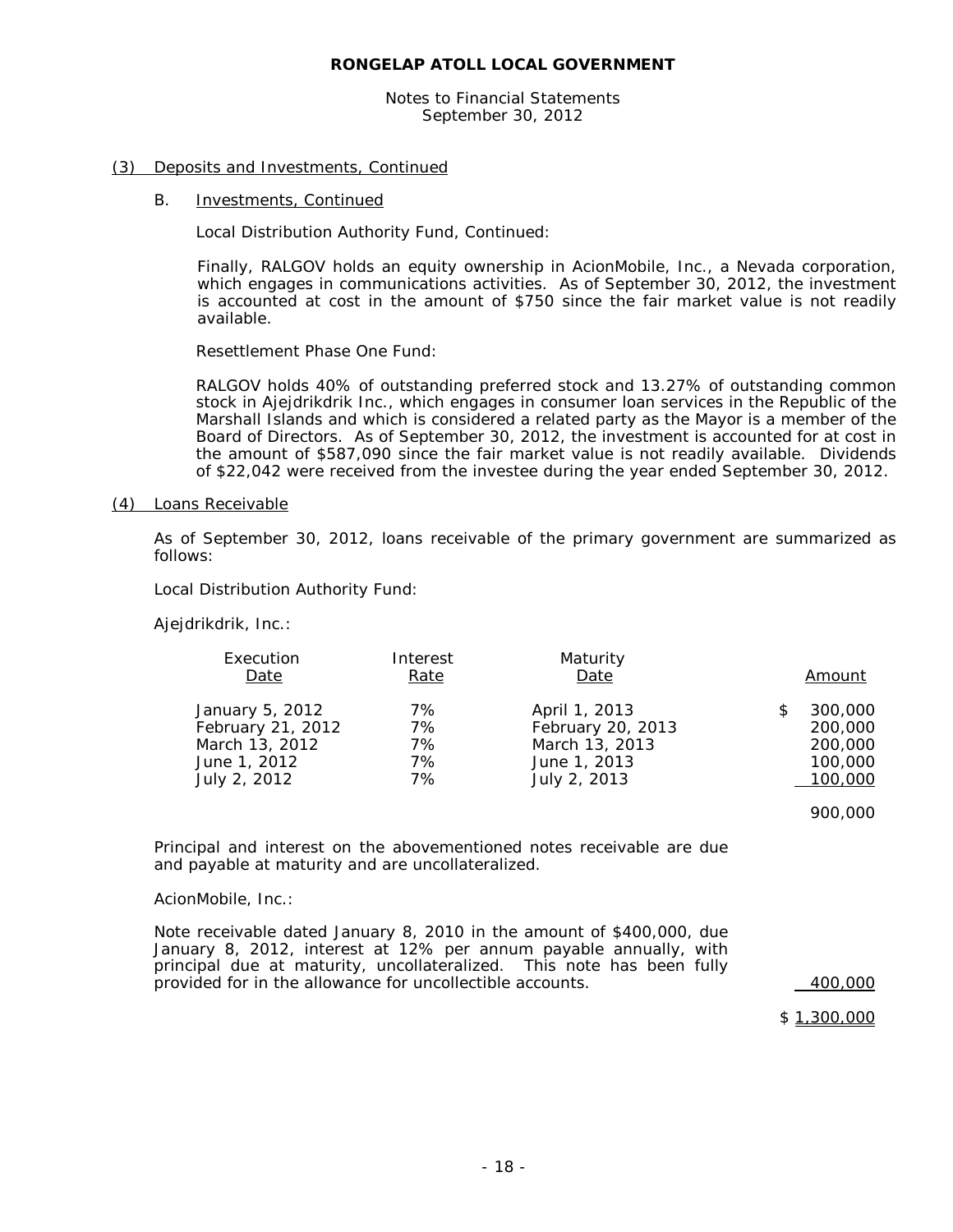#### Notes to Financial Statements September 30, 2012

#### (5) Capital Assets

Capital asset activities for the year ended September 30, 2012, are as follows:

|                                                                                                                                                     | <b>Balance</b><br>October<br>1, 2011                                                 |    | Additions                                    | Retirements                  | Balance<br>September<br>30, 2012                                                     |
|-----------------------------------------------------------------------------------------------------------------------------------------------------|--------------------------------------------------------------------------------------|----|----------------------------------------------|------------------------------|--------------------------------------------------------------------------------------|
| Airport and dock<br>Roads<br>Buildings/facility and improvements<br>Motor vehicles<br>Other equipment<br>Office equipment<br>Furniture and fixtures | \$<br>5,030,372<br>2,393,680<br>2,566,420<br>439.145<br>1,534,734<br>23,566<br>8,647 | \$ | 31,905<br>12,000                             | \$<br>(45, 771)<br>(37, 380) | \$<br>5,030,372<br>2,393,680<br>2,566,420<br>425,279<br>1,509,354<br>23,566<br>8,647 |
| Less accumulated depreciation<br>Construction in Progress                                                                                           | 11,996,564<br>(4,738,697)<br>7,257,867<br>2,802,804                                  |    | 43,905<br>(531, 211)<br>(487,306)<br>428,599 | (83, 151)<br>83,151          | 11,957,318<br>(5, 186, 757)<br>6,770,561<br>3,231,403                                |
|                                                                                                                                                     | \$10,060,671                                                                         | S. | (58,707)                                     | \$                           | \$10,001,964                                                                         |

Depreciation expense was charged to functions/programs as follows:

| Finance              | 10,168<br>S. |
|----------------------|--------------|
| Phase-1 Engineering  | 7.420        |
| Social services      | 1,263        |
| Resettlement program | 487.634      |
| Office of the Mayor  | 24,726       |
|                      | \$531,211    |

#### (6) Notes Payable

Represents notes payable for housing loans obtained by eligible Rongelapese under RALGOV housing projects with the United States Department of Agriculture's Rural Development Program. Individual Rongelapese were named as borrowers but RALGOV is ultimately liable for loan repayment. Promissory notes are payable in 32 to 35 years with interest rates between 4.875% and 6.38% per annum.

The change in notes payable during the year ended September 30, 2012, is as follows:

| <b>Balance</b><br>Additions<br>October 1, 2011 |                          | Payments   | <b>Balance</b><br>September 30, 2012 | Due Within<br>12 months |
|------------------------------------------------|--------------------------|------------|--------------------------------------|-------------------------|
| 934.514                                        | $\overline{\phantom{a}}$ | \$(16.593) |                                      | 19.650                  |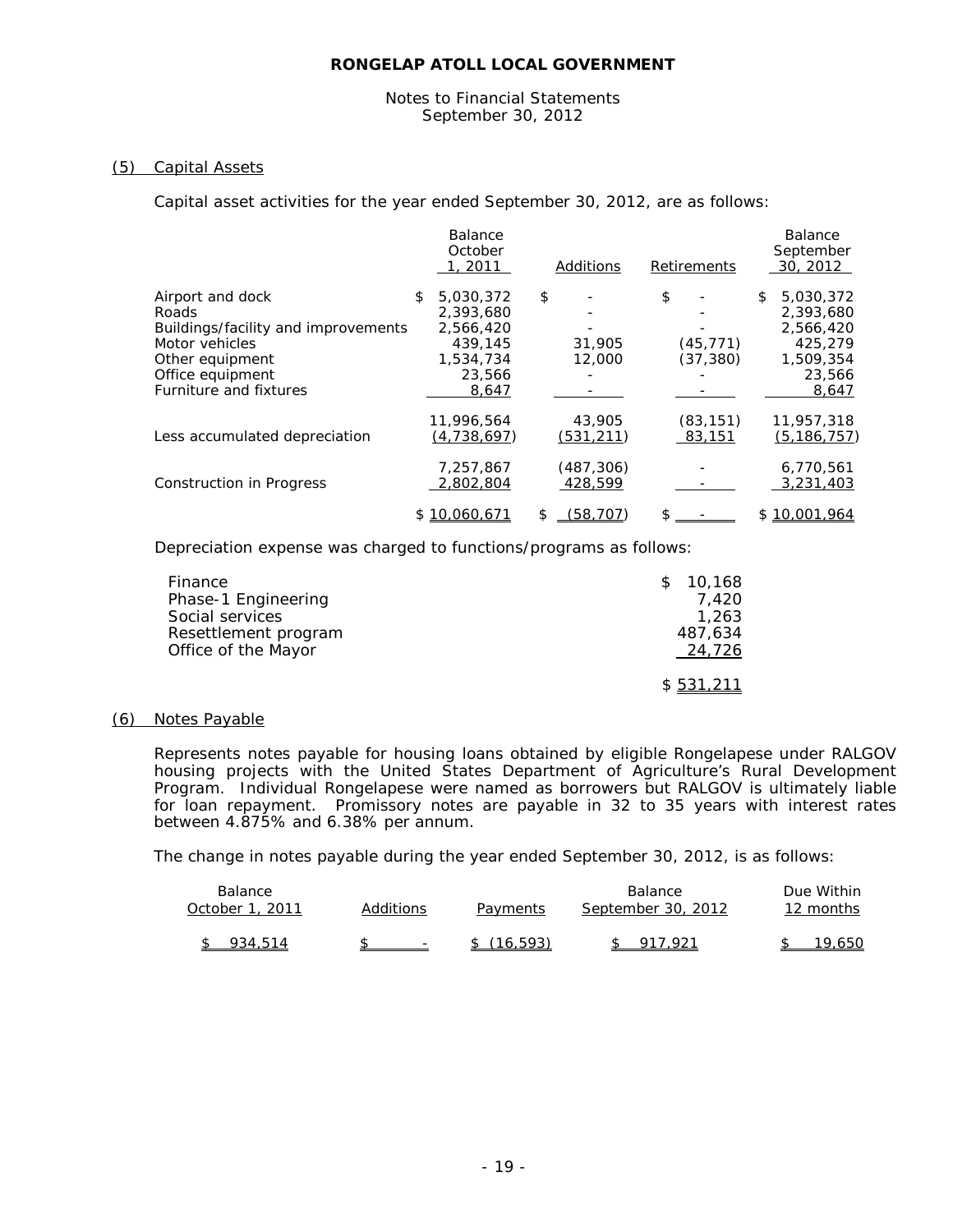#### Notes to Financial Statements September 30, 2012

#### (6) Notes Payable, Continued

Annual loan repayments to maturity for principal and interest are as follows:

| Year ending<br>September 30,                                                                                                   | Principal                                                                                                           | Interest                                                                                                        | Total                                                                                                               |
|--------------------------------------------------------------------------------------------------------------------------------|---------------------------------------------------------------------------------------------------------------------|-----------------------------------------------------------------------------------------------------------------|---------------------------------------------------------------------------------------------------------------------|
| 2013<br>2014<br>2015<br>2016<br>2017<br>2018 - 2022<br>2023 - 2027<br>2028 - 2032<br>2033 - 2037<br>2038 - 2042<br>2043 - 2045 | \$<br>19,650<br>19,286<br>20,275<br>21,368<br>22,812<br>136,563<br>183.661<br>227,761<br>223.899<br>38,890<br>3,756 | \$<br>52,158<br>52,522<br>51,533<br>50,440<br>48,996<br>222,477<br>175,379<br>113,223<br>41.699<br>6,483<br>143 | \$<br>71,808<br>71,808<br>71,808<br>71,808<br>71,808<br>359,040<br>359,040<br>340,984<br>265.598<br>45,373<br>3.899 |
|                                                                                                                                | \$ <u>917,921</u>                                                                                                   | \$815,053                                                                                                       | \$1,732,974                                                                                                         |

#### (7) Loan Payable

In 2010, RALGOV entered into a \$5,326,000 term loan agreement with a bank for the purpose of funding claim beneficiary payments to eligible Rongelapese in lieu of liquidating securities of the Claims Trust Fund. The loan is secured by a first priority lien over future earning and distribution payments made from the Claims Trust Fund. During the year ended September 30, 2012, RALGOV renegotiated the terms of the term loan agreement, which bears interest at a fixed rate of 2.44% per annum, due in quarterly installments commencing April 1 and principal due at maturity on December 9, 2013 (see Note 12).

The change in loan payable during the year ended September 30, 2012, is as follows:

| <b>Balance</b><br>October 1, 2011 | Additions | Payments | <b>Balance</b><br>September 30, 2012 | Due Within<br>12 months |
|-----------------------------------|-----------|----------|--------------------------------------|-------------------------|
| \$5.326.000                       |           | $\sim$   | \$ 5.326.000                         |                         |

#### (8) Transfers In/Out

Operating transfers in/out for all major fund types, for the year ended September 30, 2012, are as follows: Transfer Transfer

| Fund                                                                                                                                                         | Recipient                                                                                                                      | I ranster<br>Out                                                               | Transfer<br>In.                                                                |
|--------------------------------------------------------------------------------------------------------------------------------------------------------------|--------------------------------------------------------------------------------------------------------------------------------|--------------------------------------------------------------------------------|--------------------------------------------------------------------------------|
| Resettlement Trust<br>Resettlement Trust<br>Claims Trust<br>Claims Trust<br>Local Distribution Authority<br>Resettlement Phase One<br>Resettlement Phase One | Resettlement Phase One<br>General<br>General<br>Local Distribution Authority<br>General<br>General<br>Other governmental funds | \$1,952,090<br>521.501<br>215,420<br>5,326,000<br>779,263<br>182,719<br>57,031 | \$1,952,090<br>521,501<br>215,420<br>5,326,000<br>779,263<br>182,719<br>57,031 |
|                                                                                                                                                              |                                                                                                                                | \$9,034,024                                                                    | \$9,034,024                                                                    |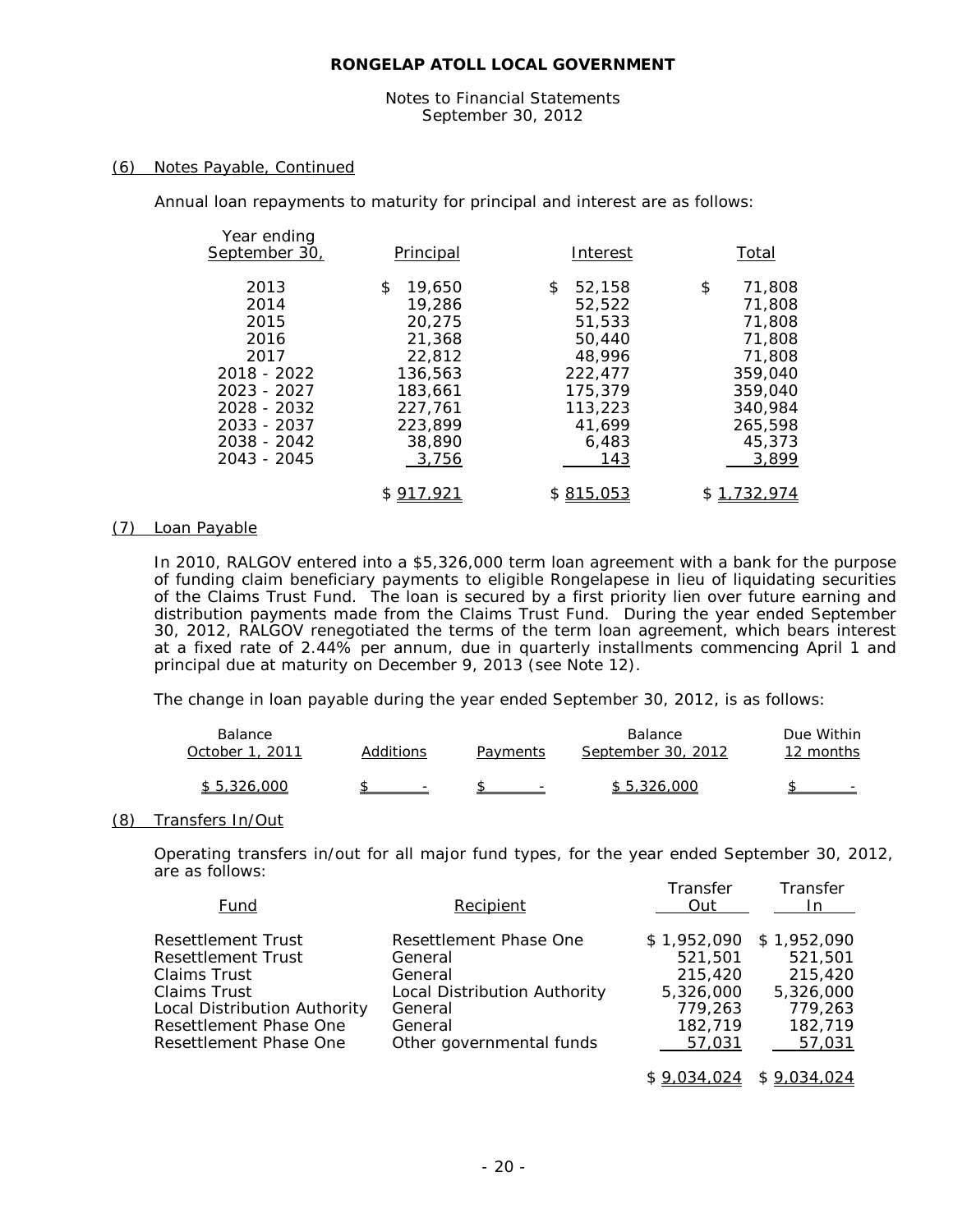#### Notes to Financial Statements September 30, 2012

#### (8) Transfers In/Out, Continued

Transfers are used to 1) move revenues from the fund that enabling legislation or budget requires to collect them to the fund that enabling legislation or budget requires to expend them, 2) use unrestricted revenues collected in the General Fund to finance various programs accounted for in other funds in accordance with budgetary authorizations, and 3) record reductions in interfund loans for amounts that are not expected to be repaid.

#### (9) Fund Balances

Classifications of fund balances comprise a hierarchy based primarily on the extent to which a government is bound to observe constraints imposed upon the use of the resources reported in governmental funds. The following table enumerates the fund balance classifications:

|                                      |           | Resettlement | Local<br>Distribution | Resettlement | Claims       | Other<br>Governmental |              |
|--------------------------------------|-----------|--------------|-----------------------|--------------|--------------|-----------------------|--------------|
|                                      | General   | Trust        | Authority             | Phase One    | Trust        | Funds                 | Total        |
| Nonspendable:                        |           |              |                       |              |              |                       |              |
| Life insurance contract              | \$48,069  | \$           | \$                    | \$<br>۰      | \$           | \$<br>۰               | 48,069<br>\$ |
| Atoll Marine Aquaculture             | $\sim$    | $\sim$       | 300,000               | ۰            | $\sim$       | ۰                     | 300.000      |
| AcionMobile, Inc.                    |           | $\sim$       | 750                   | ۰            |              | ۰                     | 750          |
| Marshall Islands Service Corporation | $\sim$    | ۰.           | 10.000                | -            |              | ۰                     | 10,000       |
| Ajejdrikdrik, Inc.                   | $\sim$    |              | 900.000               | 587.090      |              | ۰                     | 1,487,090    |
| Restricted:                          |           |              |                       |              |              |                       |              |
| Claims                               |           |              | 1.836.167             | ۰.           | 26.988.977   | ۰                     | 26,988,977   |
| Resettlement                         | ×.        | 10.231.675   | ۰                     | -            |              | ۰                     | 10.231.675   |
| Committed:                           |           |              |                       |              |              |                       |              |
| Rongelap Museum                      | 100,000   | $\sim$       | ۰                     |              |              |                       | 100.000      |
| Unassigned                           | (14, 213) |              |                       | (346, 500)   |              | 5,481                 | (355, 232)   |
|                                      | \$133.856 | \$10.231.675 | \$3.046.917           | \$240,590    | \$26.988.977 | \$5.481               | \$40.647.496 |

#### (10) Commitments and Contingencies

#### Continuing Appropriation:

On December 28, 2008, RALGOV entered into an agreement with the Government of RepMar whereby RepMar provided funding in the amount of \$100,000 for the construction of the Rongelap Museum. As of September 30, 2012, construction of the museum has yet to commence.

#### Lease Commitments:

RALGOV entered into land lease agreements with various landowners for its office building and Rongelap Museum in Majuro Atoll and Rongelap Bungalows in Rongelap Atoll. Lease terms range from 10 years to 26 years, with options to renew.

Future minimum rental payments are as follows:

| Year ending<br>September 30,                                                      |                                                                                 |
|-----------------------------------------------------------------------------------|---------------------------------------------------------------------------------|
| 2013<br>2014<br>2015<br>2016<br>2017<br>2018 - 2022<br>2023 - 2027<br>2028 - 2030 | \$<br>21,200<br>11,600<br>11,600<br>9,100<br>5,600<br>28,000<br>16,000<br>9,600 |
|                                                                                   | \$112,700                                                                       |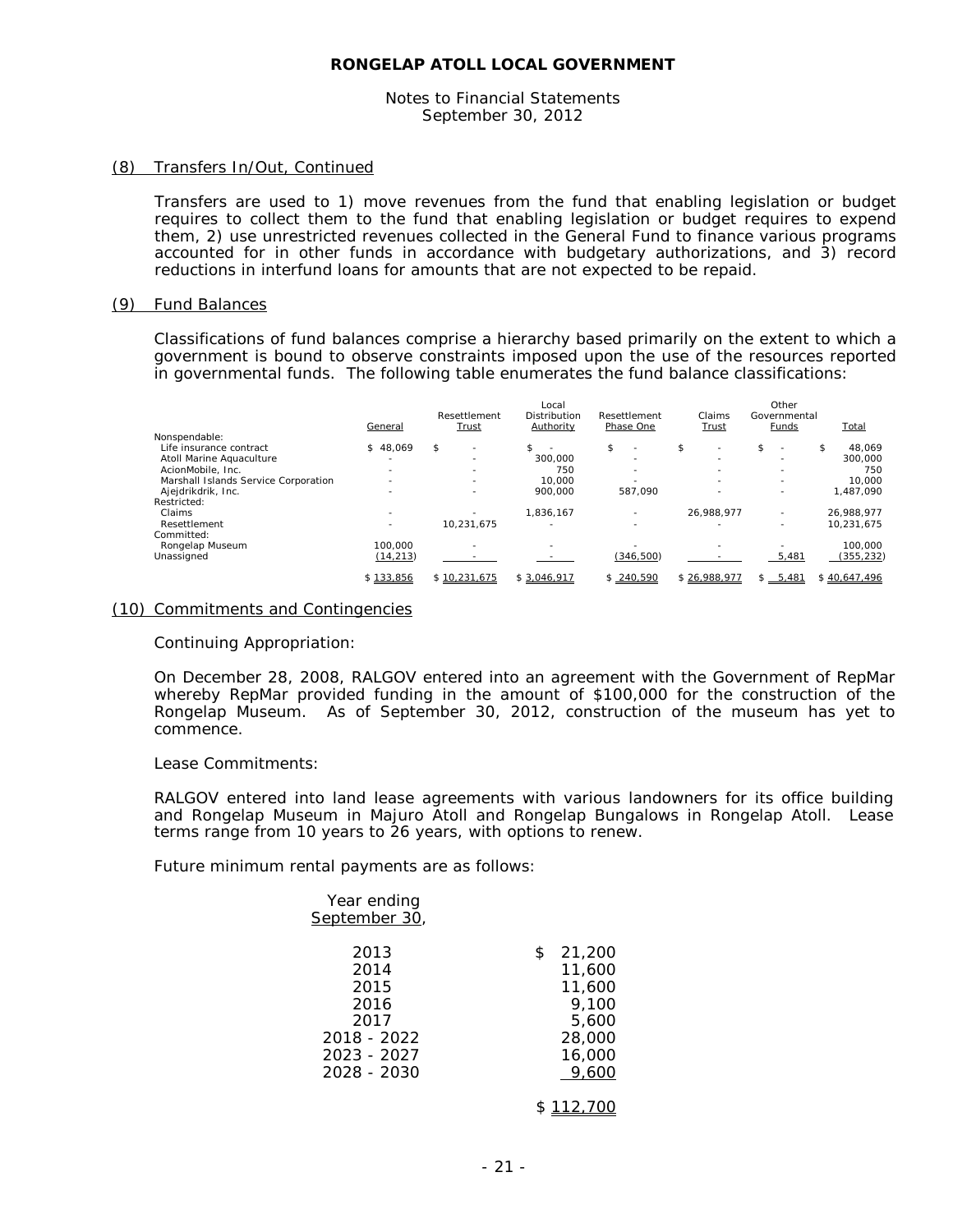Notes to Financial Statements September 30, 2012

#### (10) Commitments and Contingencies, Continued

Questioned Costs:

RALGOV receives Compact Section 177 federal funds for its distribution to eligible individuals. Federally assisted funds can be subject to financial and compliance audits to ascertain if federal and other laws and guidelines have been followed. Cumulative questioned costs of \$3,129,447 have been set forth in prior year Single Audit reports of RALGOV. The ultimate disposition of these questioned costs can be determined only by final action of the grantor agency. Therefore, no provision for any liability that may result upon resolution of this matter has been made in the accompanying financial statements.

#### Litigation:

RALGOV is a party to an action filed on February 8, 2007 in the High Court of the Marshall Islands concurring rights to a leasehold interest in Rongelap Atoll, claims for rental payments from and after December 16, 2005. The suit also seeks a sublease where RALGOV is to provide, in the first year, over \$14 million to the claimant and a total of \$38 million, over the lease term of 25 years. However, the case was dismissed in 2015 due to lack of prosecution.

#### (11) Risk Management

RALGOV is exposed to various risks of loss related to torts; theft of, damage to, and destruction of assets; errors and omissions; injuries to employees; and natural disasters. RALGOV has elected to purchase commercial insurance from independent third parties for the risks of loss to which it believes it to be exposed with the exception of its properties and projects in Rongelap Atoll, for which RALGOV believes it is more economical to manage its risk internally. Settled claims have not exceeded this commercial coverage in any of the past three years. Additionally, no material losses have resulted from RALGOV's risk management activities during the years ended September 30, 2012, 2011 and 2010.

#### (12) Subsequent Event

On December 9, 2013, RALGOV renegotiated the loan payable to bank of \$5,326,000 with interest of 2.447% per annum and extended the maturity date to December 9, 2015.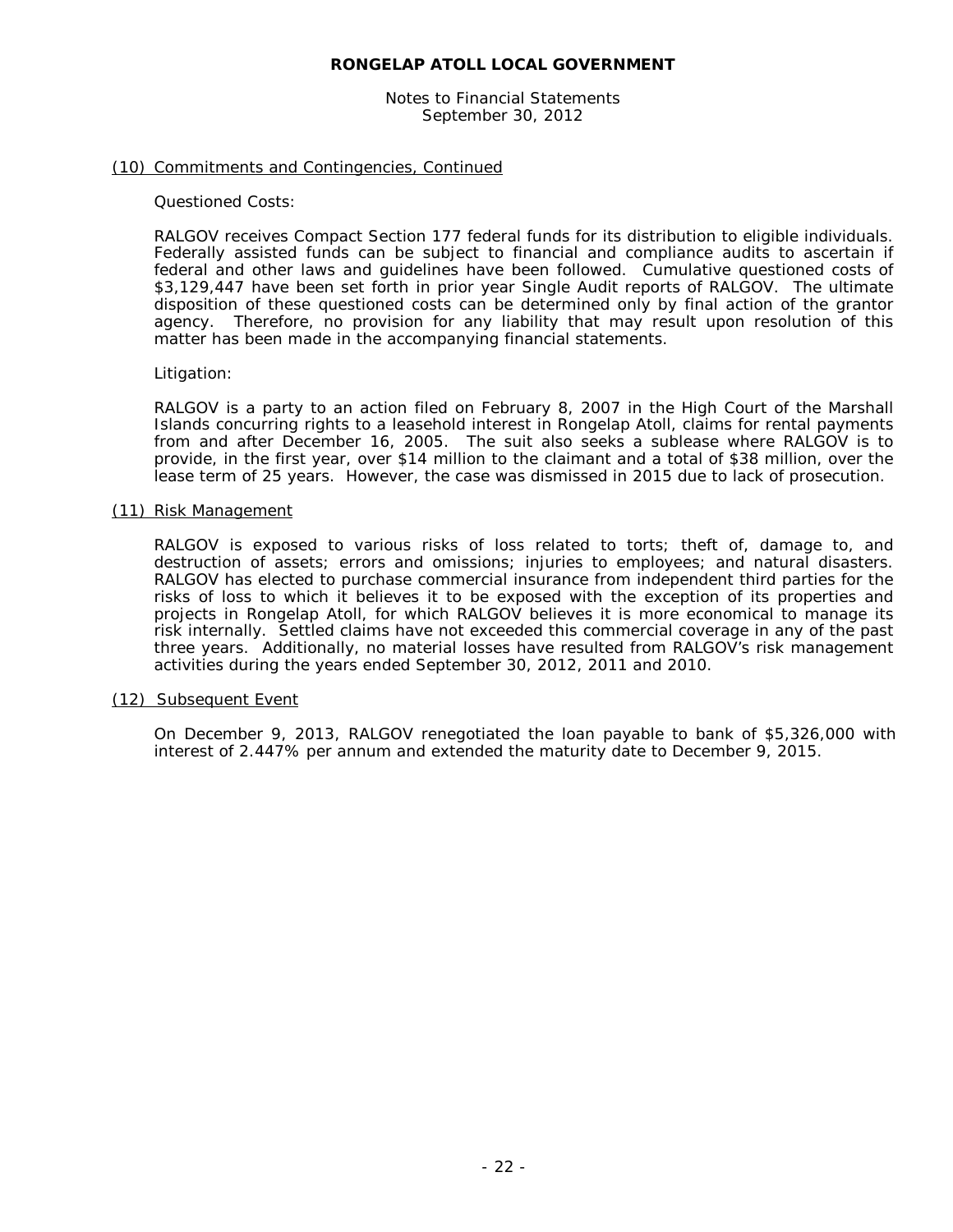#### **REQUIRED SUPPLEMENTARY INFORMATION - BUDGETARY REPORTING**

**YEAR ENDED SEPTEMBER 30, 2012**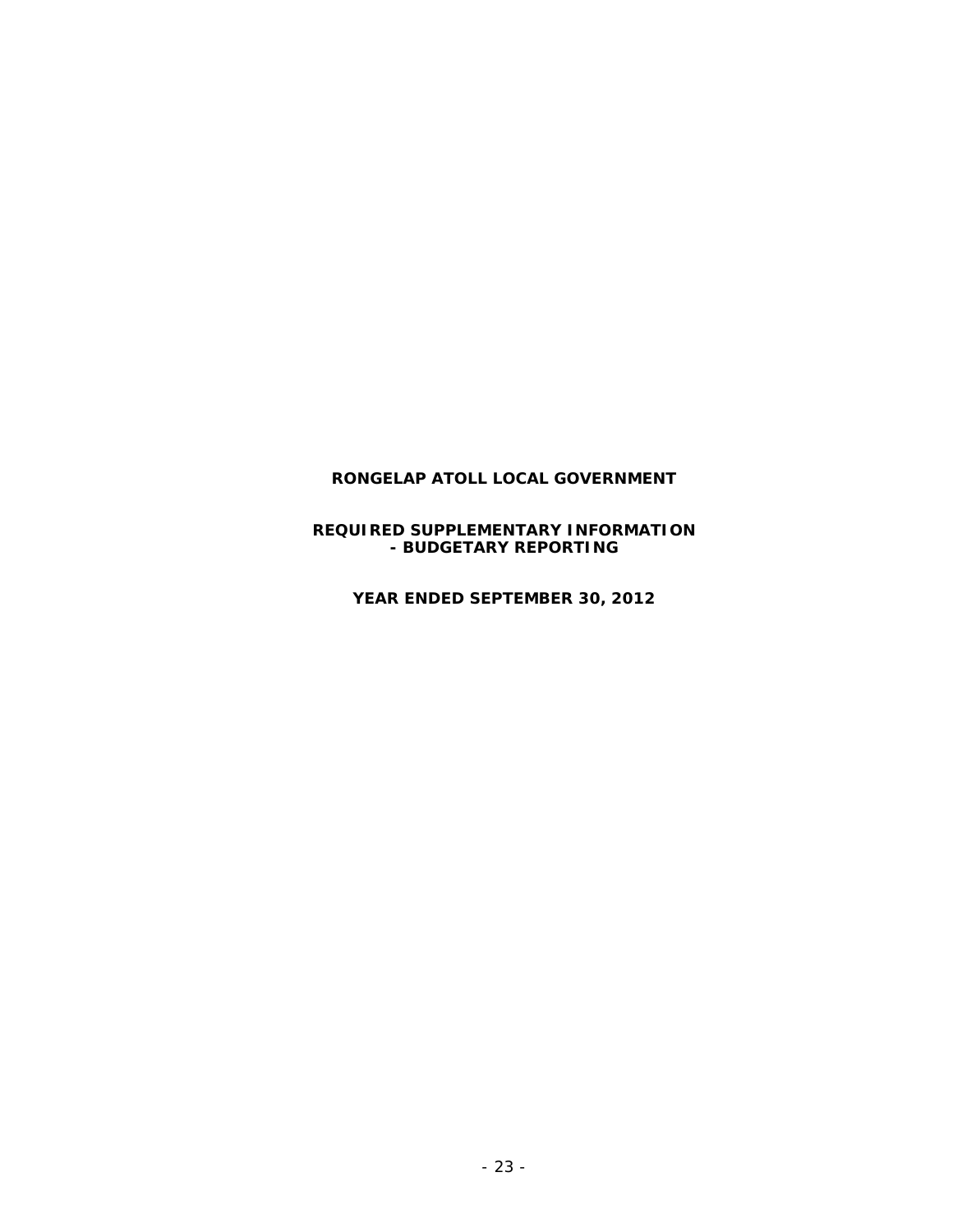# Schedule of Revenues, Expenditures and Changes in Fund Balance - Budget and Actual - General Fund

Year Ended September 30, 2012

|                                           |                         |               |              | Variance with<br>Final Budget - |
|-------------------------------------------|-------------------------|---------------|--------------|---------------------------------|
|                                           | <b>Budgeted Amounts</b> |               |              | Positive                        |
|                                           | Original                | Final         | Actual       | (Negative)                      |
| Revenues:                                 |                         |               |              |                                 |
| Federal and other grants                  | \$<br>79,192            | \$<br>79,192  | \$<br>72,177 | \$<br>(7,015)                   |
| Other                                     | 43,611                  | 43,611        | 22,522       | (21,089)                        |
| <b>Total revenues</b>                     | 122,803                 | 122,803       | 94,699       | (28, 104)                       |
| Expenditures:                             |                         |               |              |                                 |
| Salaries and employee benefits            | 696,938                 | 696,938       | 638,213      | 58,725                          |
| Travel                                    | 115,000                 | 115,000       | 178,168      | (63, 168)                       |
| Per diem                                  | 32,250                  | 32,250        | 37,814       | (5, 564)                        |
| Rental and charters                       | 71,000                  | 71,000        | 58,888       | 12,112                          |
| <b>Utilities</b>                          |                         |               | 41,397       | (41, 397)                       |
| Equipment                                 | 20,000                  | 20,000        | 32,620       | (12,620)                        |
| Supplies                                  | 70,000                  | 70,000        | 110,579      | (40, 579)                       |
| Supplemental food program                 | 60,000                  | 60,000        | 161,322      | (101, 322)                      |
| Donations                                 | 60,000                  | 60,000        | 110,933      | (50, 933)                       |
| Scholarships and training                 | 42,000                  | 42,000        | 61,171       | (19, 171)                       |
| Maintenance                               | 40,000                  | 40,000        | 56,595       | (16, 595)                       |
| Insurance                                 | 40,000                  | 40,000        | 76,973       | (36, 973)                       |
| Housing and other allowances              |                         |               | 35,025       | (35, 025)                       |
| Land lease                                |                         |               | 13,450       | (13, 450)                       |
| <b>Bad debts</b>                          |                         |               | 54,245       | (54, 245)                       |
| Miscellaneous                             | 51,000                  | 51,000        | 50,454       | 546                             |
| Total expenditures                        | 1,298,188               | 1,298,188     | 1,717,847    | (419, 659)                      |
| Deficiency of revenues under expenditures | (1, 175, 385)           | (1, 175, 385) | (1,623,148)  | (447, 763)                      |
| Other financing sources:                  |                         |               |              |                                 |
| Operating transfers in                    | 1,175,385               | 1,175,385     | 1,698,903    | 523,518                         |
| Net change in fund balance                | \$                      | \$            | \$<br>75,755 | \$<br>75,755                    |

See accompanying notes to required supplementary information - budgetary reporting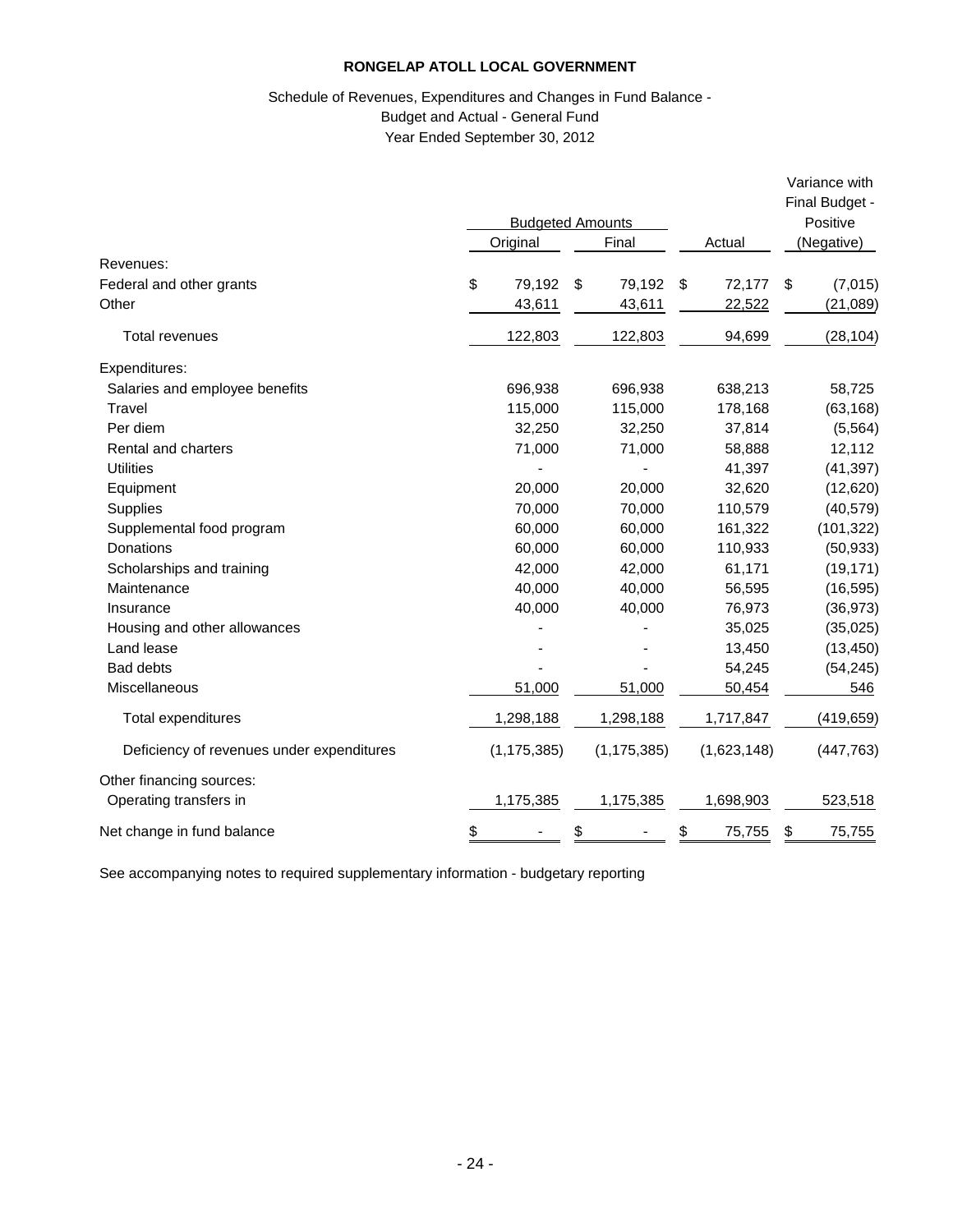#### Notes to Required Supplementary Information - Budgetary Reporting September 30, 2012

#### Budgetary Information

The RALGOV constitution provides for the Executive Committee to introduce into the council, the proposed budget for the Fiscal Year effective October 1. The budget includes estimates of the proposed expenditures for all the funds and the sources of funds. The Executive members of the RALGOV Council review and recommend changes to the proposed budget during the budget deliberation prior to presentation to the Council. RALGOV council meeting holds public hearing/s during which the council presents to the constituents the proposed budget for the coming fiscal year. After all of the feedbacks are heard, the council en banc amends if necessary, and then approves the budget through an ordinance duly enacted by the Local Government Council.

The Appropriation Ordinance for fiscal year 2012, Ordinance No. 2012-01, was passed by the Council on September 20, 2011. Formal budget integration is employed as a management control device during the year for all funds. The Executive Council has the authority to reprogram budgeted estimates in accordance with the RALGOV Constitution. All annual appropriations lapse at fiscal year-end unless otherwise specified in the Ordinance. Supplemental appropriations may occur throughout the year. Unexpended encumbrances at each fiscal year end are carried forward until they are expended or canceled without further ordinance for the matter.

Encumbrance accounting has not been utilized by the General Fund.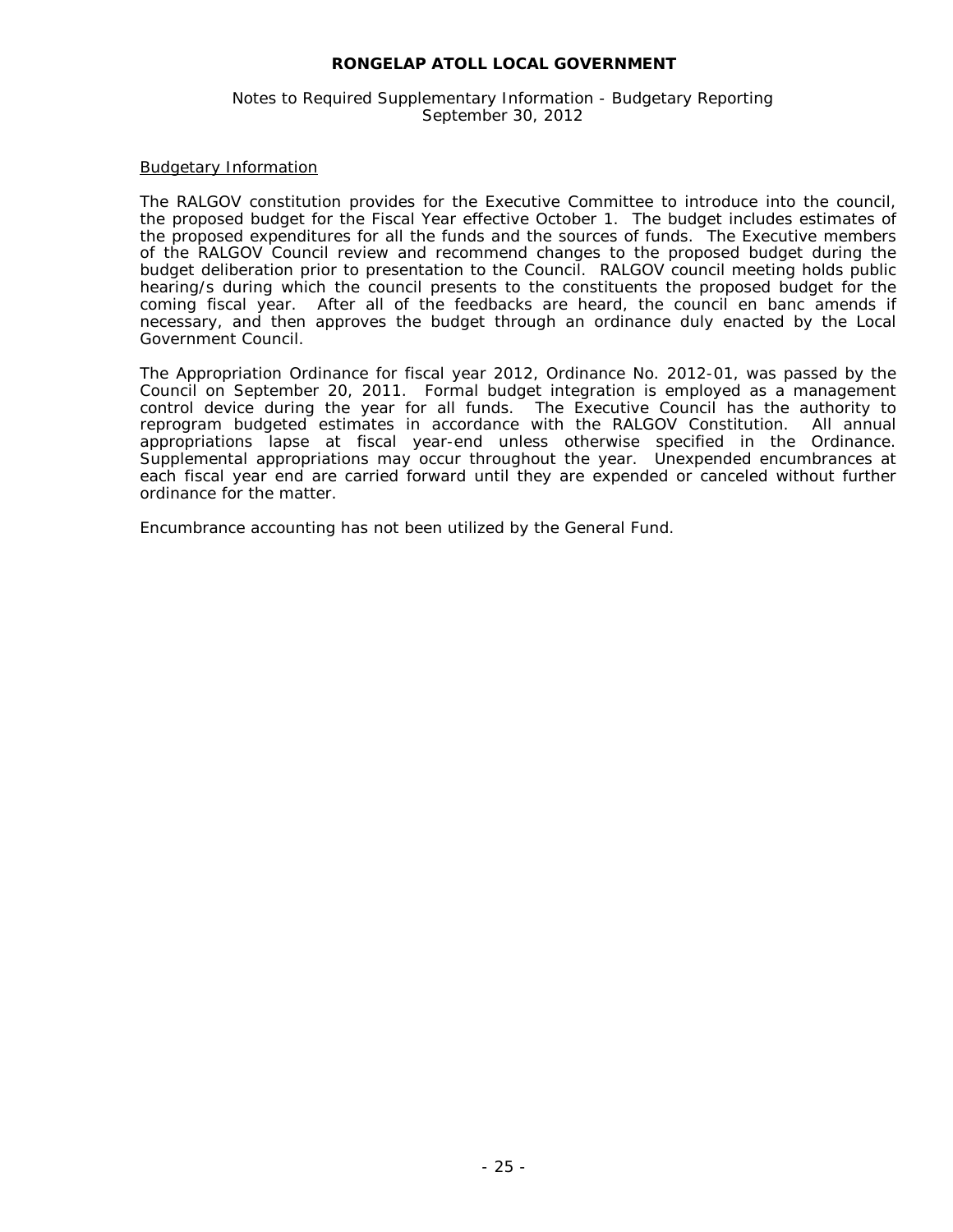

Deloitte & Touche LLP 361 South Marine Corps Drive Tamuning, GU 96913-3973 USA

Tel: +1 (671) 646-3884 Fax: +1 (671) 649-4265

www.deloitte.com

#### **INDEPENDENT AUDITORS' REPORT ON INTERNAL CONTROL OVER FINANCIAL REPORTING AND ON COMPLIANCE AND OTHER MATTERS BASED ON AN AUDIT OF FINANCIAL STATEMENTS PERFORMED IN ACCORDANCE WITH** *GOVERNMENT AUDITING STANDARDS*

Mayor James Matayoshi Rongelap Atoll Local Government Republic of the Marshall Islands:

We have audited the financial statements of the governmental activities, each major fund, and the aggregate remaining fund information of the Rongelap Atoll Local Government (RALGOV), as of and for the year ended September 30, 2012, which collectively comprise RALGOV's basic financial statements and have issued our report thereon dated July 3, 2018. Our report includes a qualification regarding inadequacies in RALGOV's accounting records. Except as discussed in the preceding sentence, we conducted our audit in accordance with auditing standards generally accepted in the United States of America and the standards applicable to financial audits contained in *Government Auditing Standards*, issued by the Comptroller General of the United States.

#### Internal Control Over Financial Reporting

Management of RALGOV is responsible for establishing and maintaining effective internal control over financial reporting. In planning and performing our audit, we considered RALGOV's internal control over financial reporting as a basis for designing our auditing procedures for the purpose of expressing our opinions on the financial statements, but not for the purpose of expressing an opinion on the effectiveness of RALGOV's internal control over financial reporting. Accordingly, we do not express an opinion on the effectiveness of RALGOV's internal control over financial reporting.

Our consideration of internal control over financial reporting was for the limited purpose described in the preceding paragraph and was not designed to identify all deficiencies in internal control over financial reporting that might be significant deficiencies or material weaknesses and therefore, there can be no assurance that all deficiencies, significant deficiencies, or material weaknesses have been identified. However, as described in the accompanying Schedule of Findings and Questioned Costs, we identified certain deficiencies in internal control over financial reporting that we consider to be material weaknesses.

A *deficiency in internal control* exists when the design or operation of a control does not allow management or employees, in the normal course of performing their assigned functions, to prevent, or detect and correct misstatements on a timely basis. A *material weakness* is a deficiency, or a combination of deficiencies, in internal control such that there is a reasonable possibility that a material misstatement of the entity's financial statements will not be prevented, or detected and corrected on a timely basis. We consider the deficiencies described in the accompanying Schedule of Findings and Questioned Costs as items 2012-001 through 2012-005, 2012-008 and 2012-009 to be material weaknesses.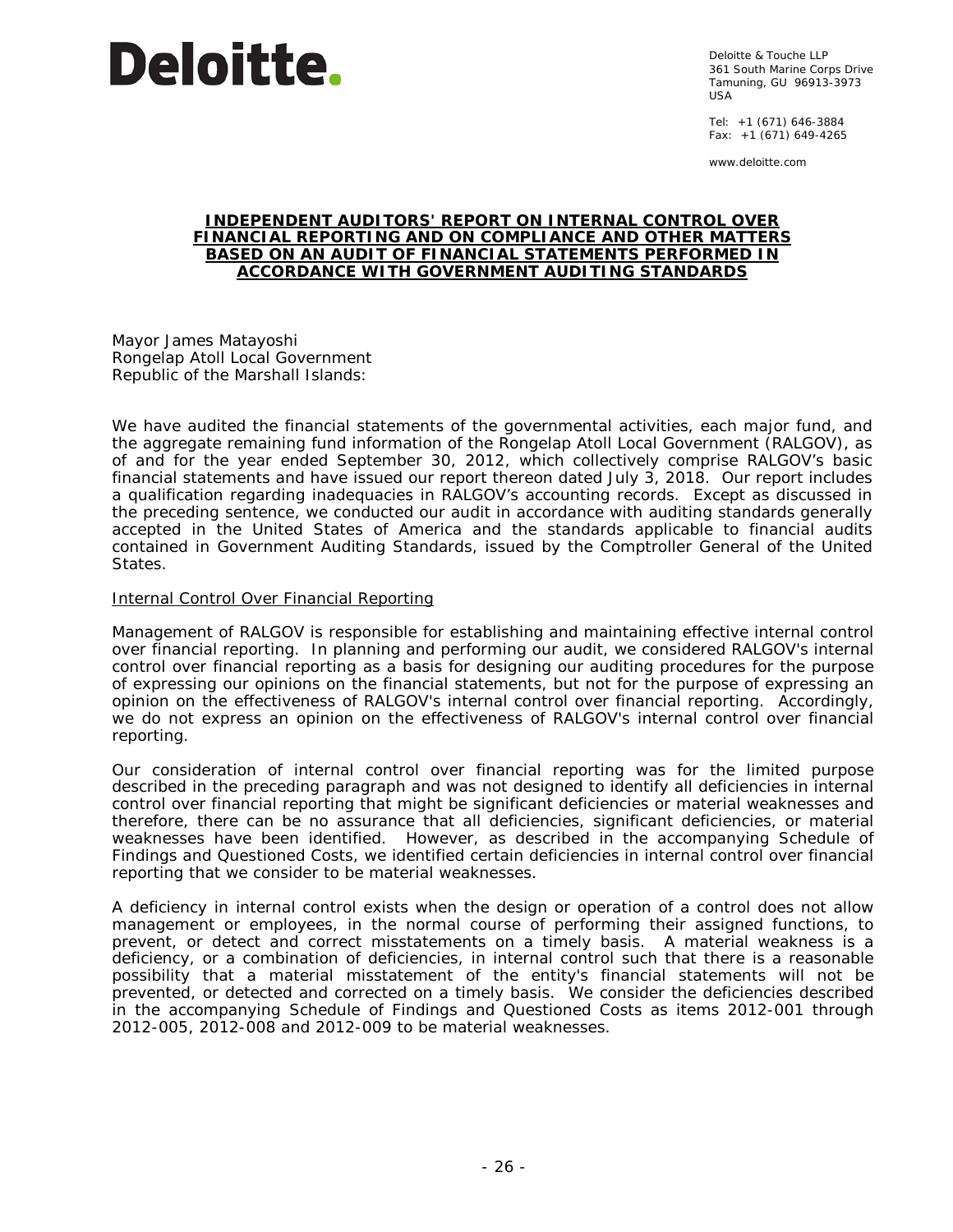#### Compliance and Other Matters

As part of obtaining reasonable assurance about whether RALGOV's financial statements are free of material misstatement, we performed tests of its compliance with certain provisions of laws, regulations, contracts, and grant agreements, noncompliance with which could have a direct and material effect on the determination of financial statement amounts. However, providing an opinion on compliance with those provisions was not an objective of our audit, and accordingly, we do not express such an opinion. The results of our tests disclosed instances of noncompliance or other matters that are required to be reported under *Government Auditing Standards* and which are described in the accompanying Schedule of Findings and Questioned Costs as items 2012-006 and 2012-007.

RALGOV's responses to the findings identified in our audit are described in the accompanying Schedule of Findings and Questioned Costs. We did not audit RALGOV's responses and, accordingly, we express no opinion on them.

This report is intended solely for the information and use of management, the Council, federal awarding agencies, pass-through entities, the cognizant audit and other federal agencies, and others within the entity and is not intended to be and should not be used by anyone other than these specified parties.

loite Wackell

July 3, 2018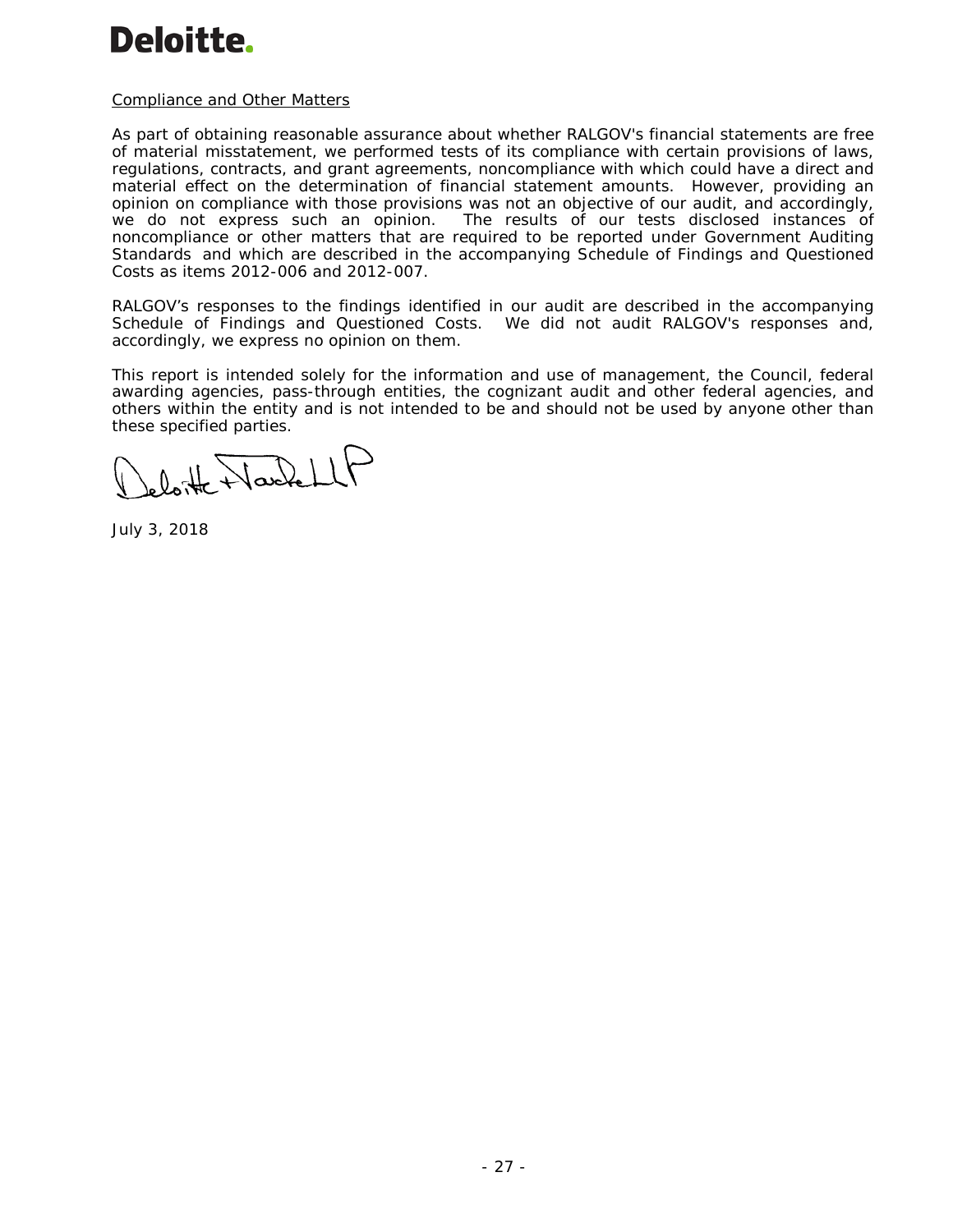Deloitte & Touche LLP 361 South Marine Corps Drive Tamuning, GU 96913-3973 USA

Tel: +1 (671) 646-3884 Fax:  $+1(671)649-4265$ 

www.deloitte.com

#### **INDEPENDENT AUDITORS' REPORT ON COMPLIANCE WITH REQUIREMENTS THAT COULD HAVE A DIRECT AND MATERIAL EFFECT ON EACH MAJOR PROGRAM AND ON INTERNAL CONTROL OVER COMPLIANCE IN ACCORDANCE WITH OMB CIRCULAR A-133 AND ON THE SCHEDULE OF EXPENDITURES OF FEDERAL AWARDS**

Mayor James Matayoshi Rongelap Atoll Local Government Republic of the Marshall Islands:

#### **Compliance**

We have audited the Rongelap Atoll Local Government's (RALGOV) compliance with the types of compliance requirements described in the *OMB Circular A-133 Compliance Supplement* that could have a direct and material effect on RALGOV's one major federal program for the year ended September 30, 2012. RALGOV's major federal program is identified in the summary of auditors' results section of the accompanying Schedule of Findings and Questioned Costs. Compliance with the requirements of laws, regulations, contracts, and grants applicable to its one major federal program is the responsibility of RALGOV's management. Our responsibility is to express an opinion on RALGOV's compliance based on our audit.

We conducted our audit of compliance in accordance with auditing standards generally accepted in the United States of America; the standards applicable to financial audits contained in *Government Auditing Standards*, issued by the Comptroller General of the United States; and OMB Circular A-133, *Audits of States, Local Governments, and Non-Profit Organizations*. Those standards and OMB Circular A-133 require that we plan and perform the audit to obtain reasonable assurance about whether noncompliance with the types of compliance requirements referred to above that could have a direct and material effect on a major federal program occurred. An audit includes examining, on a test basis, evidence about RALGOV's compliance with those requirements and performing such other procedures as we considered necessary in the circumstances. We believe that our audit provides a reasonable basis for our opinion. Our audit does not provide a legal determination of RALGOV's compliance with those requirements.

As described in item 2012-006 in the accompanying Schedule of Findings and Questioned Costs, RALGOV did not comply with requirements regarding allowable costs/cost principles that are applicable to its Compact of Free Association Section 177 (CFDA  $#$  15.875) major program. Compliance with such requirements is necessary, in our opinion, for RALGOV to comply with the requirements applicable to that program.

In our opinion, except for the noncompliance described in the preceding paragraph, RALGOV complied, in all material respects, with the compliance requirements referred to above that could have a direct and material effect on its Compact of Free Association Section 177 (CFDA #15.875) major program.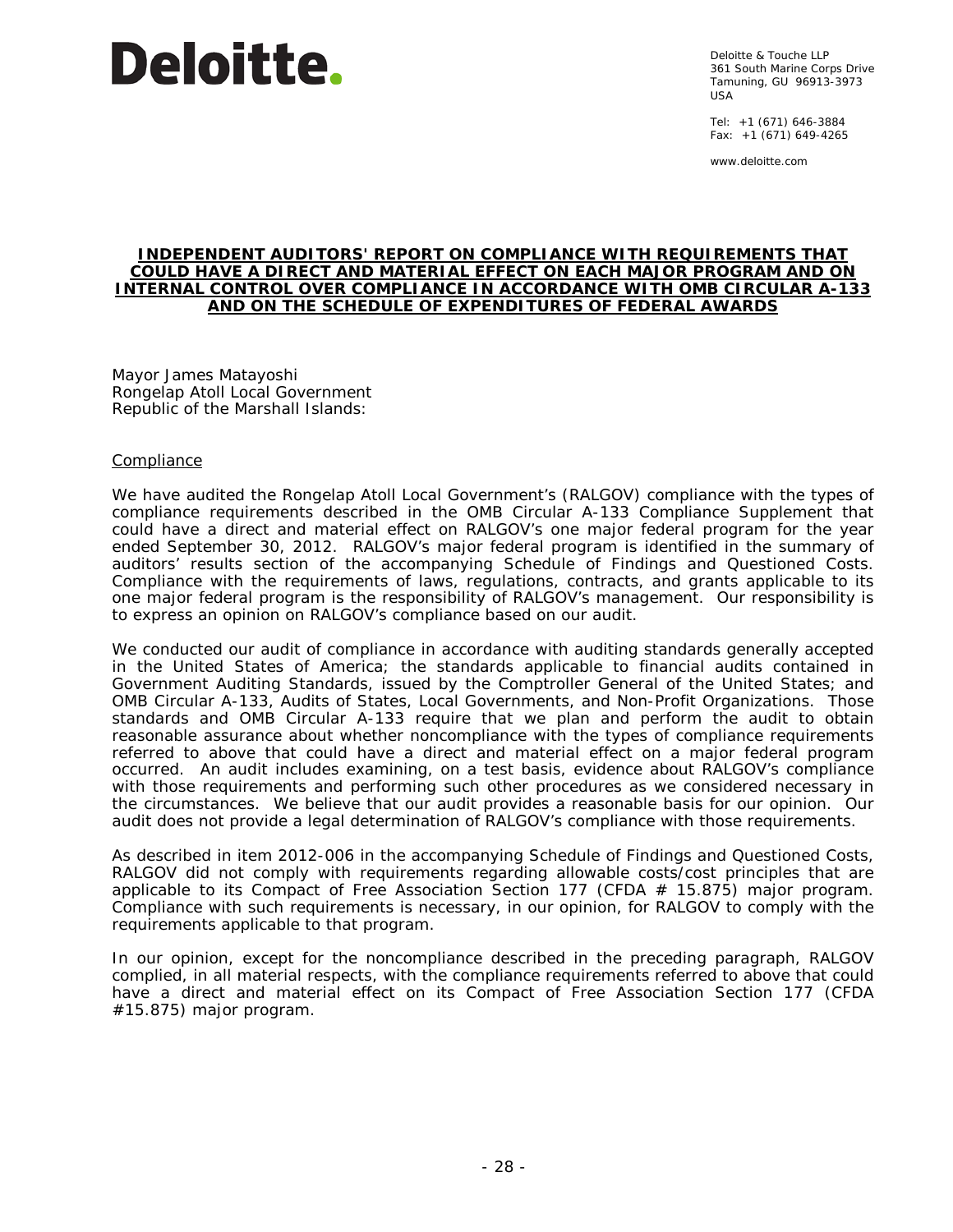### Internal Control Over Compliance

Management of RALGOV is responsible for establishing and maintaining effective internal control over compliance with the requirements of laws, regulations, contracts, and grants applicable to federal programs. In planning and performing our audit, we considered RALGOV's internal control over compliance with the requirements that could have a direct and material effect on a major federal program to determine the auditing procedures for the purpose of expressing our opinion on compliance and to test and report on internal control over compliance in accordance with OMB Circular A-133, but not for the purpose of expressing an opinion on the effectiveness of internal control over compliance. Accordingly, we do not express an opinion on the Accordingly, we do not express an opinion on the effectiveness of RALGOV's internal control over compliance.

Our consideration of internal control over compliance was for the limited purpose described in the preceding paragraph and was not designed to identify all deficiencies in internal control over compliance that might be significant deficiencies or material weaknesses and therefore, there can be no assurance that all deficiencies, significant deficiencies, or material weakness have been identified. However, as discussed below, we identified certain deficiencies in internal control over compliance that we consider to be material weaknesses.

A *deficiency in internal control over compliance* exists when the design or operation of a control over compliance does not allow management or employees, in the normal course of performing their assigned functions, to prevent, or detect and correct, noncompliance with a type of compliance requirement of a federal program on a timely basis. A *material weakness in internal control over compliance* is a deficiency, or combination of deficiencies, in internal control over compliance, such that there is reasonable possibility that material noncompliance with a type of compliance requirement of a federal program will not be prevented, or detected and corrected, on a timely basis. We consider the deficiencies in internal control over compliance described in the accompanying Schedule of Findings and Questioned Costs as item 2012-006 to be material weaknesses.

#### Schedule of Expenditures of Federal Awards

We have audited the financial statements of the governmental activities, each major fund, and the aggregate remaining fund information of RALGOV as of and for the year ended September 30, 2012, and have issued our report thereon dated July 3, 2018. Our report includes a qualification regarding inadequacies in RALGOV's accounting records. Our audit was performed for the purpose of forming our opinions on the financial statements that collectively comprise RALGOV's basic financial statements. The accompanying Schedule of Expenditures of Federal Awards is presented for purposes of additional analysis as required by OMB Circular A-133 and is not a required part of the basic financial statements. This schedule is the responsibility of the management of RALGOV. Such information has been subjected to the auditing procedures applied in the audit of the basic financial statements and, in our opinion, is fairly stated, in all material respects, in relation to the basic financial statements taken as a whole.

This report is intended solely for the information and use of management, the Council, federal awarding agencies, pass-through entities, the cognizant audit and other federal agencies, and others within the entity and is not intended to be and should not be used by anyone other than these specified parties.

Wackel

July 3, 2018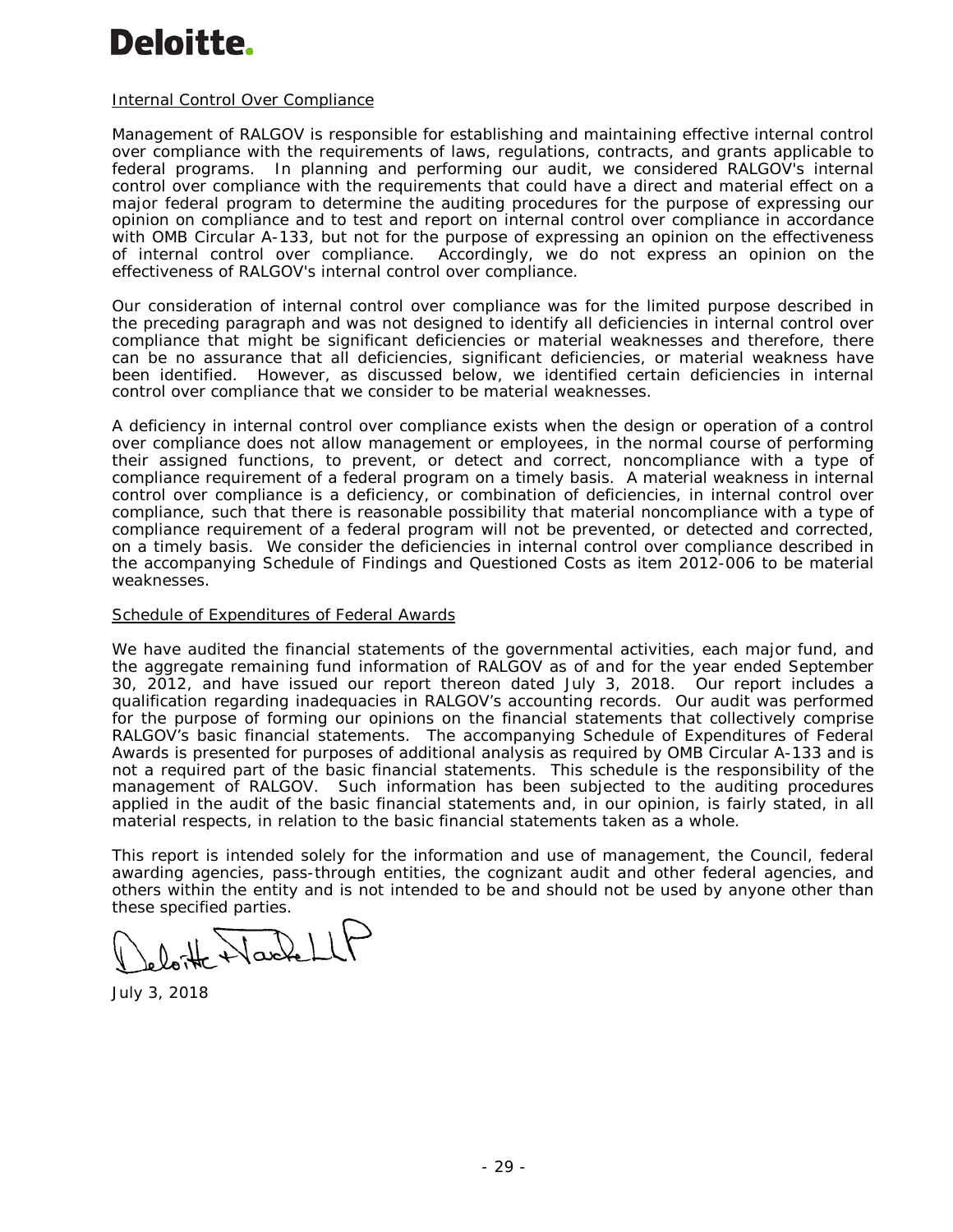Schedule of Expenditures of Federal Awards Year Ended September 30, 2012 Compact of Free Association, Public Law 99-239

|        |                                                  | Prior Year Fund |                 |              | Available Funds |
|--------|--------------------------------------------------|-----------------|-----------------|--------------|-----------------|
|        |                                                  | Carried Over    | Net Earnings on | Federal      | September 30,   |
| CFDA#  | Agency/Program                                   | October 1, 2011 | <b>Funds</b>    | Expenditures | 2012            |
|        |                                                  |                 |                 |              |                 |
|        | U.S. Department of the Interior                  |                 |                 |              |                 |
|        | Funds passed through the Republic of the         |                 |                 |              |                 |
|        | Marshall Islands:                                |                 |                 |              |                 |
| 15.875 | The Agreement between the Government of the      |                 |                 |              |                 |
|        | United States and the Government of the Marshall |                 |                 |              |                 |
|        | Islands for the Implementation of Section 177 of |                 |                 |              |                 |
|        | the Compact of Free Association                  | 29.890.409      | 2.948.186       | 5.849.618    | 26.988.977      |

Of funds received per the agreement between the Government of the United States and the Government of the Marshall Islands for the implementation of Section 177 of the Compact of Free Association, the cumulative amount of \$26,988,977 remains invested in the Rongelap Claims Trust Fund, a permanent fund of RALGOV. Funds expended during the year ended September 30, 2012, are represented by fund manager fees of \$180,272, interest expense of outstanding loan of \$127,926, a transfer out to the General Fund of \$215,420 for operations, and a transfer out to the Local Distribution Authority Fund of \$5,326,000 for distributions.

See accompanying notes to schedule of expenditures of federal awards.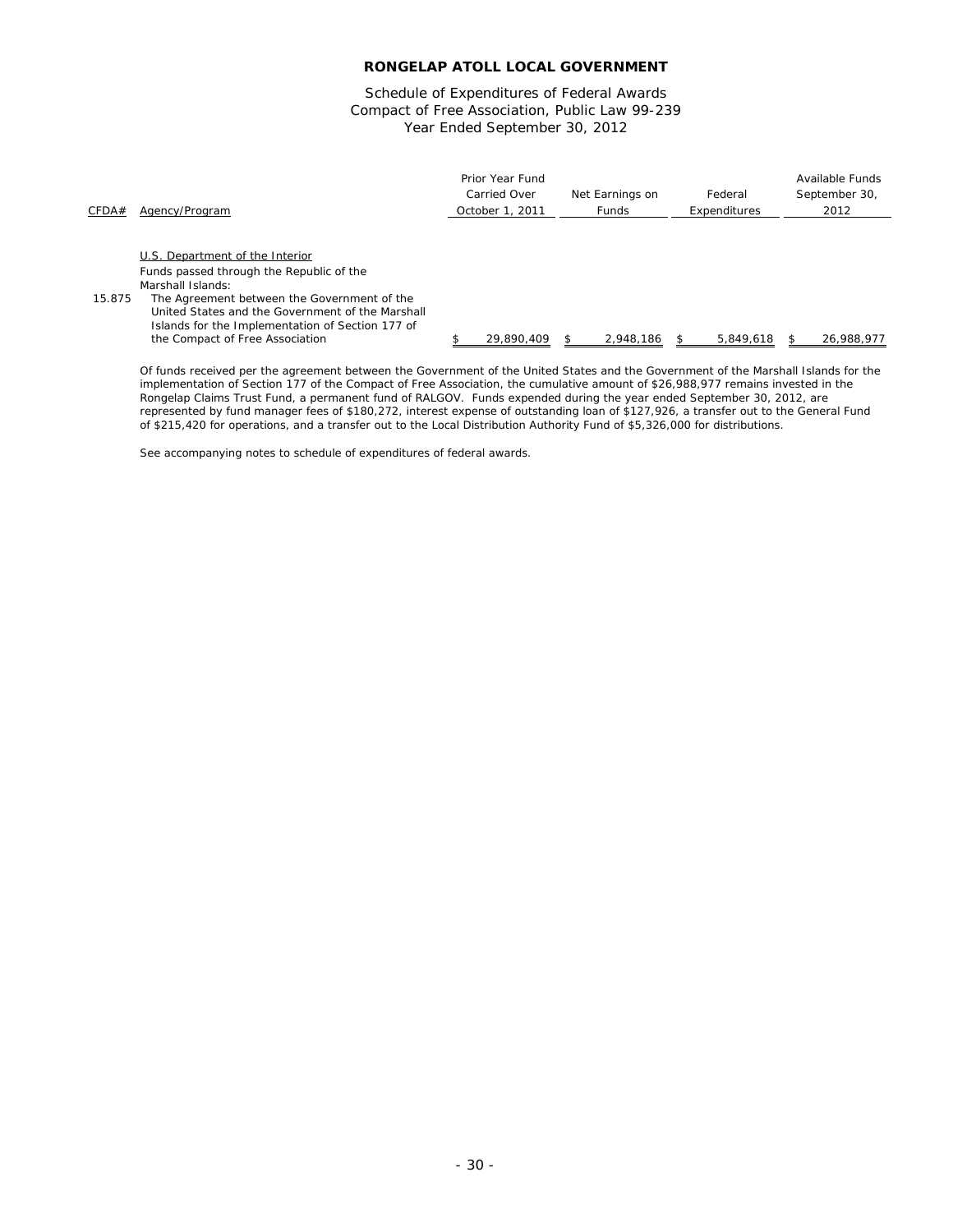## Schedule of Expenditures of Federal Awards U.S. Federal Grants Year Ended September 30, 2012

|        |                                                                                                | Accrued        |              |              | Accrued        |
|--------|------------------------------------------------------------------------------------------------|----------------|--------------|--------------|----------------|
|        |                                                                                                | (Deferred)     |              |              | (Deferred)     |
|        |                                                                                                | Balance at     | Federal Cash |              | Balance at     |
|        |                                                                                                | September      | Receipts and | Federal      | September      |
| CFDA#  | Agency/Program                                                                                 | 30, 2011       | Adjustments  | Expenditures | 30, 2012       |
|        | U.S. Department of Agriculture<br>Fund passed through the Republic of the<br>Marshall Islands: |                |              |              |                |
| 10.582 | Commodity Assistance Program                                                                   | \$             | \$<br>72,177 | 72,177<br>\$ | \$             |
|        | U.S. Department of the Interior                                                                |                |              |              |                |
|        | Fund passed through the Republic of the<br>Marshall Islands:                                   |                |              |              |                |
| 15.875 | Rongelap Atoll Tourism Promotion Project                                                       | (5, 876)<br>S. | \$           |              | (5, 876)<br>\$ |
|        | Direct award:                                                                                  |                |              |              |                |
| 15.875 | Rongelap Visitors Compound Project                                                             | 138,392        |              |              | 138,392        |
|        | Total U.S. Department of the Interior                                                          | 132,516<br>\$  | \$           | \$           | 132,516<br>\$  |
|        | U.S. Department of Energy<br>Direct award:                                                     |                |              |              |                |
| 81.XXX | Environmental Monitoring Support Plan                                                          | \$             | 16,500<br>\$ | 16,500<br>\$ | \$             |
|        | TOTAL U.S. FEDERAL GRANTS                                                                      | 132,516        | 88,677<br>S  | 88,677<br>S  | 132,516<br>\$  |

See accompanying notes to schedule of expenditures of federal awards.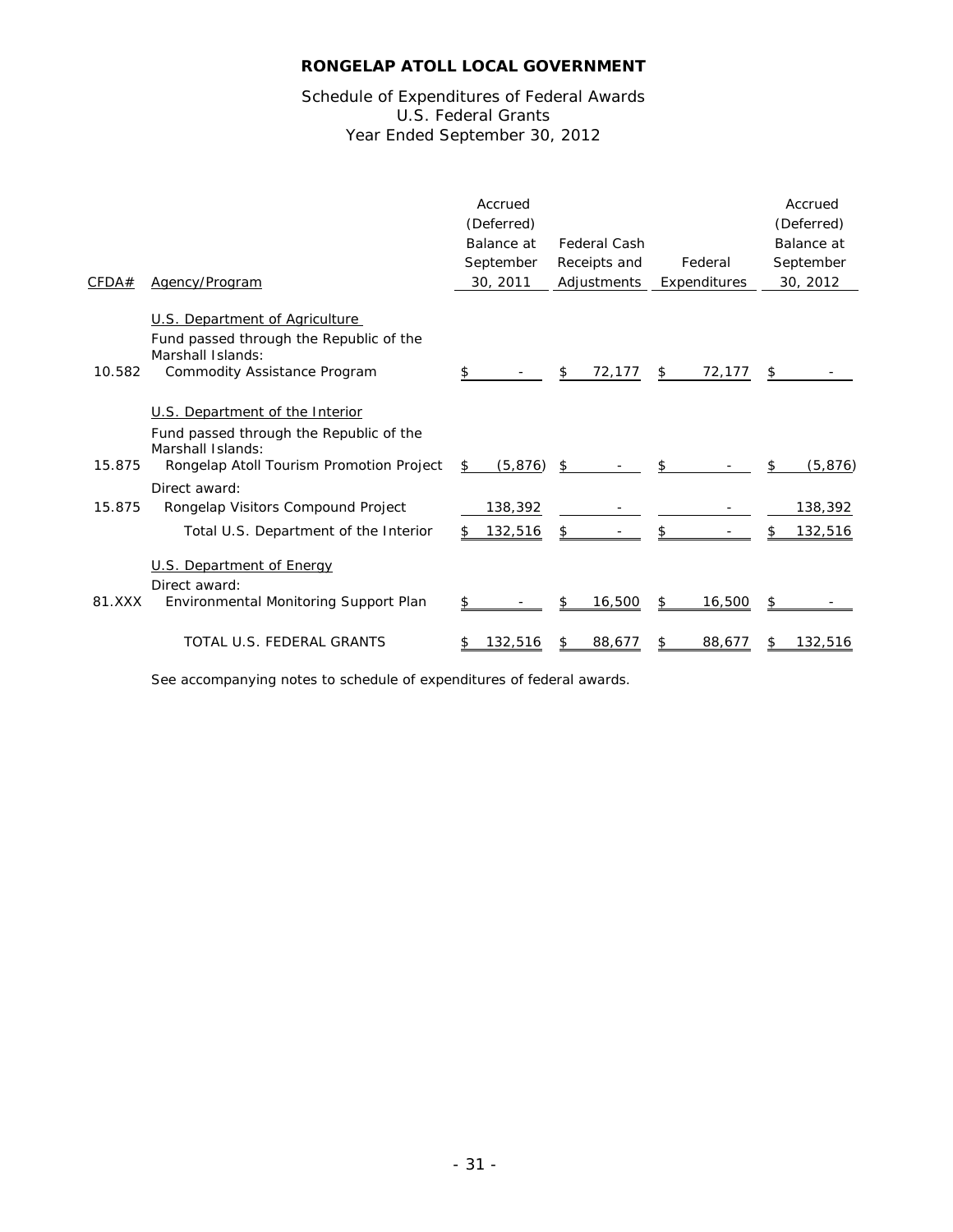#### Notes to Schedule of Expenditures of Federal Awards Year Ended September 30, 2012

#### (1) Scope of Audit

The Rongelap Atoll Local Government (RALGOV) is a governmental entity governed by its own Constitution. All significant operations of RALGOV are included in the scope of the OMB Circular A-133 audit (the "Single Audit"). The U.S. Department of the Interior has been designated as RALGOV's cognizant agency for the Single Audit.

#### a. Programs Subject to Single Audit

The accompanying Schedule of Expenditures of Federal Awards presents each Federal program related to the following agencies:

- U.S. Department of Agriculture
- U.S. Department of Energy
- U.S. Department of the Interior

#### b. Section 177 of the Compact of Free Association (the Compact)

RALGOV is the subrecipient of funds received through Section 177 of the Compact of Free Association from the Republic of the Marshall Islands (RepMar). These funds must be distributed in accordance with the agreement concerning procedures for the implementation of United States economic assistance, programs and services provided in the Compact of Free Association between the Government of the United States and the Government of the Marshall Islands, dated July 31, 1986. It has been determined these funds are not subject to general U.S. federal requirements such as OMB's Circular A-87 and Circular A-102, but rather must be expended in compliance with local laws and regulations and Compact intent.

#### (2) Summary of Significant Accounting Policies

#### Basis of Accounting

Expenditures reported on the Schedule of Expenditures of Federal Awards are reported on the modified accrual basis of accounting, consistent with the manner in which RALGOV maintains its accounting records. All expenditures and capital outlays that represent the federal share are reported as expenditures. The information in the Schedule of expenditures of Federal Awards is presented in accordance with the requirements of OMB Circular A-133, *Audits of States, Local Governments, and Non-Profit Organizations*.

#### Matching Costs

Matching costs, i.e., the nonfederal share of certain program costs, are not included in the accompanying Schedule of Expenditures of Federal Awards.

#### Indirect Cost Allocation

RALGOV has not entered into an approved indirect cost negotiation agreement covering fiscal year 2012. RALGOV did not charge federal programs for indirect costs during fiscal year 2012.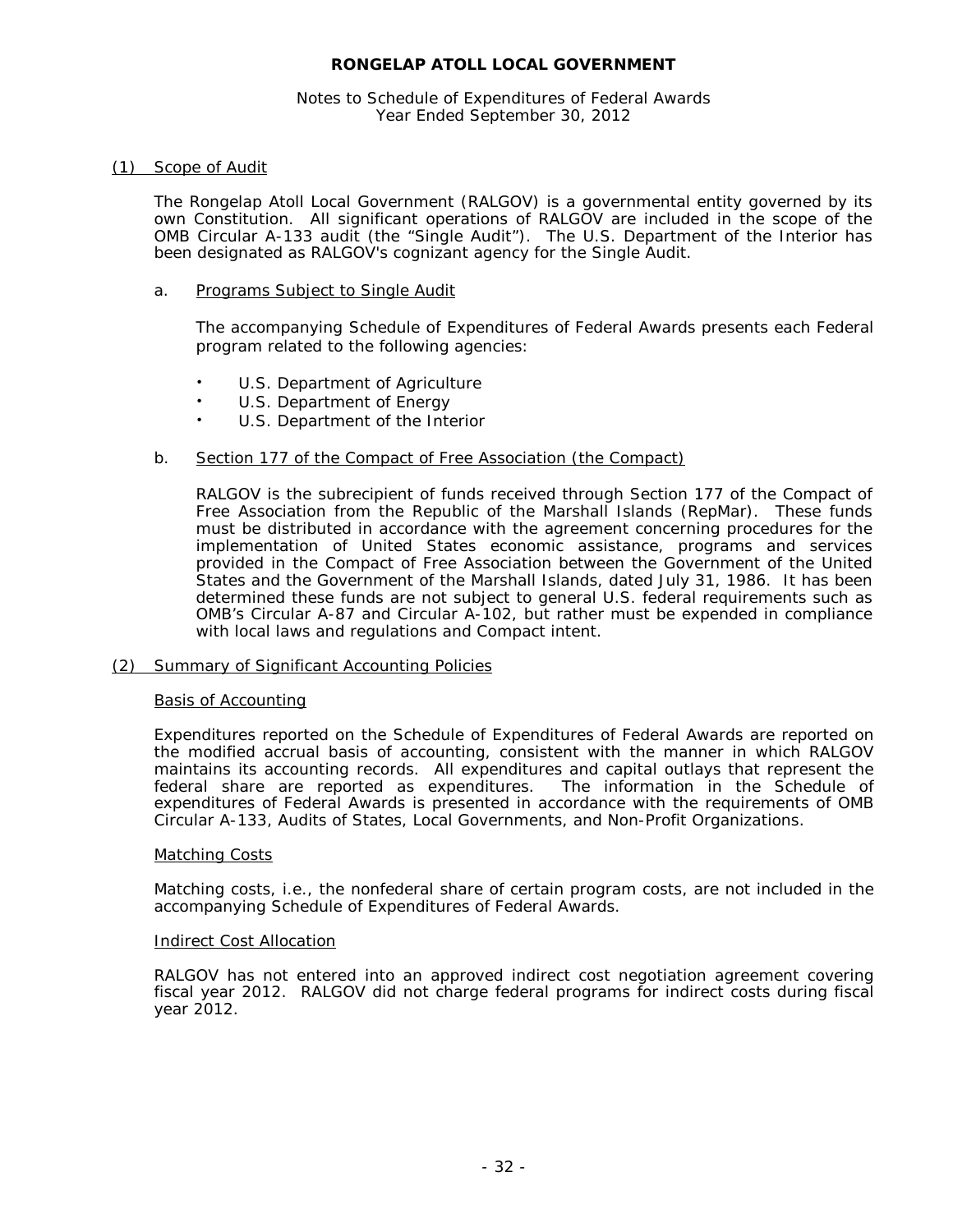Schedule of Findings and Questioned Costs Year Ended September 30, 2012

# **Section I - Summary of Auditor's Results**

## *Financial Statements*

|     |                       | 1. Type of auditors' report issued:                                                                                                                  |               |  |  |  |  |
|-----|-----------------------|------------------------------------------------------------------------------------------------------------------------------------------------------|---------------|--|--|--|--|
|     |                       | Internal control over financial reporting:                                                                                                           |               |  |  |  |  |
| 2.  |                       | Material weakness(es) identified?                                                                                                                    | Yes           |  |  |  |  |
| 3.  |                       | Significant deficiency(ies) identified?                                                                                                              | None reported |  |  |  |  |
|     |                       | 4. Noncompliance material to the financial statements noted?                                                                                         | Yes           |  |  |  |  |
|     | <b>Federal Awards</b> |                                                                                                                                                      |               |  |  |  |  |
|     |                       | Internal control over major programs:                                                                                                                |               |  |  |  |  |
| 5.  |                       | Material weakness(es) identified?                                                                                                                    | Yes           |  |  |  |  |
| 6.  |                       | Significant deficiency(ies) identified?<br>None reported                                                                                             |               |  |  |  |  |
| 7.  |                       | Type of auditors' report issued on compliance for major programs:                                                                                    |               |  |  |  |  |
| 8.  |                       | Any audit findings disclosed that are required to be reported in<br>accordance with section 510(a) of OMB Circular A-133?                            | Yes           |  |  |  |  |
| 9.  |                       | RALGOV's major programs were as follows:                                                                                                             |               |  |  |  |  |
|     | CFDA $#$              | Name of Federal Program                                                                                                                              |               |  |  |  |  |
|     | 15.875                | Economic, Social and Political Development of the<br>Territories and the Freely Associated States:<br>Section 177 of the Compact of Free Association |               |  |  |  |  |
| 10. | Programs:             | Dollar threshold used to distinguish between Type A and Type B                                                                                       |               |  |  |  |  |
| 11. |                       | Auditee qualified as a low-risk auditee?<br>No                                                                                                       |               |  |  |  |  |

# **Section II - Financial Statement Findings**

| Finding<br>Number | <b>Findings</b>                             |
|-------------------|---------------------------------------------|
| 2012-001          | Cash and Investments                        |
| 2012-002          | <b>Distributions</b>                        |
| 2012-003          | Documentation and File Maintenance          |
| 2012-004          | Loan Receivable                             |
| 2012-005          | Investments                                 |
| 2012-006          | Distributions/Claims Trust Fund Withdrawals |
| 2012-007          | Legal Services/Procurement                  |
| 2012-008          | Employee Advances and Other Receivables     |
| 2012-009          | Minutes of Council Meetings                 |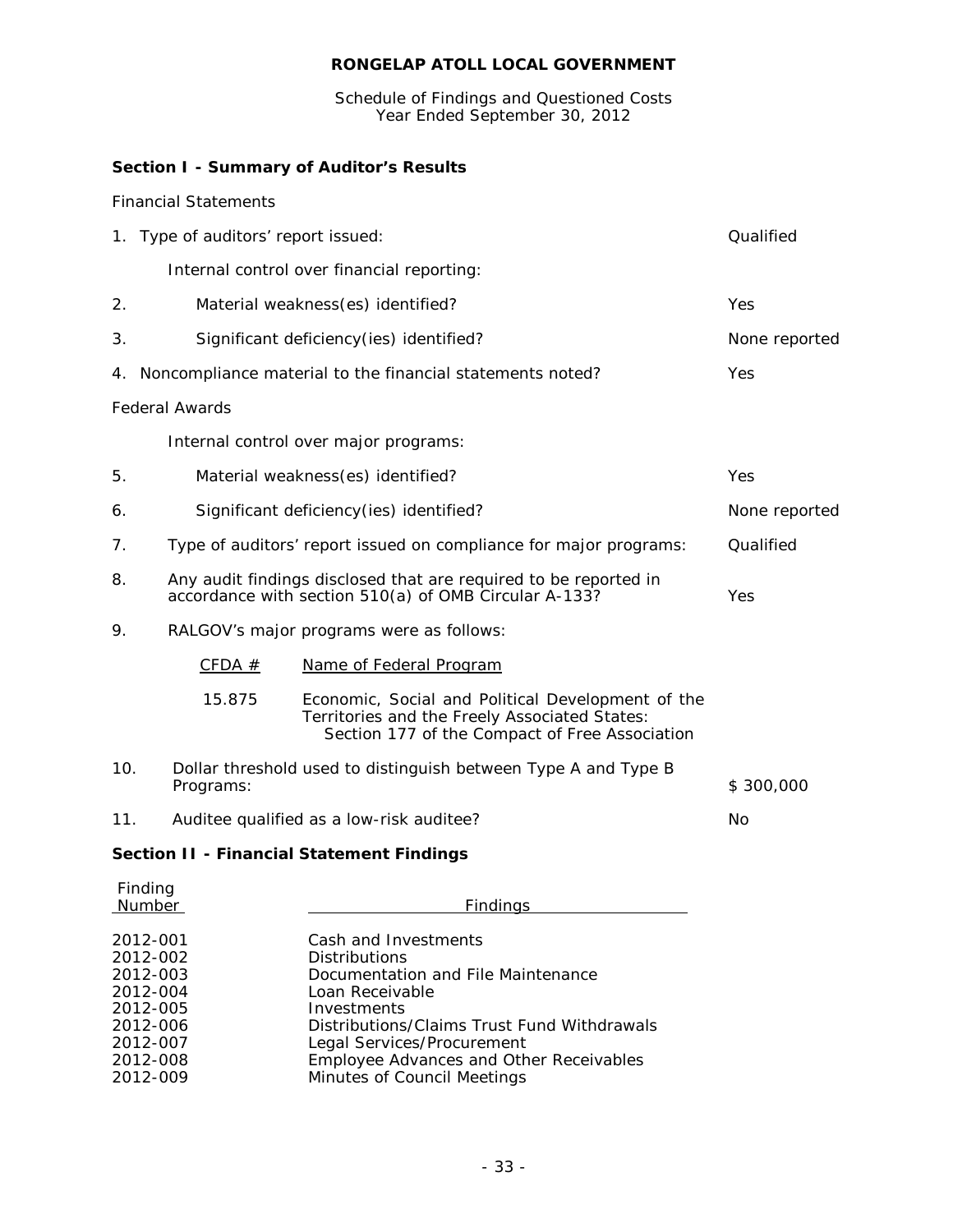Schedule of Findings and Questioned Costs, Continued Year Ended September 30, 2012

# **Section III - Federal Award Findings and Questioned Costs**

| Finding<br>Number | CFDA# | Findinas                        | Questioned<br>Costs |
|-------------------|-------|---------------------------------|---------------------|
| 2012-006 15.875   |       | Allowable Costs/Cost Principles | \$994.683           |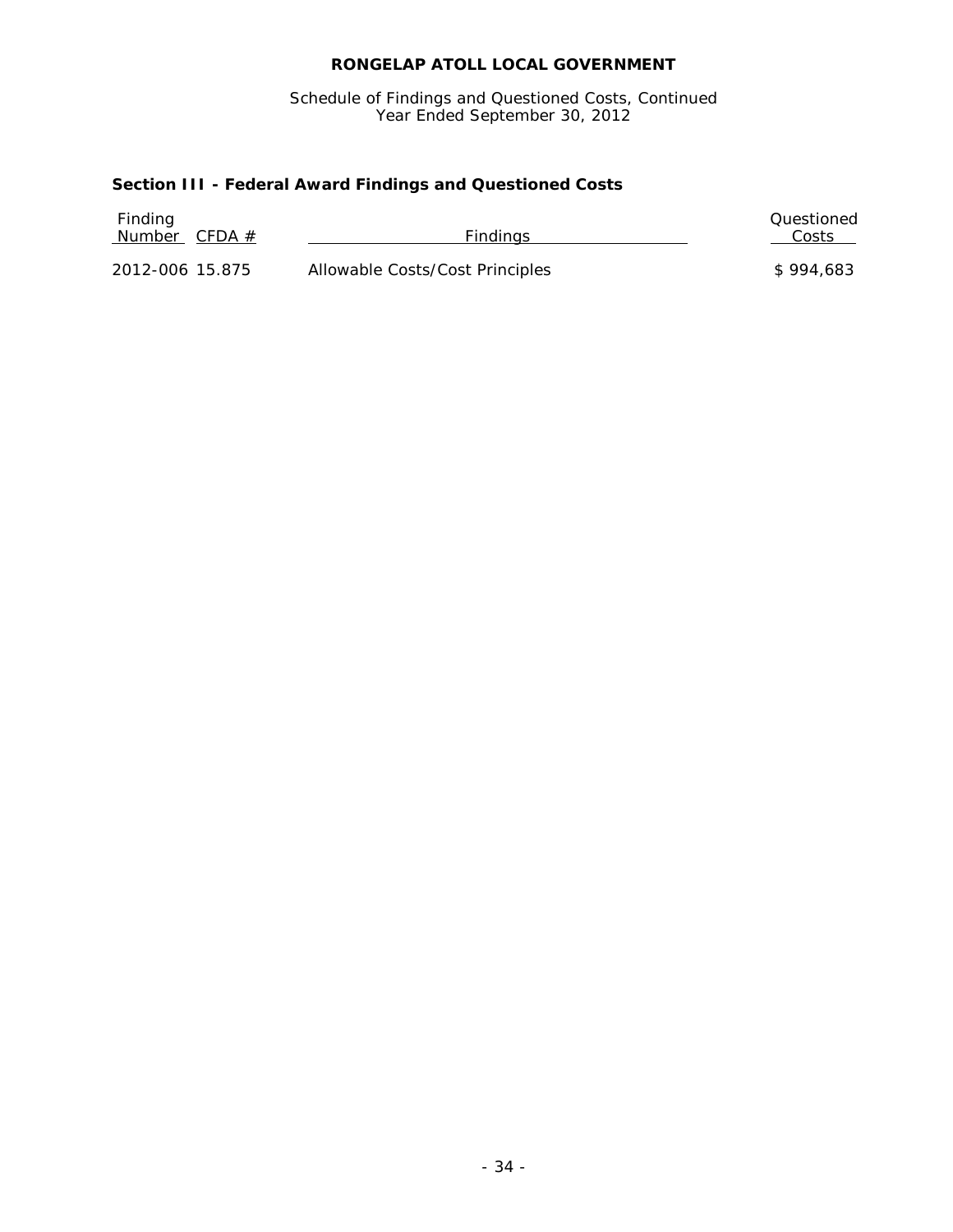Schedule of Findings and Questioned Costs, Continued Year Ended September 30, 2012

Finding No.: 2012-001 Area: Cash and Investments

Criteria: In accordance with Council Resolutions 2010-01 and 2010-05, RALGOV authorized the purchase of 25% of the shares of Atoll Marine Aquaculture (AMA) at a cost of \$300,000. Furthermore, Council resolution 2010-05 indicates that AMA agreed to provide RALGOV an investment rate of return of at least 10% per annum. RALGOV has collateralized a bank loan for AMA with a time certificate of deposit in accordance with Council Resolution 2010-06, which indicates that AMA agreed to pay RALGOV interest in the amount of 4.42% per annum for the use of RALGOV's time certificate of deposit.

Condition: RALGOV acquired a 25% equity interest in AMA for \$300,000. RALGOV's investment in AMA was supported by a stock certificate indicating 100,000 shares of common stock, which equates to \$100,000 based on a par value of \$1.00 per share per AMA's articles of incorporation. No explanation was available supporting the \$200,000 variance. RALGOV has provided unaudited financial statements of AMA for the year ended September 30, 2012. Based on those financial statements, the \$200,000 variance was not recorded as additional paid in capital and an investment loss of \$174,781 should be recorded. Furthermore, RALGOV has not received dividends from AMA that equate to an investment rate of return of at least 10% per annum on RALGOV's equity investment of \$300,000. RALGOV has not received or recorded interest income from AMA for the use of RALGOV's time certificate of deposit as of September 30, 2012. Finally, Council Resolution 2010-06 indicates that all AMA assets will be pledged to RALGOV as security for RALGOV's time certificate of deposit. No formal procedures appear to have been initiated to document the pledge of AMA assets.

Cause: The cause of the above condition is the lack of evidential documentation supporting the \$200,000 variance, the absence of accounting for the investment on the equity method, and the lack of an agreement between RALGOV and AMA formalizing the documented arrangement.

Effect: The effect of the above condition is a scope limitation resulting in an opinion modification on investments and a potential loss or an impairment of RALGOV assets and the lack of maximizing RALGOV's investment rate of return on assets. Currently, the interest rate on RALGOV's time certificate of deposit collateralizing AMA's bank loan is 0.58% per annum in comparison with 6% per annum offered by another financial institution.

Recommendation: We recommend that RALGOV document the \$200,000 variance and account for the investment on the equity method. Further, we recommend that RALGOV formalize the above arrangements in a written agreement and require that agreed-upon investment rates of return be adhered to.

Prior Year Status: The lack of evidential documentation supporting the \$200,000 variance was reported as a finding in prior single audits as items 2010-004 and 2011-004. Further, the lack of a formal agreement between RALGOV and AMA was reported as a finding in prior single audits as items 2010-001 and 2011-001.

Auditee Response and Corrective Action Plan: As response to the Finding no. 2012-1 and the corresponding recommendation, RALGov met a couple of times with AMA management demanding the interests on collateralized AMA loan at Bank of Guam, and dividends relating to the Investment.

AMA's claim is that the 100,000 shares, \$1.00 per share par value, was issued to RALGov with a premium of \$2.00 per share, which made RALGov's total investment cost of \$300,000.00. AMA agreed to issue replacement stocks certificate worth the actual investment of RALGov clearly specifying both the par value and issuance price. A reconstruction of RALGov claims from AMA, to possibly increase RALGov's ownership shares was proposed by AMA but which RALGov rejected and believed that is not the best solution to resolve the issue at hand.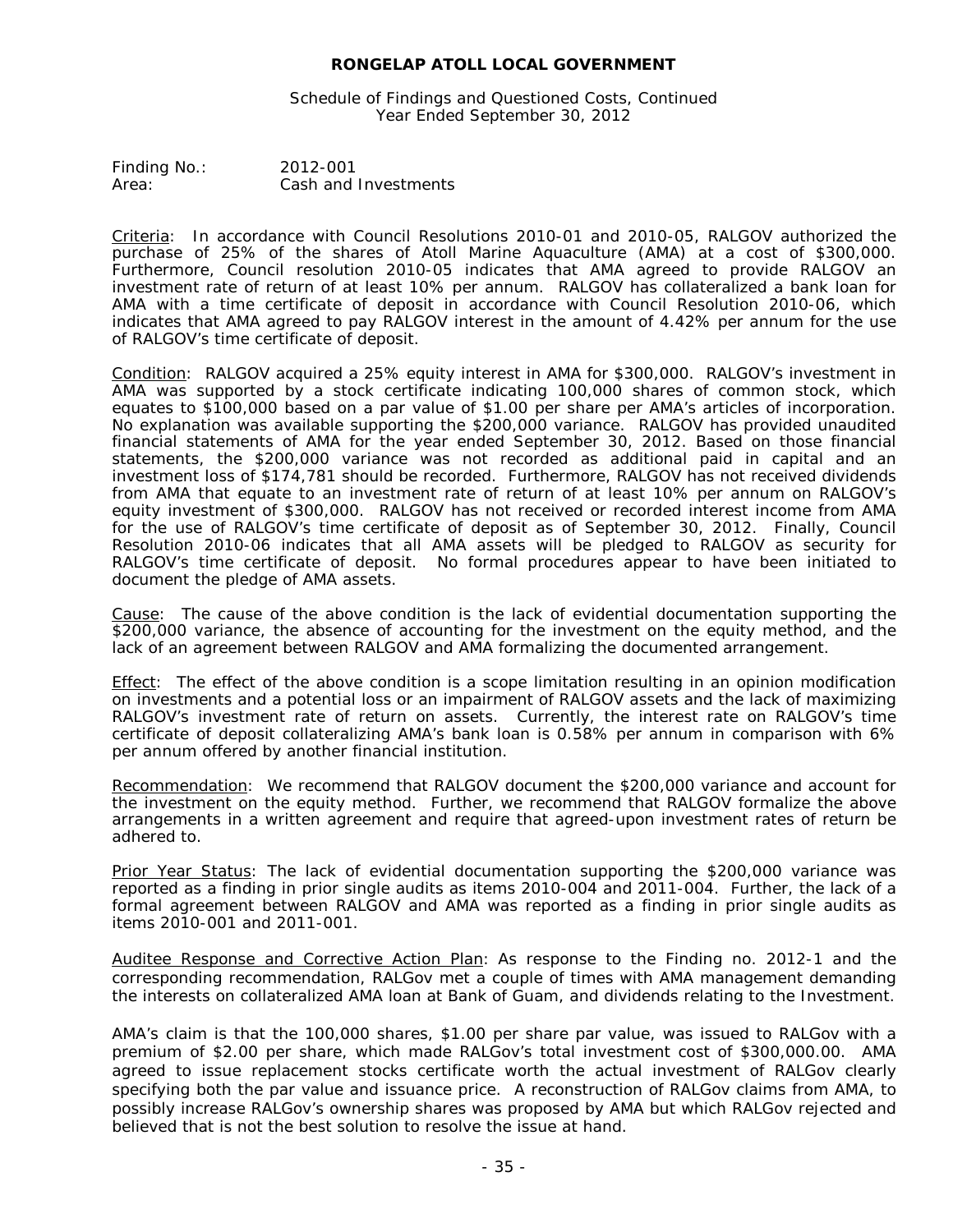Schedule of Findings and Questioned Costs, Continued Year Ended September 30, 2012

| Finding No.: | 2012-002             |
|--------------|----------------------|
| Area:        | <b>Distributions</b> |

Criteria: Financial Management Act, Section 10 requires that RALGOV maintain a check register detailing acknowledgment of receipt of check vouchers by the recipient. In addition, name and number of share should agree to the Distribution listing; otherwise, changes should be supported by application of name change or birth/death certificate. Moreover, rate per share should be based on \$300,000 less \$5,000 divided by 3,920 shares (for regular quarterly payments) or \$300,000 3,920 shares (for special quarterly payments).

Condition: Of seventy-five (75) disbursements to the people of Rongelap tested, the following exceptions were noted:

- 1. Eighteen regular distribution checks lack evidence of the acknowledgement of the receipt of the check.
- 2. Six receipts showed that checks were released to representatives of the recipients. However, no evidence of authorization to release the checks to these representatives was on file.
- 3. Three had a change in name and in the number of shares per the distribution register. A supporting birth certificate and approved application of transfer were not on file.
- 4. Undisbursed special distributions amounted to \$15,000 due to the rate not being updated.
- 5. Six quarterly food distribution checks were not supported by a check register to evidence acknowledgment of receipt by the payees.
- 6. Three quarterly food distributions were not supported by supporting checks.

Cause: The cause of the above condition is a potential lack of adequate controls over per capita and food distribution payments.

Effect: The effect of the above condition is a potential inability to determine whether the designated payees actually received per capita and food distribution payments or whether the per capita and food distribution payments were executed in accordance with prescribed policies and procedures.

Recommendation: We recommend that management obtain written authorization and that such be kept on file before per capita and food distribution checks are released to anyone other than the designated payee. In addition, we recommend that the designated payee acknowledge receipt of the disbursement in writing. Furthermore, we recommend that management document the eligibility of recipients of food distribution payments by obtaining a copy of valid documentation such as birth certificates, passports or drivers' licenses.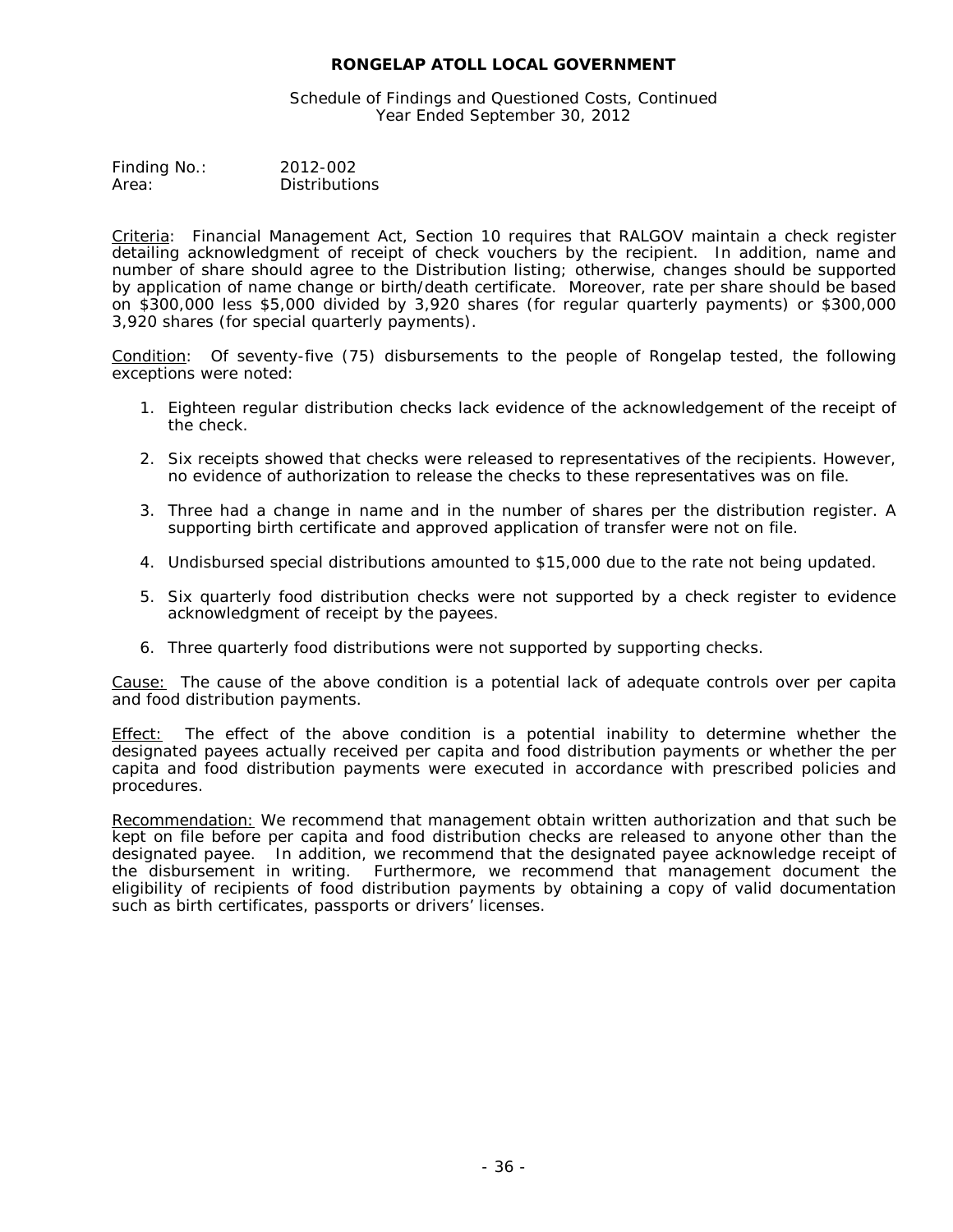Schedule of Findings and Questioned Costs, Continued Year Ended September 30, 2012

Finding No.: 2012-002, Continued Area: Distributions

Prior Year Status: The potential lack of adequate controls over per capita and food distribution payments was reported as a finding in prior single audits as items 2010-002 and 2011-002.

Auditee Response and Corrective Action Plan: RALGov agrees that proper written authorization should be obtained and kept on file for checks released to anyone other than the designated payees; and RALGov finance office disbursement list should be properly acknowledged and signed by the authorized receiver / payee. All requests for payee change name in any case are being required to be done in writing, by the actual payee only or his / her authorized representative.

RALGov already obtained some copies of valid identifications and documents from some of Food Distribution eligible recipients to support eligibility; and is continuing to complete the aforesaid supporting documents.

Ralgov's disbursement in-charge started to strictly implement proper and authorized receiving of the checks back in the late part of FY2014; to ensure that only payees themselves or their authorized person would receive the checks. Improvement on this particular aspect can be noticed from FY2015 onwards.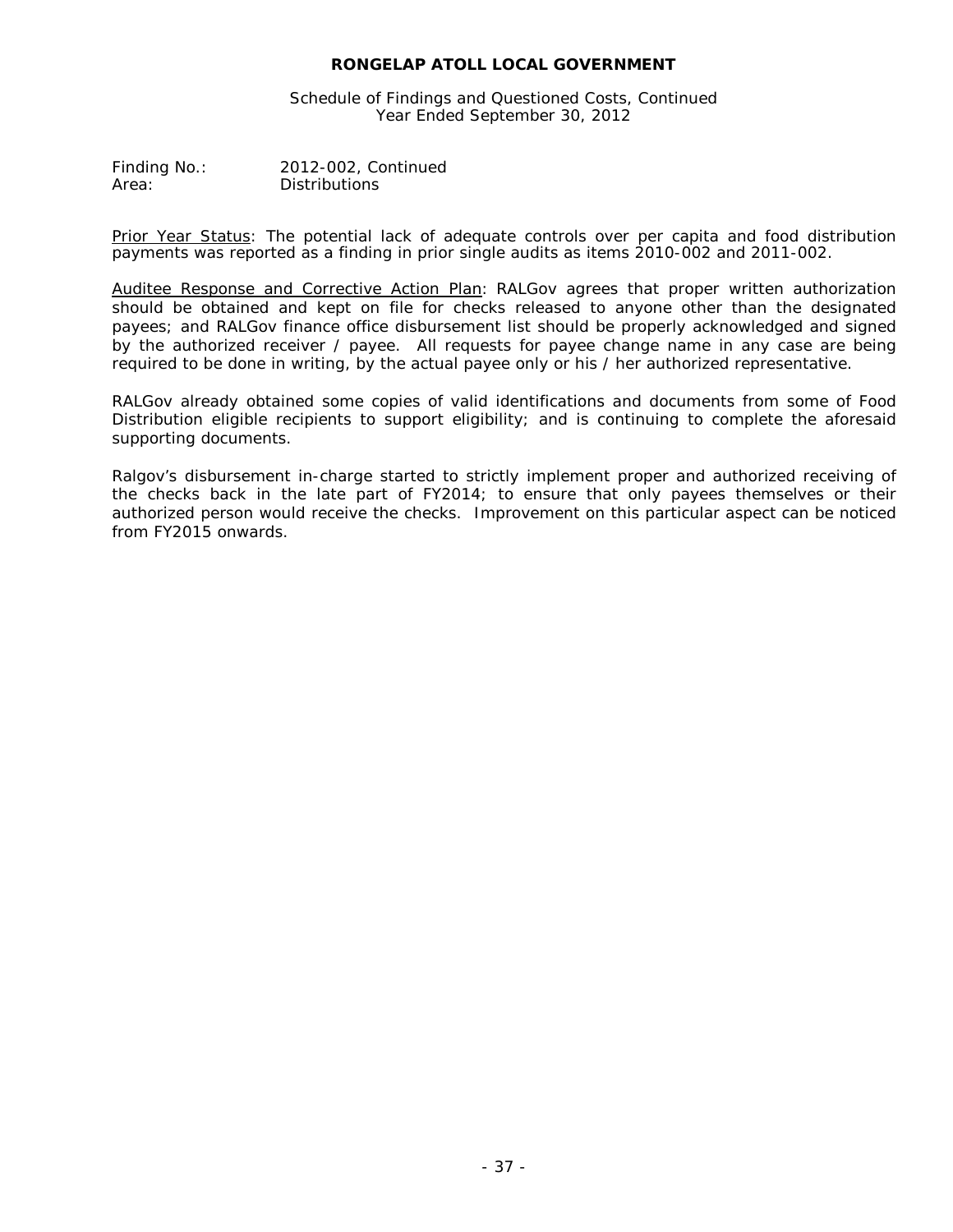Schedule of Findings and Questioned Costs, Continued Year Ended September 30, 2012

Finding No.: 2012-003 Area: Documentation and File Maintenance

Criteria: Adequate internal control policies should be adopted and established to facilitate reliable and relevant accounting records.

#### Conditions:

- 1. Of fifty-two Resettlement Phase I Fund expenditures tested, five were not supported by adequate checks, invoices, and billing statements. Unsupported transactions amounted to \$23,786.
- 2. RALGOV purchased a \$18,000 house in October 2011 and leased the land for 20 years. Over a year after, the house was demolished. The leased land was left vacant. We were not provided with a Council resolution documenting the authorization of these transactions.
- 3. Of seventy-five General Fund expenditures tested, one was not supported by a check and death certificate. The unsupported transaction amounted to \$3,000.
- 4. Of eighteen Rongelap Bungalow, Inc. expenditures tested, four were not adequately supported by invoices and checks. The unsupported transactions amounted to \$10,656.

Cause: The cause of the above condition is lack of adequate internal control policies and procedures over filing and maintaining accounting records.

Effect: The effect of the above condition is a potential inability to support the authenticity and correctness of recorded disbursements.

Recommendation: We recommend that management establish and implement appropriate internal control policies and procedures that facilitate efficient filing.

Prior Year Status: The potential lack of adequate controls over filing and maintaining accounting records was reported as a finding in the prior single audit as item 2011-003.

Auditee Response and Corrective Action Plan: RALGov current management is monitoring in a regular manner, implementation of established procedures on filing of check vouchers and other related documents supporting disbursements. In doing such, we expect that misfiling and missing documents can be minimized to acceptable limit or better be avoided.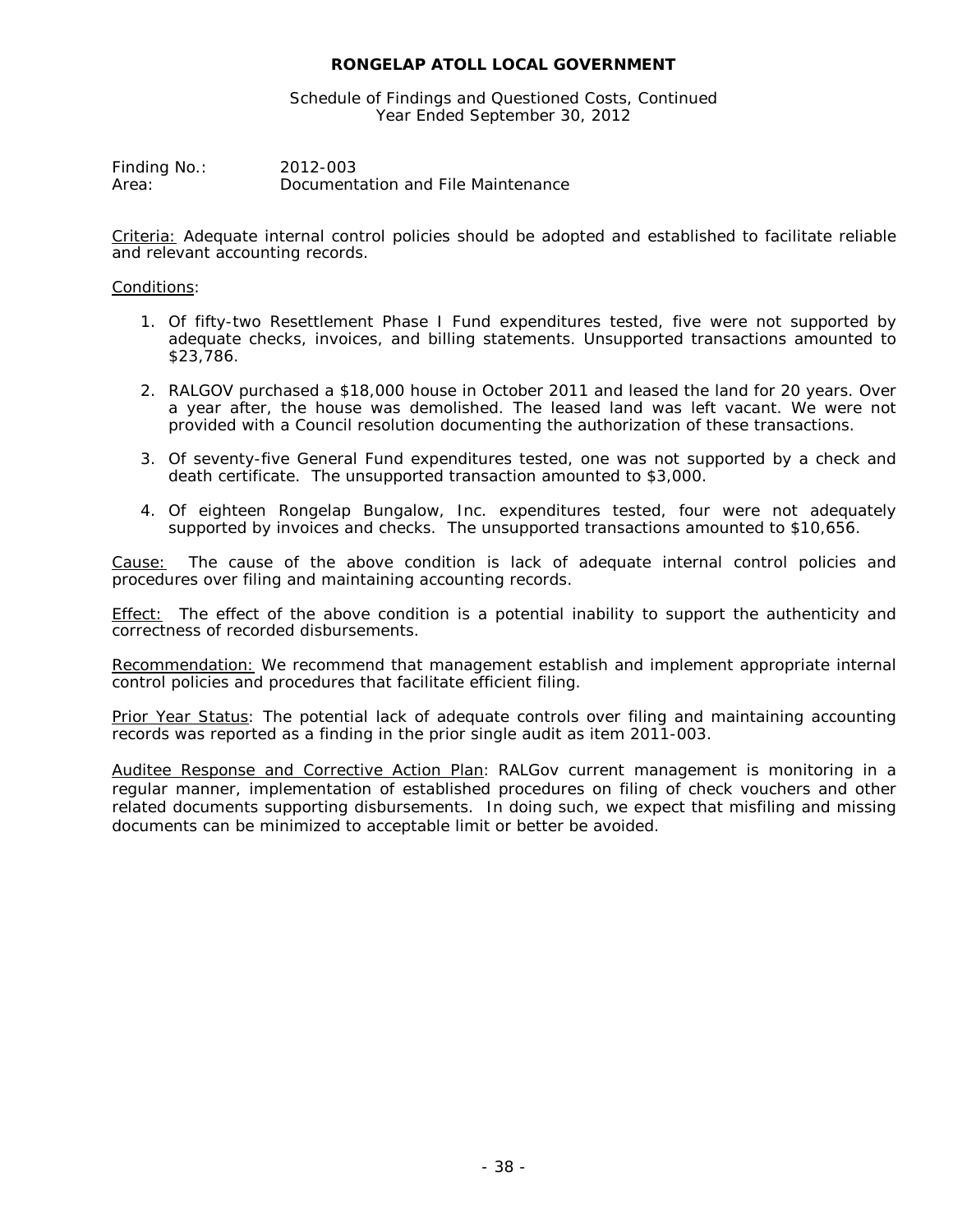Schedule of Findings and Questioned Costs, Continued Year Ended September 30, 2012

Finding No.: 2012-004 Area: Loan Receivable

Criteria: In accordance with the Agreement between the Government of the United States and the Government of the Marshall Islands for the Implementation of Section 177 of the Compact of Free Association (the "Agreement"), the Rongelap Local Distribution Authority shall receive and distribute, invest, or otherwise expend proceeds from the Claims Trust Fund. Such shall be in accordance with customary law and traditional practice of the Marshall Islands, the Constitution of the Republic of the Marshall Islands, and this Agreement. RALGOV authorized the investment of \$4,726,000 in loan proceeds collateralized by Claims Trust Fund investments in time certificates of deposit with interest rates higher than the loan interest rate (2.46% per annum) and in higher yielding securities such as stocks and bonds in accordance with Council Resolution 2010-01.

Condition: In 2010, RALGOV acquired a \$5,000 equity interest in AcionMobile, Inc., a Nevada corporation, and entered into an unsecured \$400,000 loan with this corporation with interest at 12% per annum for a period of two years maturing on January 8, 2012. As of September 30, 2012, the equity share was valued at \$750 after selling 85% of the shares originally acquired.

No interest has been received by RALGOV per this agreement and repayment of the loan has not occurred as of September 30, 2012. This agreement does not appear to meet the criteria outlined in Council Resolution 2010-01. Based on the Nevada Secretary of State website, this corporation's business state license has been revoked. This unsecured loan was provided with an allowance of \$400,000 as of September 30, 2012. As the \$750 equity interest is not considered material to the financial statements, no related audit adjustment was proposed.

Cause: The cause of the above condition is that the unsecured loan with AcionMobile, Inc., does not appear to meet investment guidelines outlined in Council Resolution 2010-01.

Effect: The effect of the above condition is potential noncompliance with the Agreement and Council Resolution 2010-01.

Recommendation: We recommend that RALGOV comply with requirements of the Agreement and Council Resolution 2010-01.

Prior Year Status: The potential noncompliance with the Agreement and Council Resolution 2010-01 was reported as a finding in prior single audits as items 2010-005 and 2011-004.

Auditee Response and Corrective Action Plan: RALGov commits to be more cautious in entering future investments and on the validity of all the relevant documentations and agreements, to avoid instances like that of AcionMobile, Inc.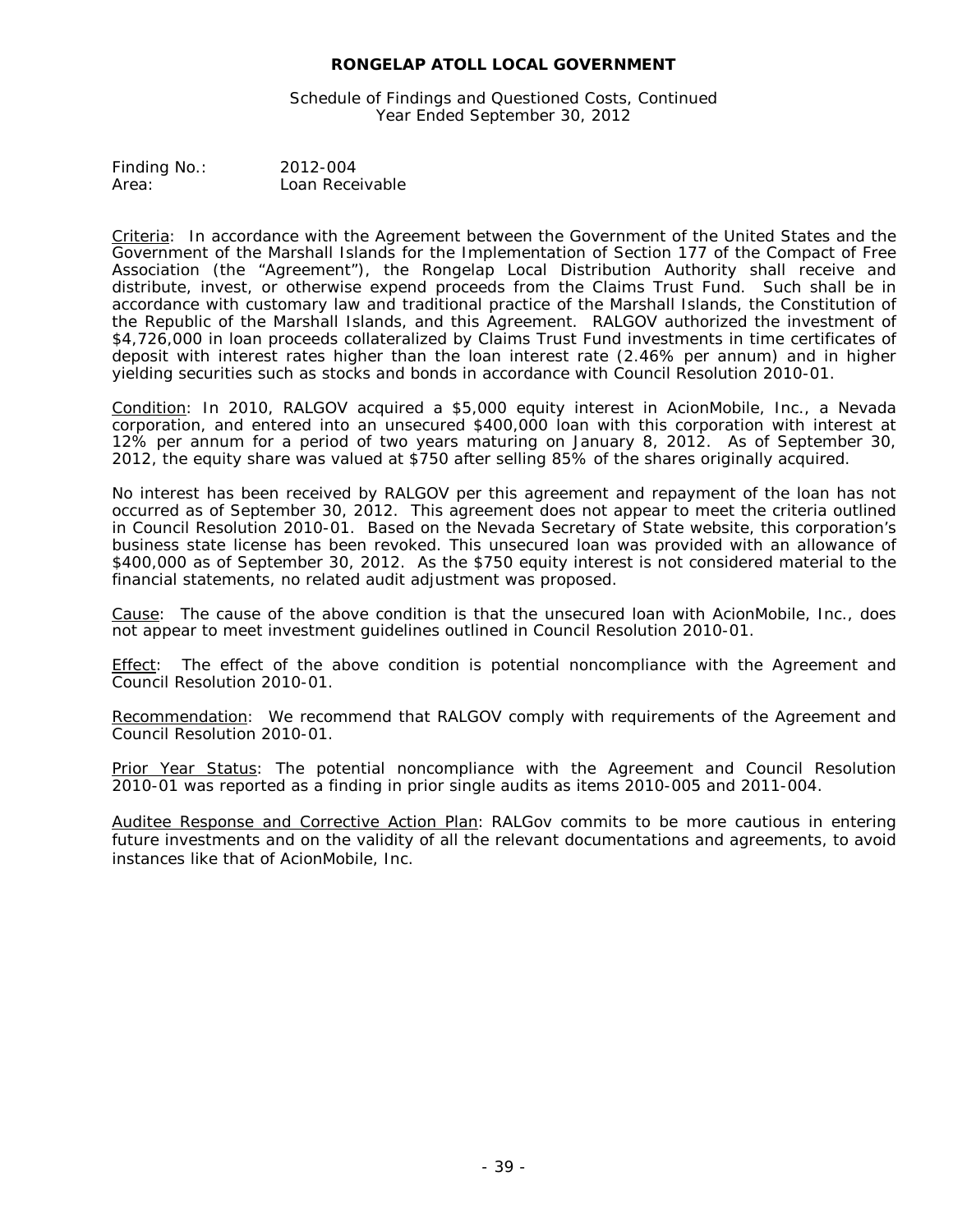Schedule of Findings and Questioned Costs, Continued Year Ended September 30, 2012

Finding No.: 2012-005 Area: Investments

Criteria: Trust fund reporting necessitates adequate documentation to facilitate validation of financial transactions and determination of authorization process.

Condition: Claims Trust Fund investment statements include disbursements for ACH withdrawals and bill payments. These deductions were separately presented from investment management fees. During the year ended September 30, 2012, these disbursements amounted to \$19,941. Adequate documentation was not available to support these withdrawals. Instead, the amounts were recorded as bank fees.

In addition, credit card purchases were charged to the Claims Trust Fund investment account. No formal policies covering the extent of credit card usage were provided.

Further, Purchase Requisition  $# 5700$  (PR5700) for reimbursement of travel-related credit card advances and purchases included a \$2,041 purchase of two ipads with accessories for the Mayor and City Manager's offices. The general ledger journal entry for these purchases did not provide an adequate transaction description.

Interest income of \$27,940 and management fees of \$7,423 were recorded in the February 2012 Resettlement Trust Fund. These transactions lack investment statements to support recorded balances.

The Resettlement Trust Fund transferred its investment manager effective January 1, 2012. Executive Council minutes was not available to support the approval of this action.

Cause: The cause of the above condition is the lack of adequate internal control policies and procedures governing use of credit card, documentation of trust fund withdrawals, and documentation of Executive Council decisions.

Effect: The effect of the above condition is potential improper classification of investment fund transactions due to insufficient documentation and potential unauthorized transactions.

Recommendation: We recommend that RALGOV maintain adequate documentation of investment fund transactions to facilitate accurate reporting, approval of significant decisions, and availability for examination of government expenditures.

Auditee Response and Corrective Action Plan: RALGov records Trust Fund Investments in a timely manner, online access was requested to and granted by the Trustee to RALGov accountant, for ease of access & regularly download investment reports as needed. Further, RALGov maintains monthly Trust Funds investment schedules and reports which summarizes the investments.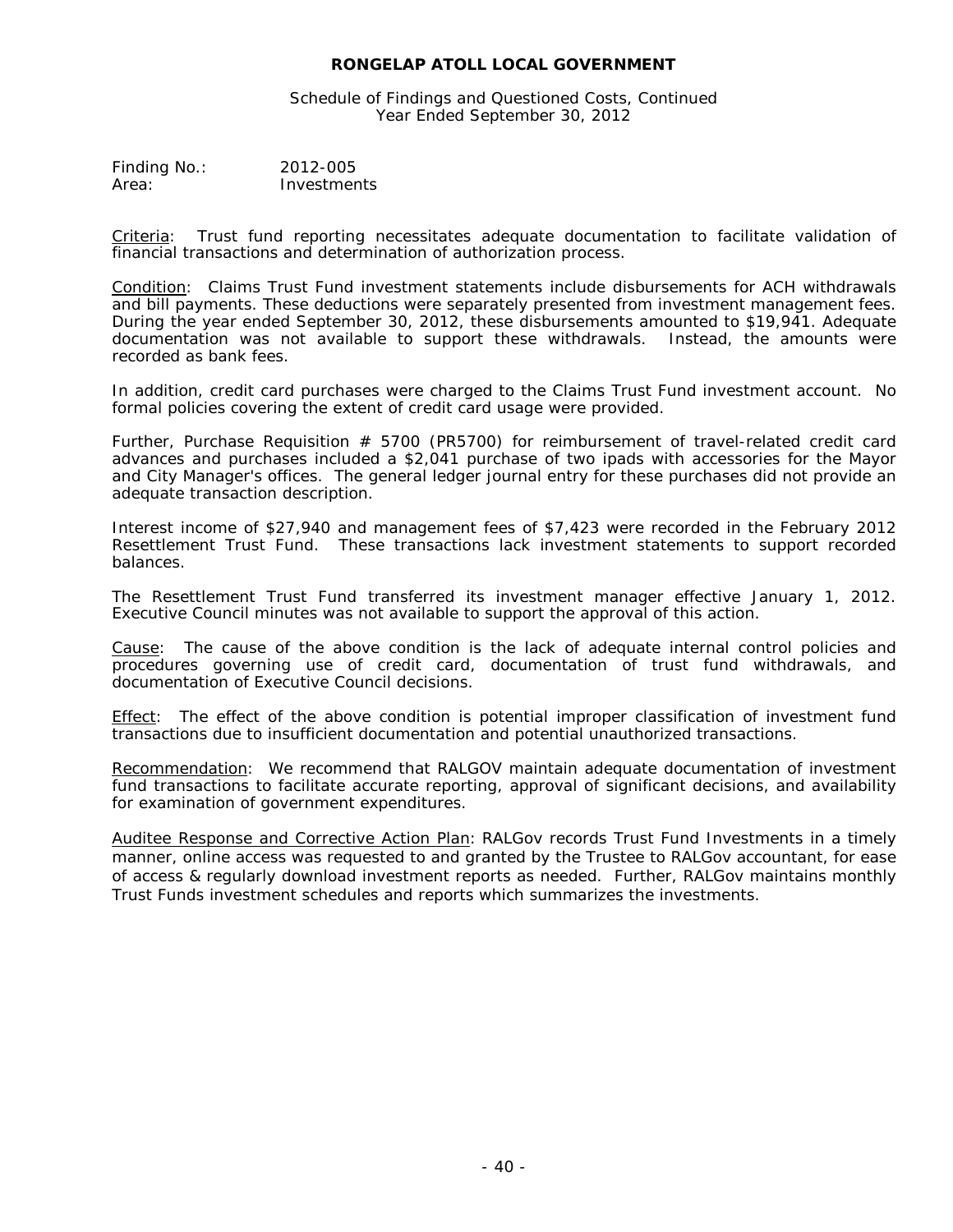Schedule of Findings and Questioned Costs, Continued Year Ended September 30, 2012

| Finding No.:      | 2012-006                                                                           |
|-------------------|------------------------------------------------------------------------------------|
| Federal Agency:   | U.S. Department of the Interior                                                    |
| CFDA Program:     | 15.875 Compact of Free Association, Section 177                                    |
| Area:             | Distributions/Claims Trust Fund Withdrawals<br>and Allowable Costs/Cost Principles |
| Questioned Costs: | \$994,683                                                                          |

Criteria: Section 4.1 of the Amended Trust Agreement states that the Trustee, as instructed by the Rongelap Local Distribution Authority, shall distribute fund payments sufficient to enable the Rongelap Local Distribution Authority to continue to provide annual compensation to the beneficiaries of the Trust.

Condition: During the year ended September 30, 2012, distributions from the Claims Trust Fund of \$215,420 were utilized to fund General Fund operations rather than annual compensation payments to the people of Rongelap. No written approval was provided authorizing the use of Claims Trust Fund distributions for General Fund operations. Furthermore, General Fund operations were also funded by a \$779,263 transfer from the Local Distribution Authority.

Cause: The cause of the above condition is the lack of written approval authorizing the use of Claims Trust Fund distributions and Local Distribution Authority funds for General Fund operations.

Effect: The effect of the above condition is possible noncompliance with the Amended Trust Agreement and questioned costs of \$994,683.

Recommendation: We recommend that RALGOV adhere to the terms of Amended Trust Agreement requiring Claims Trust Fund distributions be utilized for the purpose of providing annual compensation payments to the people of Rongelap.

Prior Year Status: The potential noncompliance with the Amended Trust Agreement was reported as a finding in the prior single audit as item 2011-005.

Auditee Response and Corrective Action Plan: Utilization of Claims Trust Fund to partially fund the Local Government's conduct of normal operations and addressing some basic needs of its constituents are being approved by RALGov's Executive Committee, through the Annual Local Government Budget being passed every Fiscal Year in which Budget Ordinance is being issued.

This includes funds used to partially support Mejatto Elementary School's needs, minimal scholarship assistance provided to listed Rongelapese college students, medical assistance provided to elderly Rongelapese, death donations to EXPOSED and 177 distribution listed Rongelapese, houses roofing and community facilities repairs, and basic costs for the local government's normal conduct of operations, among others.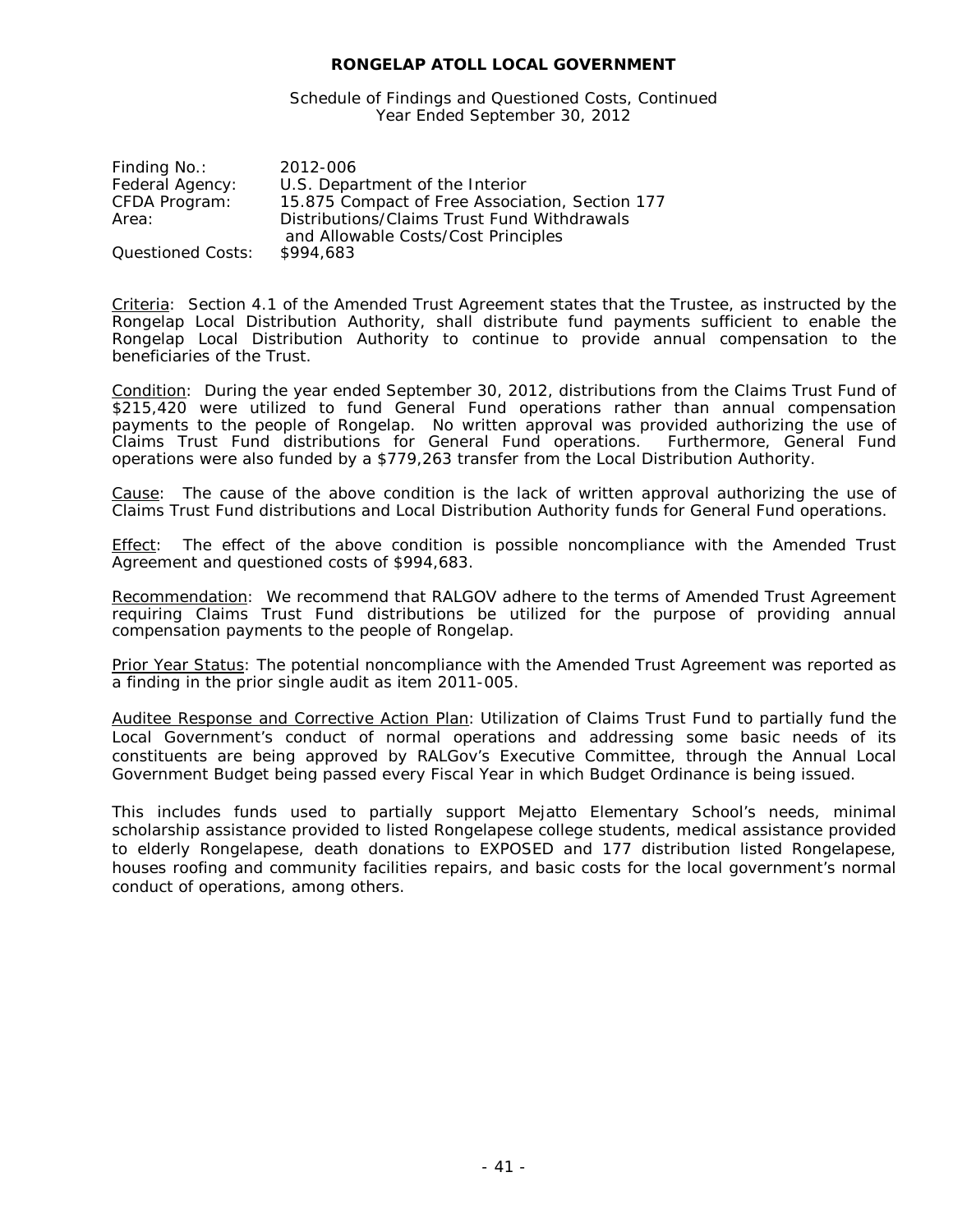Schedule of Findings and Questioned Costs, Continued Year Ended September 30, 2012

Finding No.: 2012-007 Area: Legal Services/Procurement

Criteria: Section 118 (2) of 44 MIRC Chapter 1 of the RMI Procurement Code states that no contract for the services of legal counsel may be awarded without the approval of the Attorney-General.

Condition: During the year ended September 30, 2012, RALGOV incurred contractual services totaling \$128,876 for independent legal counsel. No documentation was provided by RALGOV to indicate that these services were approved by the Attorney-General.

Cause: The cause of the above condition is the lack of adequate controls over the procurement of legal services in accordance with the RMI Procurement Code.

Effect: The effect of the above condition is potential noncompliance with the RMI Procurement Code regarding authority to contract for certain services.

Recommendation: We recommend that management comply with the RMI Procurement Code and obtain written approval of the Attorney-General for contracts related to of independent legal counsel.

Prior Year Status: The lack of internal controls over the procurement of legal services was reported as a finding in the prior single audit as item 2011-006.

Auditee Response and Corrective Action Plan: RALGov will write a letter to the Atty. General to get an approval of John Masek as RALGov legal counsel.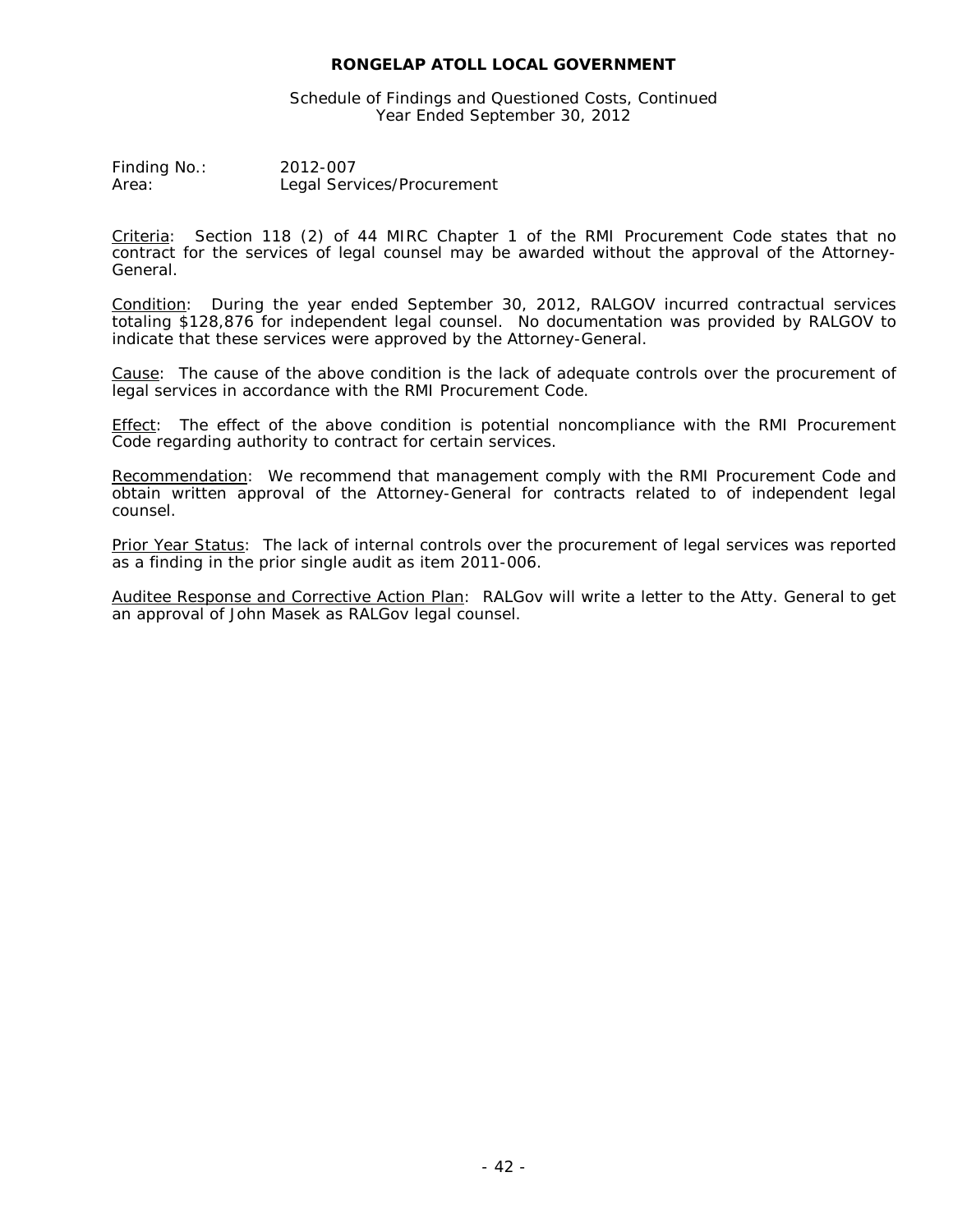Schedule of Findings and Questioned Costs, Continued Year Ended September 30, 2012

Finding No.: 2012-008 Area: Employee Advances and Other Receivables

Criteria: Effective internal control necessitates that employee advances and other receivables be collected in a timely manner to facilitate efficient governmental operations and minimize possible losses through noncollection.

#### Condition:

1. At September 30, 2012, RALGOV recorded the following employee advances and other receivables:

|                                   | Employee<br>Advances | Other<br>Receivables | Allowance    |
|-----------------------------------|----------------------|----------------------|--------------|
| General Fund                      | \$97.706             | \$121.634            | \$(73, 477)  |
| Resettlement Phase One Fund       | \$11.092             | \$311.239            | \$ (292,688) |
| Local Distribution Authority Fund | \$9.023              | \$ 34,400            | \$ (43, 423) |

- 2. One employee had an outstanding balance of \$11,418 but the payroll deduction is \$200 per year. The payroll deduction is not adequate to settle the outstanding receivable.
- 3. A former project manager had an advance of \$22,000 anticipating a new project to allow repayment. No project materialized and the receivable was not collected. Accordingly, an allowance for uncollectible accounts was established.
- 4. Accounts receivable were not timely reconciled including incorrect presentation of individual creditors.
- 5. No documentation was present to support that RALGOV performs a periodic allowance assessment.

Cause: The cause of the above condition is the lack of adequate internal control governing proper approval of advances and enforcement of timely collection and monitoring of receivables.

Effect: The effect of the above condition potentially impacts RALGOV's ability to facilitate efficient government operations due to noncollection of outstanding employee advances and other receivables.

Recommendation: We recommend that RALGOV implement collection procedures over outstanding employee advances and other receivables. Furthermore, we recommend that RALGOV establish formal policies approved by the Executive Council over employee advances.

Auditee Response and Corrective Action Plan: As for now, RALGov Finance Department has already collected on most of long outstanding advances, we are able to increase collections by imposing regular Bi-weekly, Quarterly, and Yearly deductions. Controls to minimize and/or limit advances from employees & other check recipients are being implemented to improve funds proper utilization.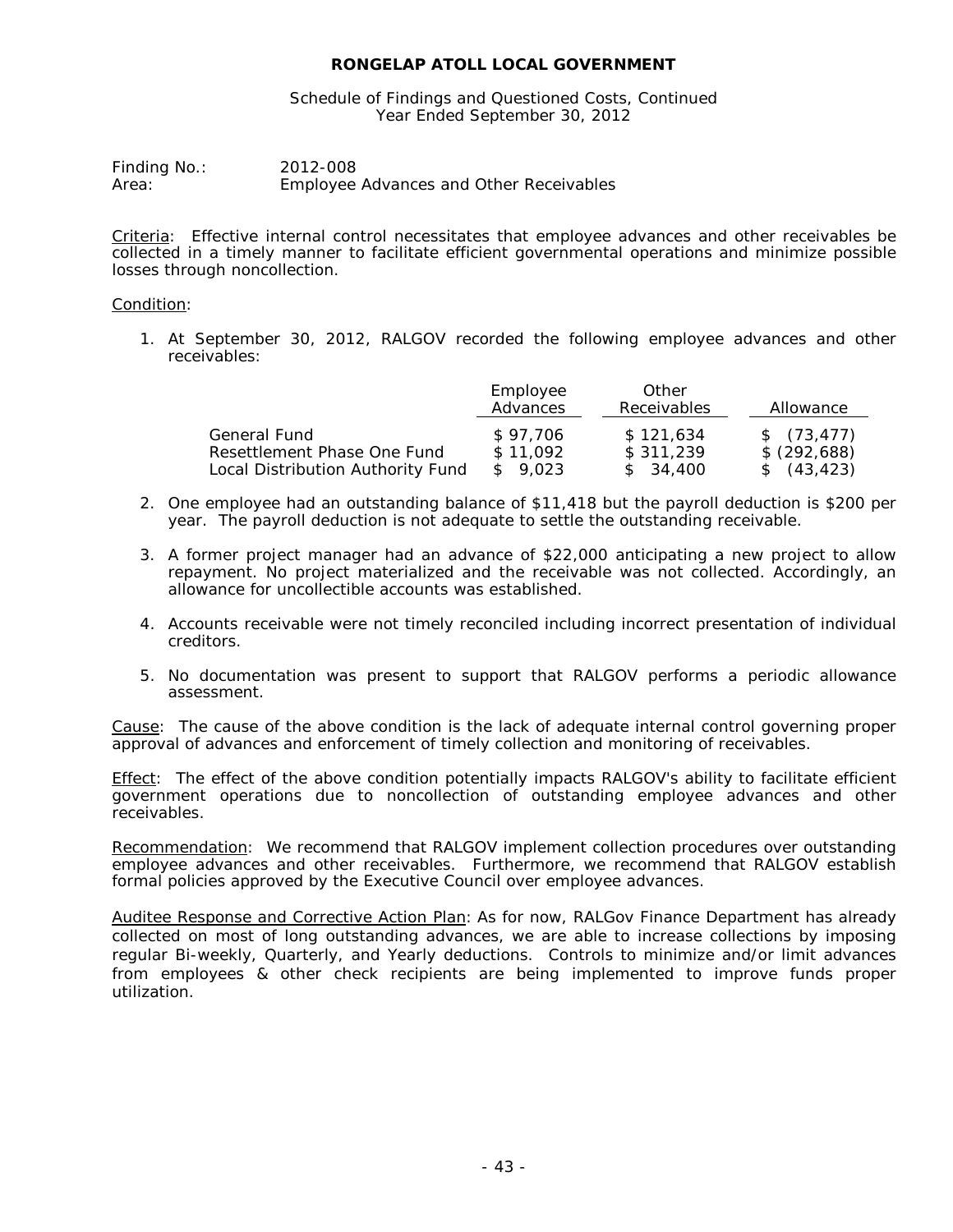Schedule of Findings and Questioned Costs, Continued Year Ended September 30, 2012

Finding No.: 2012-009 Area: Minutes of Council Meetings

Criteria: Resolutions and minutes of Council meetings are a primary means by which regulatory agencies document the administration of RALGOV operations.

Conditions: With the exception of the Council resolution for appropriation ordinance approval, no other resolutions or minutes of Council meetings were available.

Cause: The cause of the above condition is the lack of adherence to established policies and procedures relating to documentation of Council minutes and resolutions.

**Effect:** The effect of the above condition is possibility that directives of the Council are not properly disclosed or recorded in the financial statements.

Recommendation: We recommend that the RALGOV Council require that all resolutions and minutes of Council meetings be formally documented by the Council Clerk and approved by the Mayor.

Prior Year Status: The lack of established policies and procedures relating to documentation of Council minutes and resolutions was reported as a finding in the prior single audit as item 2011- 008.

Auditee Response and Corrective Action Plan: RALGov understands the importance of documenting every official Executive meeting & Council Meeting. The local government is addressing this issue and intends to be consistently documenting the minutes of meetings in the future by adopting measures necessary.